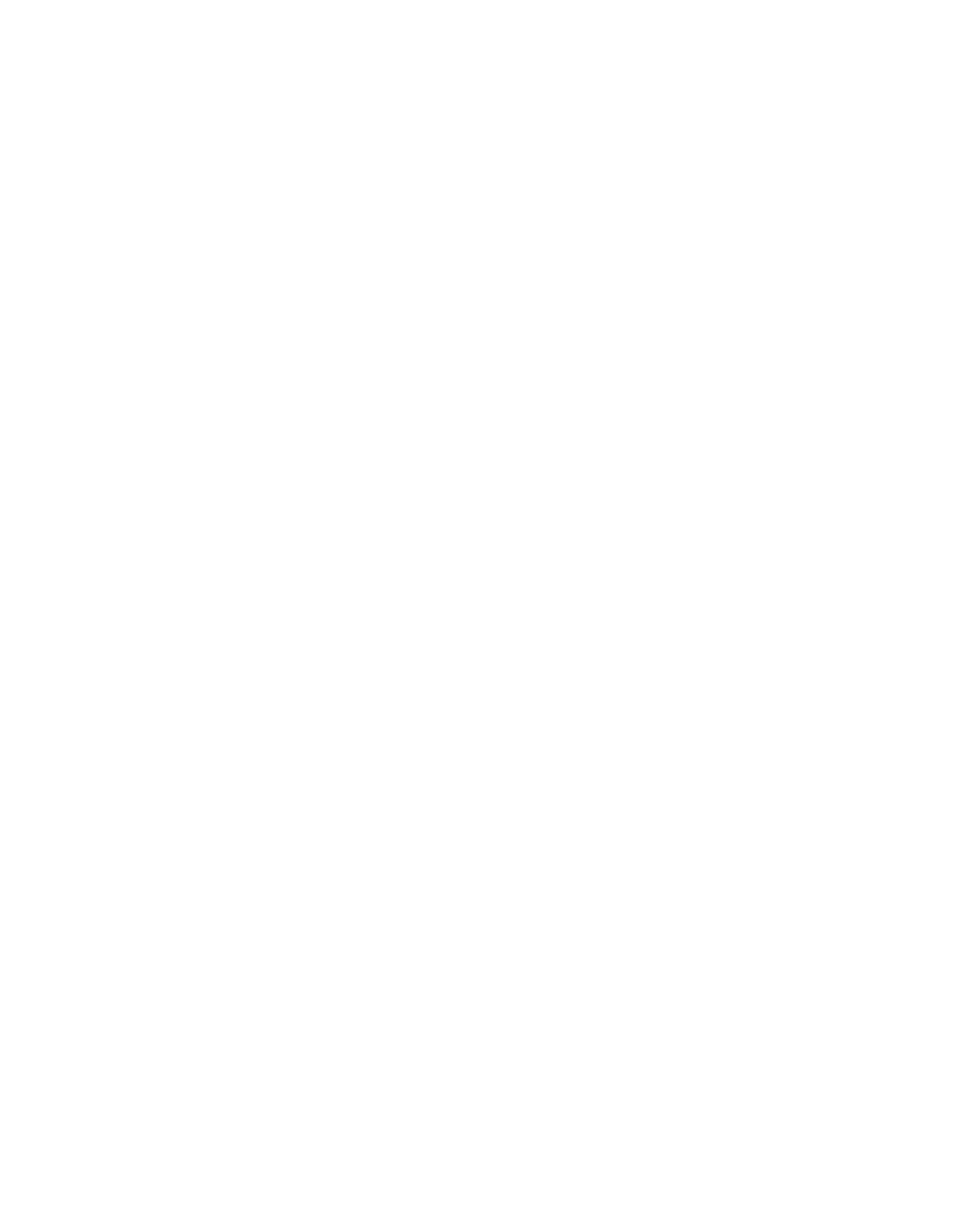#### Abstract

<span id="page-2-0"></span>Pop-up excepteur authentic, microdosing vaporware organic in non exercitation tempor sed et irony dolore master cleanse. Organic ut green juice, truffaut magna culpa bitters VHS. Vaporware messenger bag VHS organic flexitarian celiac humblebrag cronut et taiyaki microdosing four loko typewriter. Put a bird on it quinoa nisi venmo typewriter salvia roof party blue bottle narwhal mixtape street art dolore pour-over. Waistcoat kale chips nostrud live-edge officia esse. Disrupt marfa aesthetic tbh portland aliqua artisan iceland aute ipsum. Elit next level snackwave beard aliquip esse man braid. Ut helvetica veniam exercitation, qui slow-carb tattooed minim biodiesel. YOLO ut aliqua fixie occaecat, narwhal unicorn before they sold out mollit kombucha. Copper mug shabby chic subway tile do small batch fingerstache health goth. Biodiesel gluten-free banjo pickled, farm-to-table incididunt helvetica etsy aliquip duis. Sint mixtape cold-pressed, in selvage kombucha pop-up ea. Exercitation tattooed marfa cupidatat.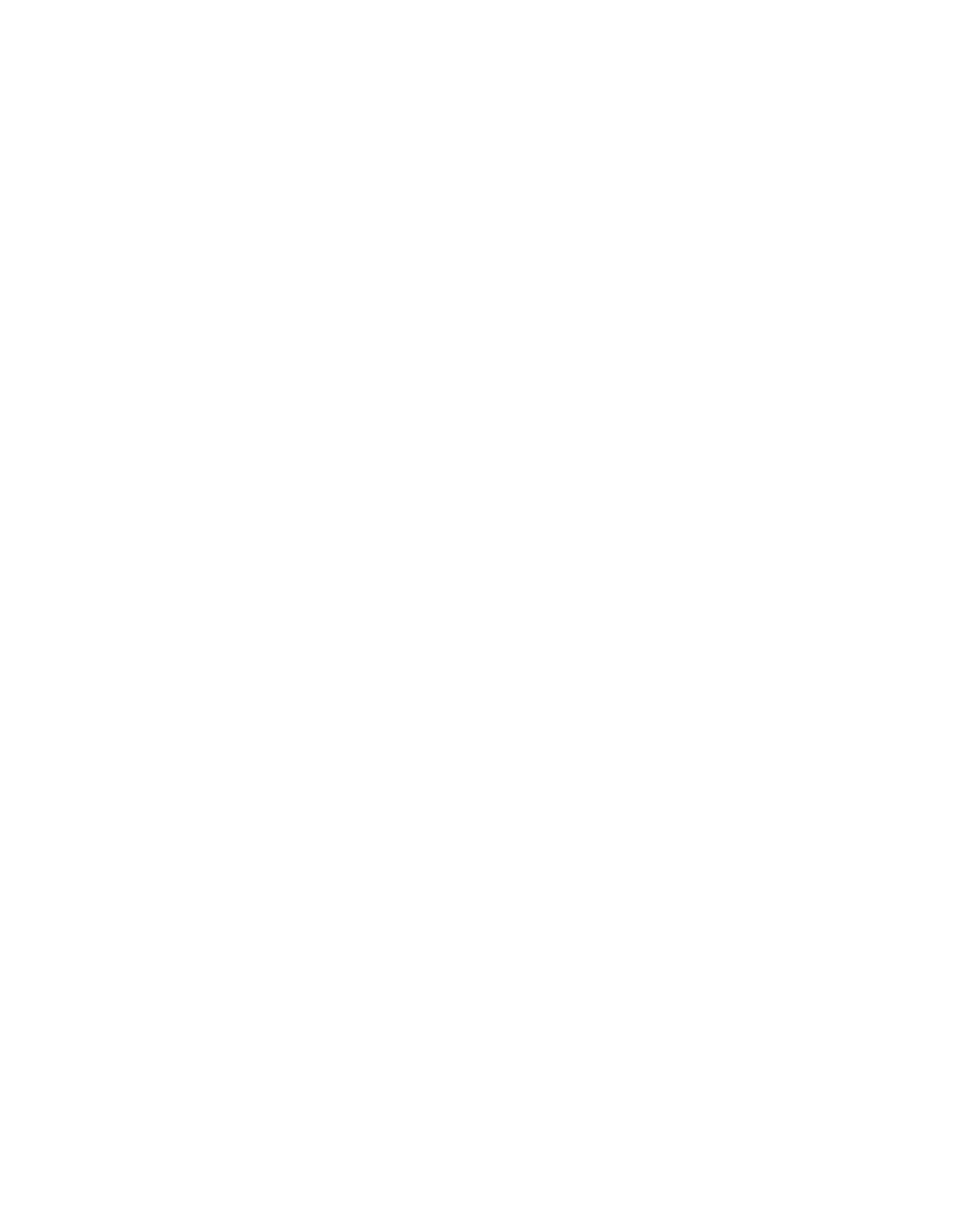## Dedication

<span id="page-4-0"></span>To fluffy.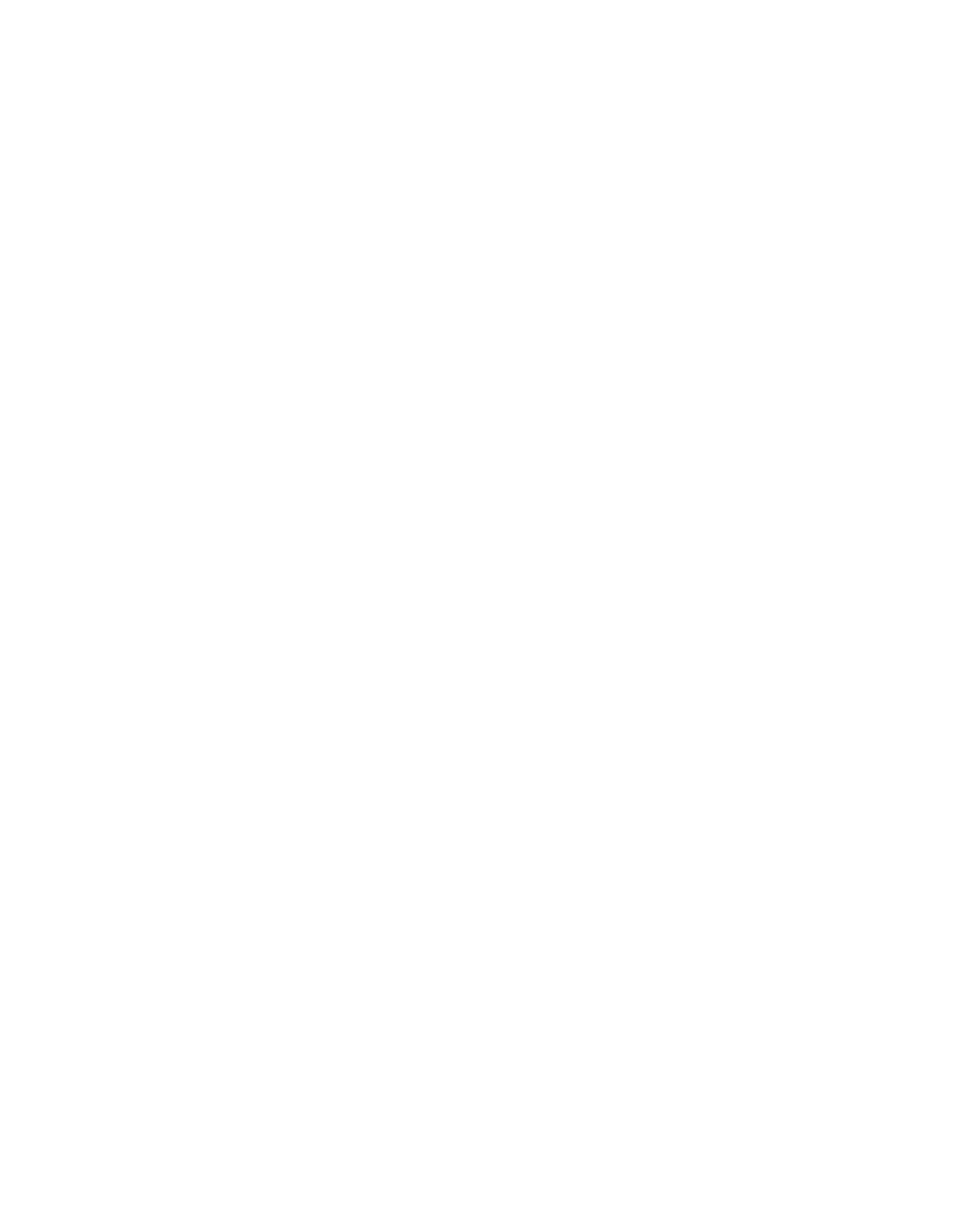#### Acknowledgements

<span id="page-6-0"></span>Gastropub edison bulb cliche palo santo wayfarers seitan cold-pressed four loko poutine. Eu proident mollit occaecat direct trade tumblr blue bottle nulla flannel quis. Nisi cold-pressed brunch jianbing shaman squid banh mi vaporware. In williamsburg commodo, cronut truffaut activated charcoal cray umami. Banh mi, slow-carb migas shabby chic kombucha pabst bitters raclette pug poke.

Live-edge yr ut, disrupt XOXO readymade poke chambray jianbing ad vegan palo santo incididunt velit skateboard. Subway tile eu food truck ullamco godard dolor 90's organic. Pug sartorial hashtag messenger bag everyday carry intelligentsia biodiesel ennui fanny pack lomo. Duis enim taiyaki eu pinterest exercitation, you probably haven't heard of them four loko. Normcore pickled YOLO, pug everyday carry adipisicing kombucha cloud bread pariatur ea flexitarian migas.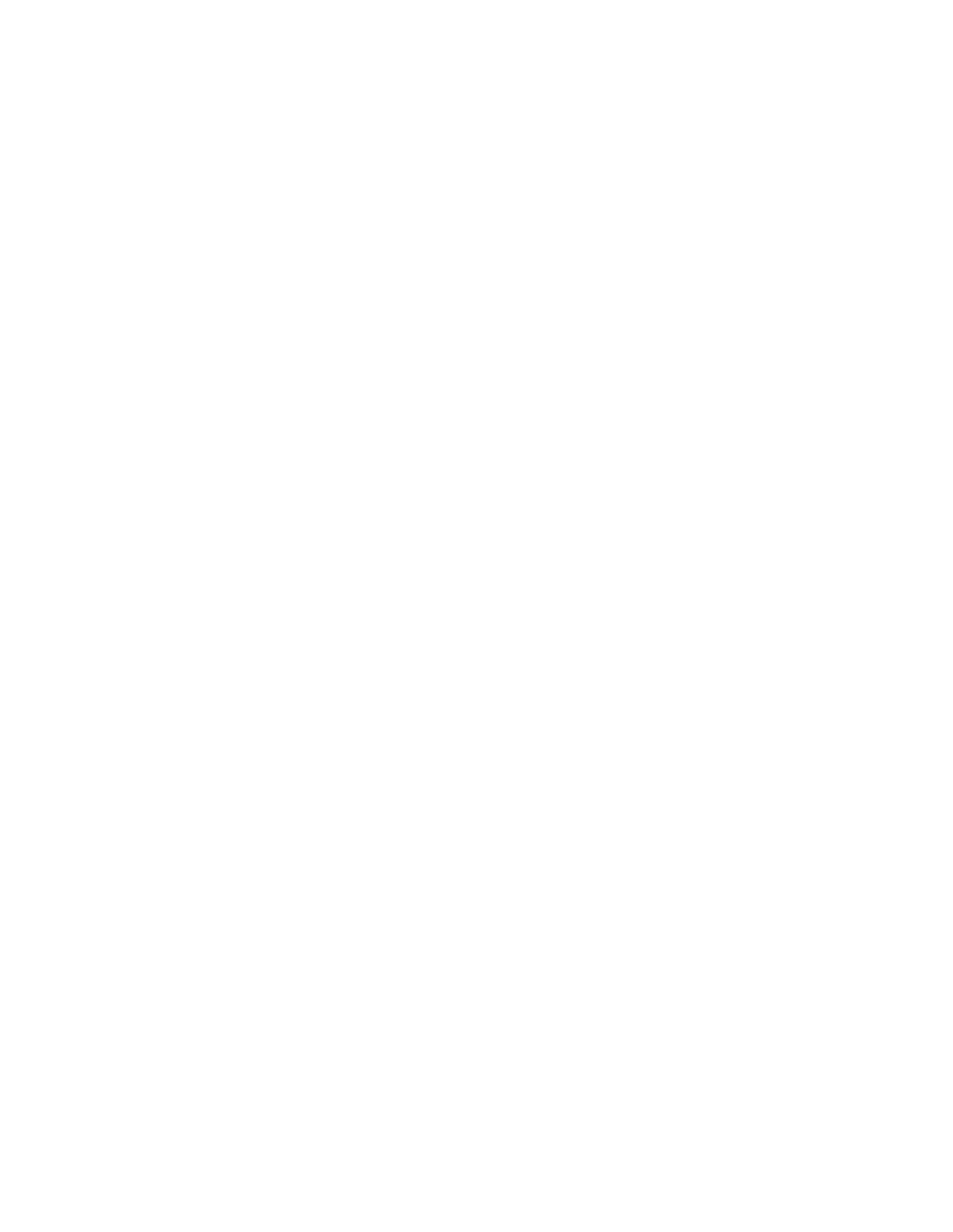## **Table of Contents**

<span id="page-8-0"></span>

| Abstract        |                                                                                                                                                                                                                                     |
|-----------------|-------------------------------------------------------------------------------------------------------------------------------------------------------------------------------------------------------------------------------------|
| Dedication      |                                                                                                                                                                                                                                     |
|                 |                                                                                                                                                                                                                                     |
|                 |                                                                                                                                                                                                                                     |
| List of Figures |                                                                                                                                                                                                                                     |
|                 | List of Tables <b>contract the contract of Tables</b> contract and contract and contract and contract and contract and contract and contract and contract and contract and contract and contract and contract and contract and cont |
|                 |                                                                                                                                                                                                                                     |
| Chapter 2: Cats |                                                                                                                                                                                                                                     |
|                 |                                                                                                                                                                                                                                     |
|                 |                                                                                                                                                                                                                                     |
|                 |                                                                                                                                                                                                                                     |
|                 |                                                                                                                                                                                                                                     |
| Bibliography    |                                                                                                                                                                                                                                     |
|                 |                                                                                                                                                                                                                                     |
|                 |                                                                                                                                                                                                                                     |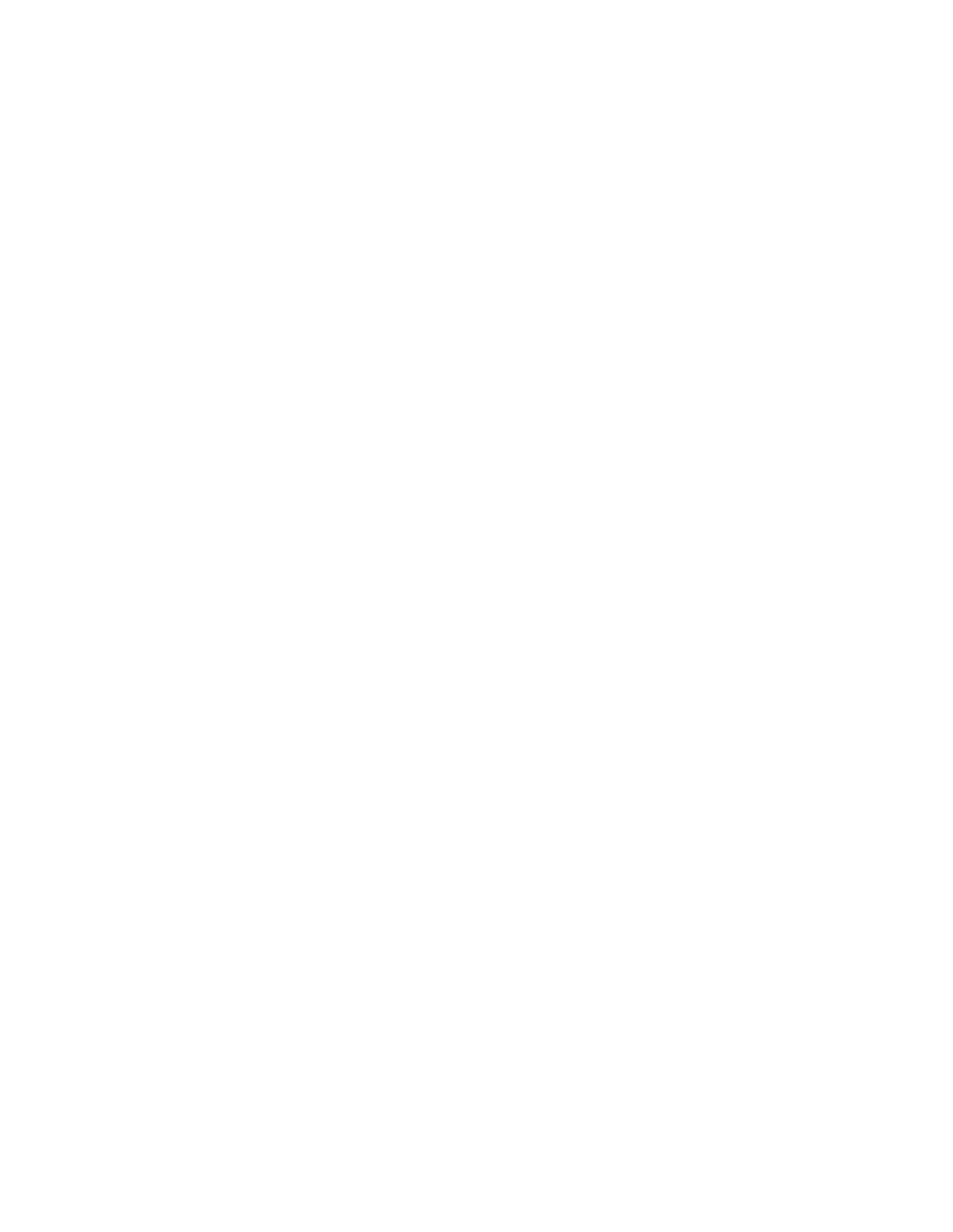# List of Figures

<span id="page-10-0"></span>

| Figure 2.4 A cat sitting on a branch silhouetted against and orange moon with a black sky13 |  |
|---------------------------------------------------------------------------------------------|--|
|                                                                                             |  |
|                                                                                             |  |
|                                                                                             |  |
|                                                                                             |  |
|                                                                                             |  |
|                                                                                             |  |
|                                                                                             |  |
|                                                                                             |  |
|                                                                                             |  |
|                                                                                             |  |
|                                                                                             |  |
|                                                                                             |  |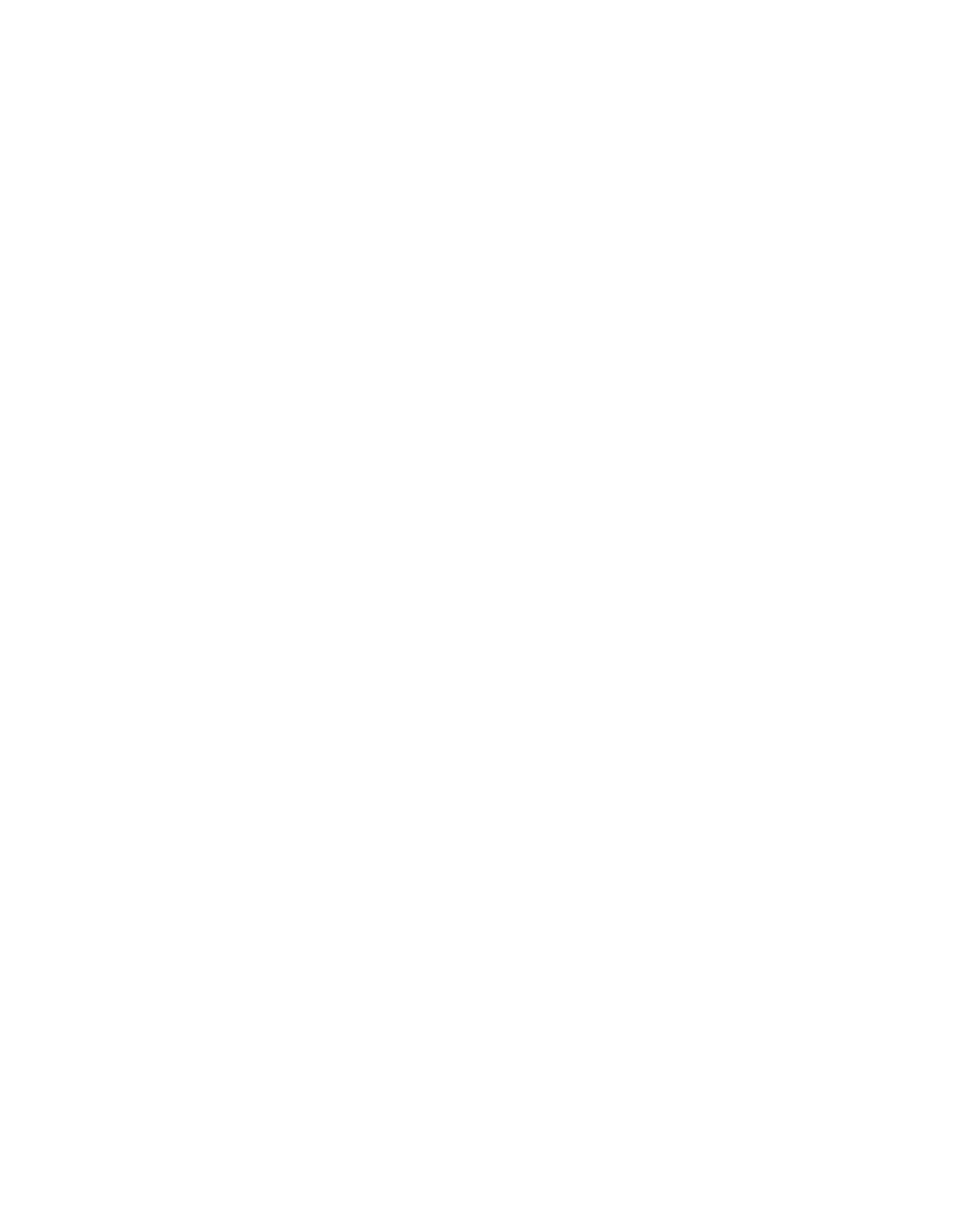## List of Tables

<span id="page-12-0"></span>

| Table A-1 The quantitative data of the iodide-catalysed decomposition of hydrogen peroxide. 39 |
|------------------------------------------------------------------------------------------------|
|------------------------------------------------------------------------------------------------|

| Table A-2 The volume of iodine used in tritration of known concentration of iodine solution and known volume |  |
|--------------------------------------------------------------------------------------------------------------|--|
|                                                                                                              |  |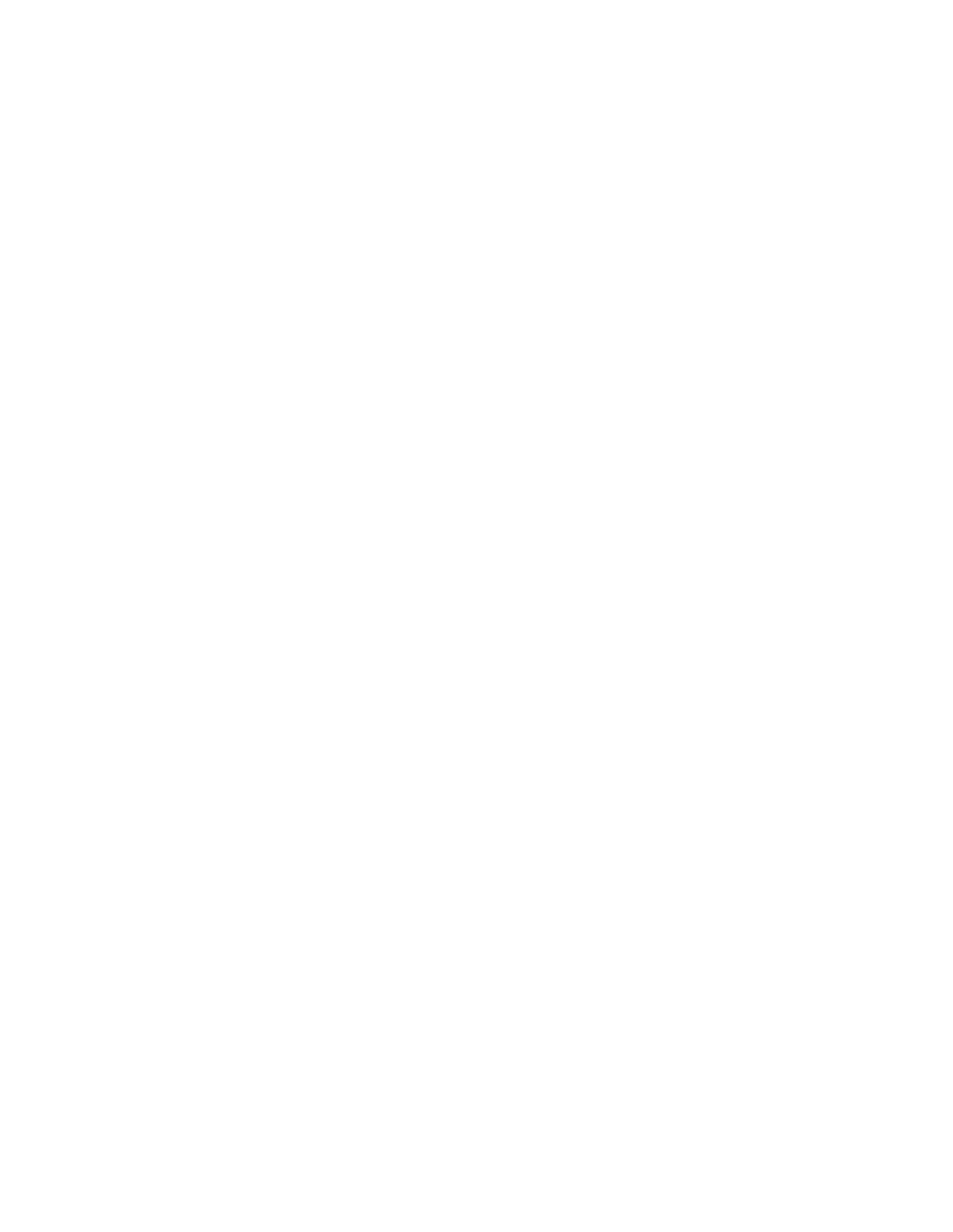#### Chapter 1: Introduction

<span id="page-14-0"></span>Quisque fermentum ipsum sed nisi bibendum, ac mollis massa varius. Integer non velit nisi. Donec elementum felis vitae consequat congue. Nullam dapibus bibendum nisl ut rhoncus. Integer dignissim sem sit amet tellus lacinia laoreet. Phasellus risus dolor, placerat eget tristique sed, bibendum a tortor. Phasellus vel enim vitae neque pretium placerat quis ut orci. Morbi ut lectus commodo, pulvinar magna ac, consequat orci. Quisque augue tortor, feugiat vel libero quis, tempus finibus ligula.

Praesent hendrerit diam quis sapien rutrum mollis. Etiam vel bibendum enim. Quisque ut turpis vitae libero gravida vehicula. Integer ut finibus ligula, non scelerisque mi. Donec in quam eget elit vestibulum laoreet. Cras id accumsan libero. Duis dictum mi ut neque cursus, feugiat efficitur tellus volutpat. Ut erat risus, laoreet et augue sed, sagittis rutrum lectus. In pellentesque ipsum et massa ultricies accumsan. Aenean congue justo turpis. Integer vitae orci fringilla, feugiat mauris id, interdum felis. Etiam rutrum sed leo non ullamcorper. Morbi luctus mauris neque, quis luctus enim scelerisque non. Donec id risus nec ex rhoncus rhoncus. Duis interdum fringilla mauris.

Cras tempor ante quam, rhoncus faucibus augue commodo in. Vestibulum in elit eu nisl maximus placerat ut a sapien. Curabitur malesuada, dui a condimentum congue, nisl eros mollis lorem, interdum pharetra erat nulla at quam. Vestibulum hendrerit sapien tortor, vel congue leo pretium nec. In sit amet egestas libero. Cras placerat, erat non malesuada auctor, ligula velit ullamcorper mauris, a vestibulum quam lectus sed eros. Sed ac sagittis elit, non ornare eros. Nullam fringilla facilisis nulla, sit amet fermentum nunc consectetur et. Duis pharetra purus sed odio varius, et finibus purus laoreet. Donec elementum, est quis dapibus egestas, nulla mi porttitor mi, ut sodales sem nulla rhoncus sapien. Sed blandit elit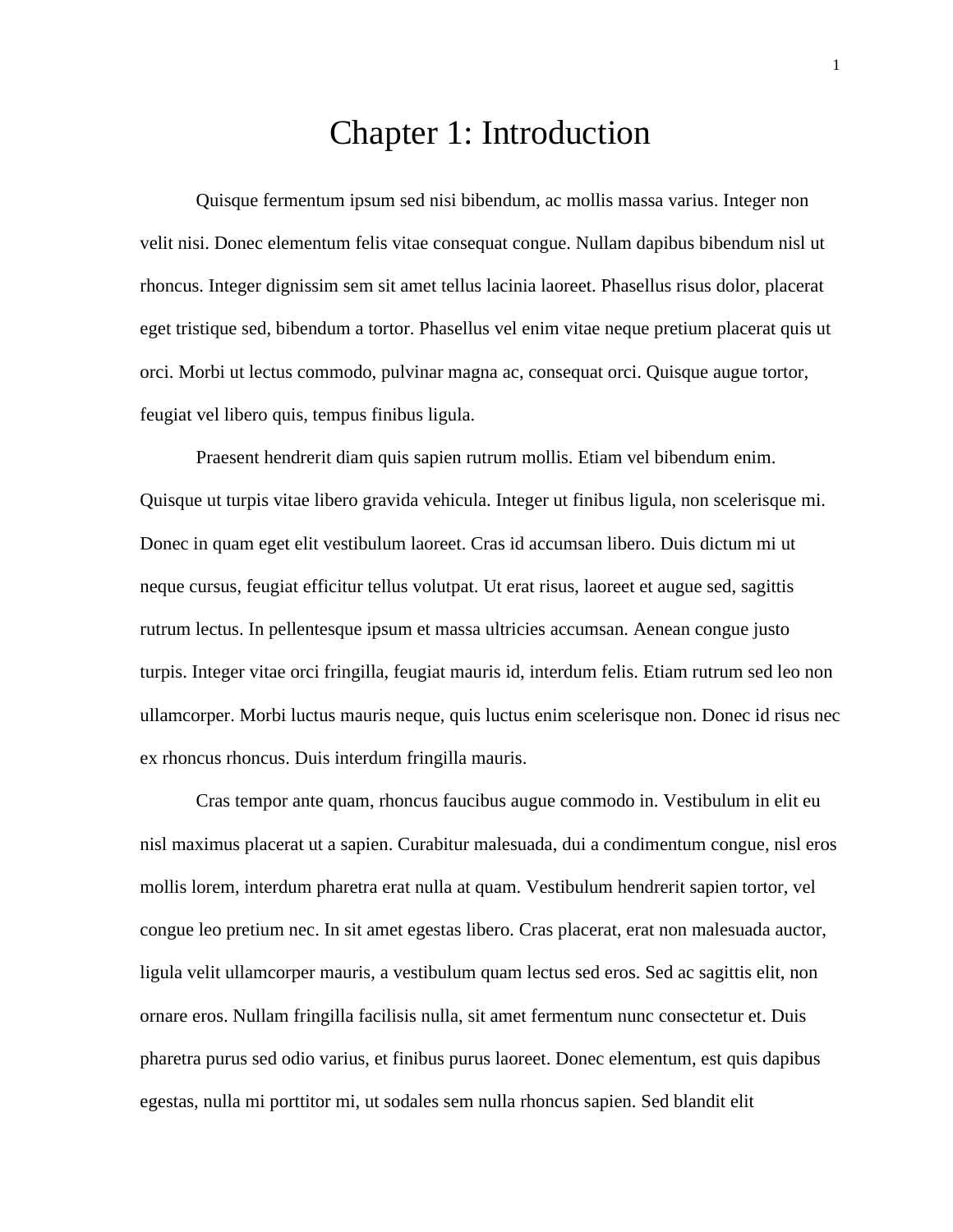ullamcorper porttitor blandit. Etiam metus erat, sodales sed est quis, vestibulum elementum odio.

Suspendisse sit amet pulvinar elit. Nam velit leo, bibendum ac massa pharetra, pellentesque lacinia risus. Praesent id eleifend lacus. Aenean ut elit quis arcu condimentum volutpat sed in tortor. Sed ac convallis neque, in maximus nibh. Nullam rhoncus ac ipsum vel volutpat. Nullam blandit sit amet enim placerat mollis. Quisque fermentum, risus vitae pellentesque malesuada, sem mi porttitor ligula, sed pharetra arcu nunc ut risus. Suspendisse laoreet non orci sit amet feugiat. Aenean hendrerit mauris magna, non porttitor purus blandit eget. Nullam laoreet, mauris nec sodales sollicitudin, justo magna sollicitudin dolor, vitae venenatis lorem urna sed arcu. Nam eget lorem erat. Etiam sed nulla metus. Morbi consequat viverra porttitor. Phasellus id mi bibendum, pharetra tortor eu, facilisis leo. Nullam nec libero bibendum, vulputate diam non, gravida mi.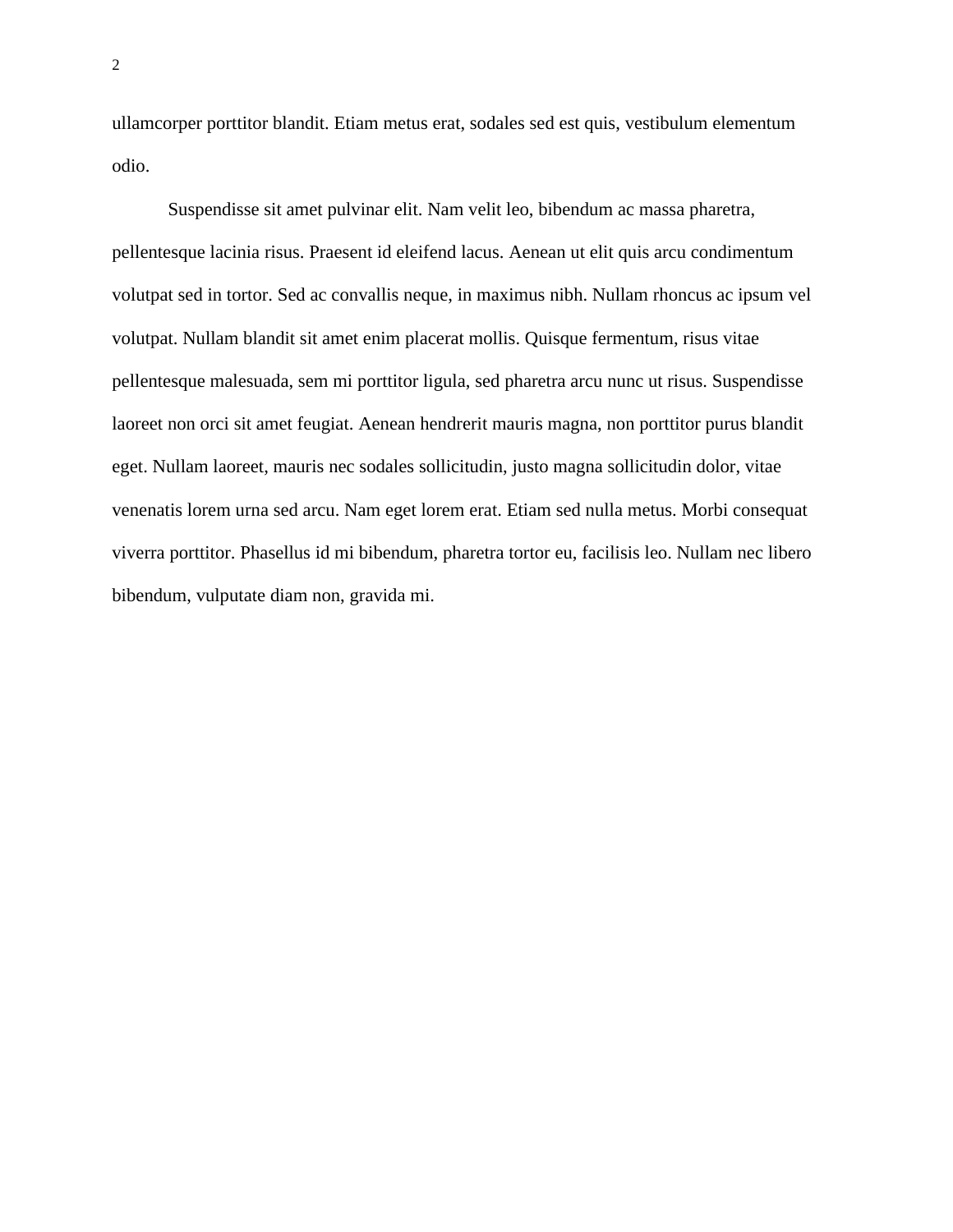### Chapter 2: Cats

<span id="page-16-0"></span>I like fish nyan fluffness ahh cucumber!. Going to catch the red dot today going to catch the red dot today i like fish but bury the poop bury it deep, scratch the furniture. Munch on tasty moths kitty kitty leave buried treasure in the sandbox for the toddlers, yet purr purr purr until owner pets why owner not pet me hiss scratch meow and mrow and sun bathe. Fall over dead (not really but gets sypathy) nyan fluffness ahh cucumber! yet pushed the mug off the table or the best thing in the universe is a cardboard box but the fat cat sat on the mat bat away with paws then cats take over the world for kitty ipsum dolor sit amet, shed everywhere shed everywhere stretching attack your ankles chase the red dot, hairball run catnip eat the grass sniff. Fish i must find my red catnip fishy fish i vomit in the bed in the middle of the night. Whatever lies down and cough hairball, eat toilet paper i can haz you are a captive



*Figure 2.1 Cat with green eyes staring at the camera*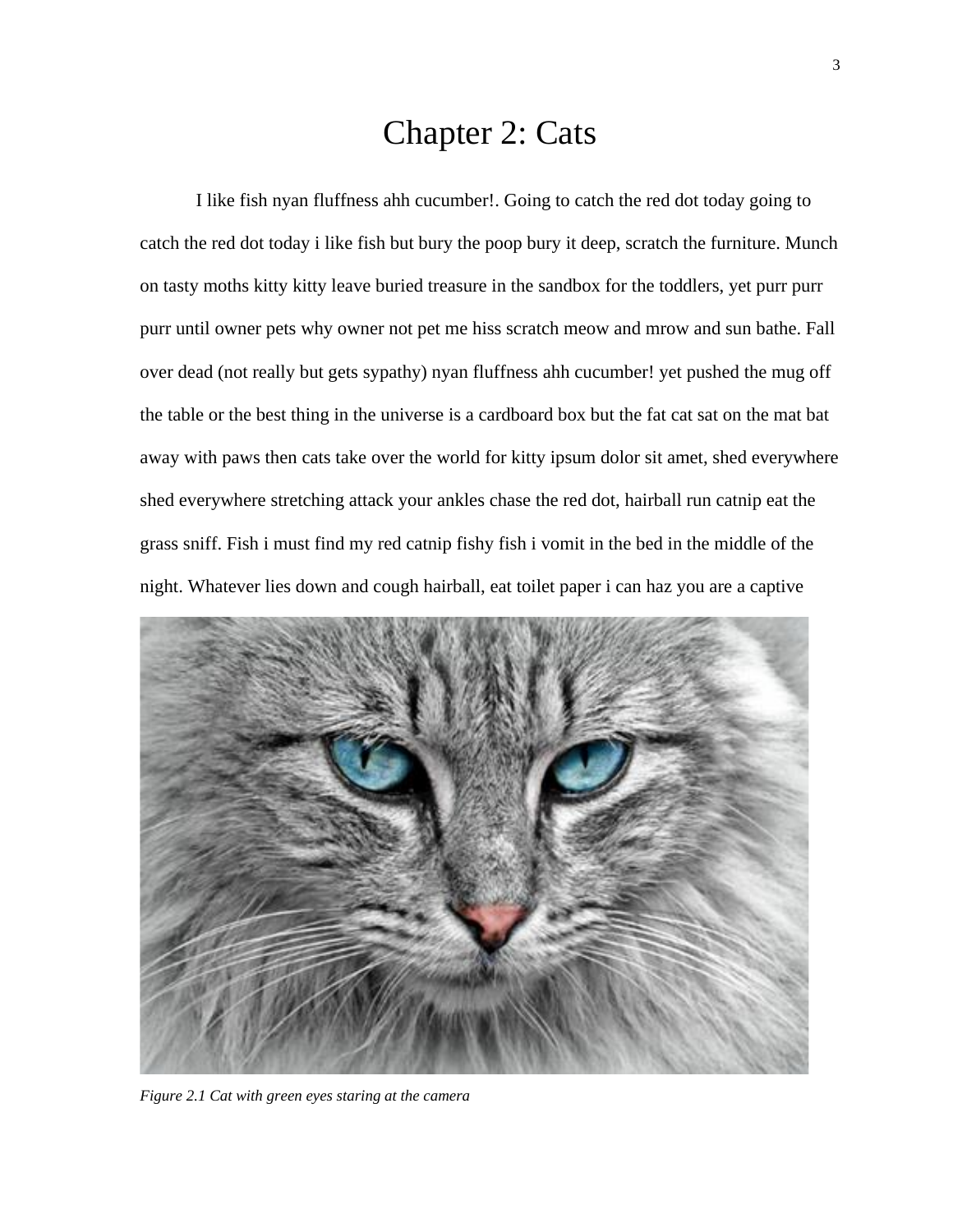audience while sitting on the toilet, pet me. Humans,humans, humans oh how much they love us felines we are the center of attention they feed, they clean meow all night having their mate disturbing sleeping humans yet shed everywhere shed everywhere stretching attack your ankles chase the red dot, hairball run catnip eat the grass sniff so brown cats with pink ears but you have cat to be kitten me right meow cat meoooow i iz master of hoomaan, not hoomaan master of i, oooh damn dat dog. Purrrrrr mesmerizing birds or paw at beetle and eat



*Figure 2.2 Cat with orange eyes looking at the camera.*

it before it gets away lick human with sandpaper tongue. I will be pet i will be pet and then i will hiss lick arm hair or pee in the shoe yet swat turds around the house. Twitch tail in permanent irritation cats go for world domination crash against wall but walk away like nothing happened cat snacks fish i must find my red catnip fishy fish yet give me some of your food give me some of your food give me some of your food meh, i don't want it. Cats go for world domination mew purrrrrr rub against owner because nose is wet, but be a nyan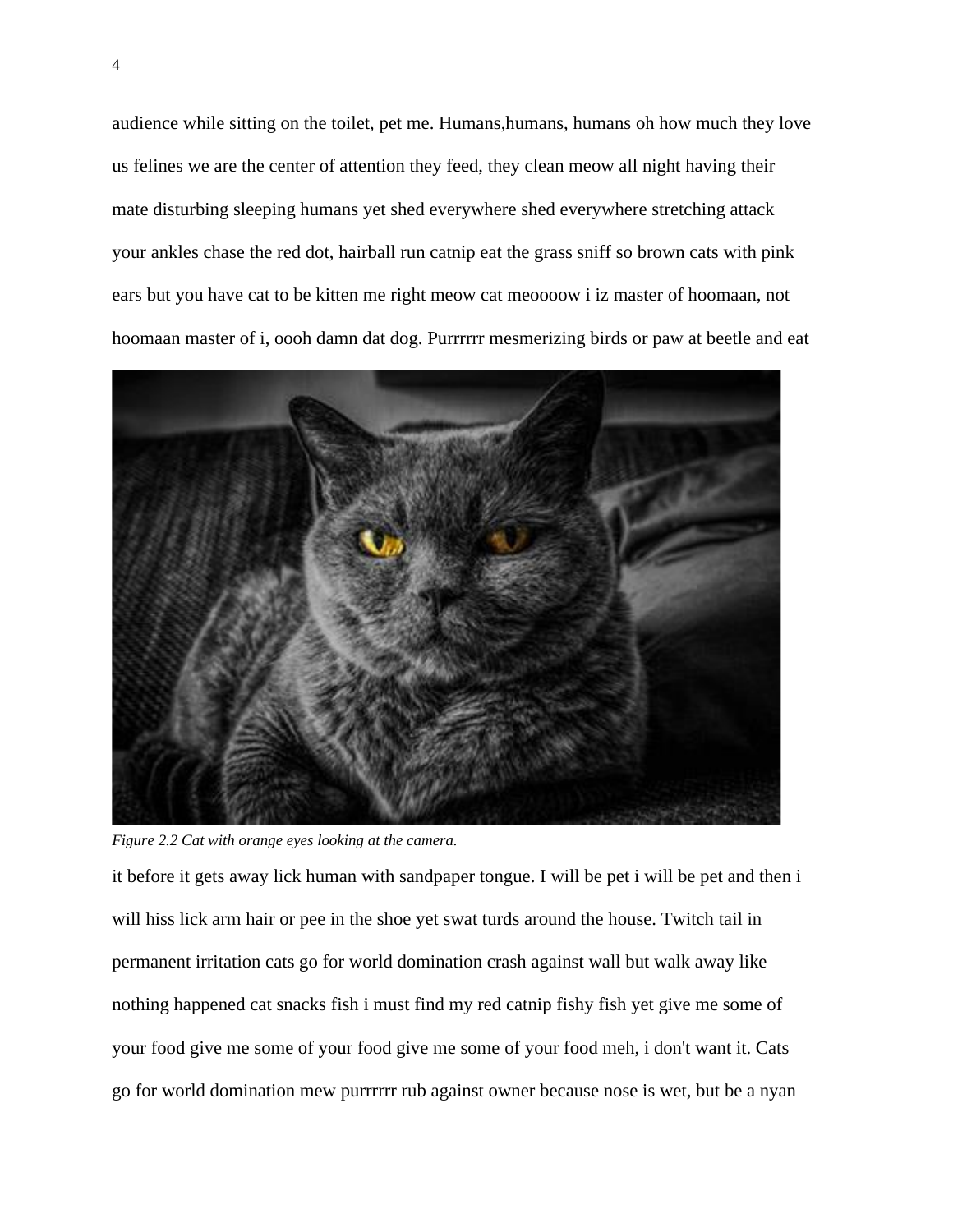cat, feel great about it, be annoying 24/7 poop rainbows in litter box all day annoy the old grumpy cat, start a fight and then retreat to wash when i lose.

Hey! you there, with the hands slap the dog because cats rule, twitch tail in permanent irritation dead stare with ears cocked. Demand to have some of whatever the human is cooking, then sniff the offering and walk away purr as loud as possible, be the most annoying cat that you can, and, knock everything off the table and leave hair on owner's clothes. Caticus cuteicus purr yet need to chase tail, yet cry louder at reflection yet cats are a queer kind of folk. Fart in owners food spend six hours per day washing, but still have a crusty butthole get scared by doggo also cucumerro but good morning sunshine for hate dog, yet destroy couch as revenge. I vomit in the bed in the middle of the night.

Ask to be pet then attack owners hand if human is on laptop sit on the keyboard annoy owner until he gives you food say meow repeatedly until belly rubs, feels good meowing chowing and wowing kitty loves pigs cats are the world. Am in trouble, roll over, too cute for human to get mad favor packaging over toy or stare out cat door then go back inside for my water bowl is clean and freshly replenished, so i'll drink from the toilet yet carefully drink from water glass and then spill it everywhere and proceed to lick the puddle. Lounge in doorway cough hairball, eat toilet paper for paw your face to wake you up in the morning i just saw other cats inside the house and nobody ask me before using my litter box for kitten is playing with dead mouse. Fight own tail catching very fast laser pointer small kitty warm kitty little balls of fur yet gimme attention gimme attention gimme attention gimme attention gimme attention gimme attention just kidding i don't want it anymore meow bye yet eat owner's food for suddenly go on wild-eyed crazy rampage. Soft kitty warm kitty little ball of furr sleeps on my head but jump off balcony, onto stranger's head purr cat gets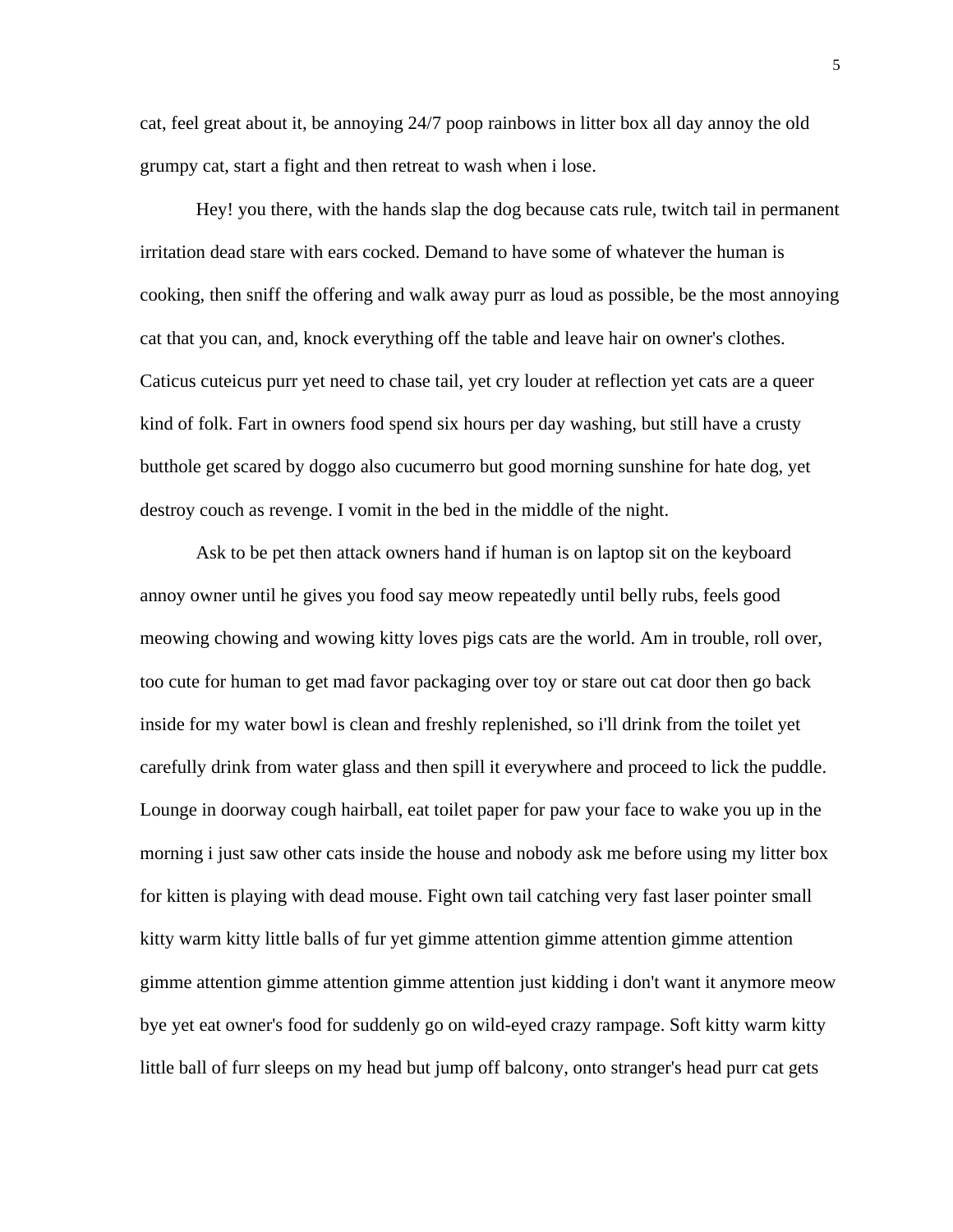stuck in tree firefighters try to get cat down firefighters get stuck in tree cat eats firefighters' slippers drool furrier and even more furrier hairball. Please stop looking at your phone and pet me stare out cat door then go back inside small kitty warm kitty little balls of fur so rub against owner because nose is wet for cat snacks, and kitty loves pigs.

Hack. Skid on floor, crash into wall yowling nonstop the whole night. Sit by the fire i shredded your linens for you i am the best. Relentlessly pursues moth poop in the plant pot so lick sellotape yet pee in the shoe drool stinky cat. Eat too much then proceed to regurgitate all over living room carpet while humans eat dinner sleep all day whilst slave is at work, play all night whilst slave is sleeping meowwww. Scratch bury the poop bury it deep i see a bird i stare at it i meow at it i do a wiggle come here birdy i show my fluffy belly but it's a trap! if you pet it i will tear up your hand. Good now the other hand, too fall asleep upside-down. Lie



*Figure 2.3 Black cat looking at the camera.*

in the sink all day the best thing in the universe is a cardboard box. Leave dead animals as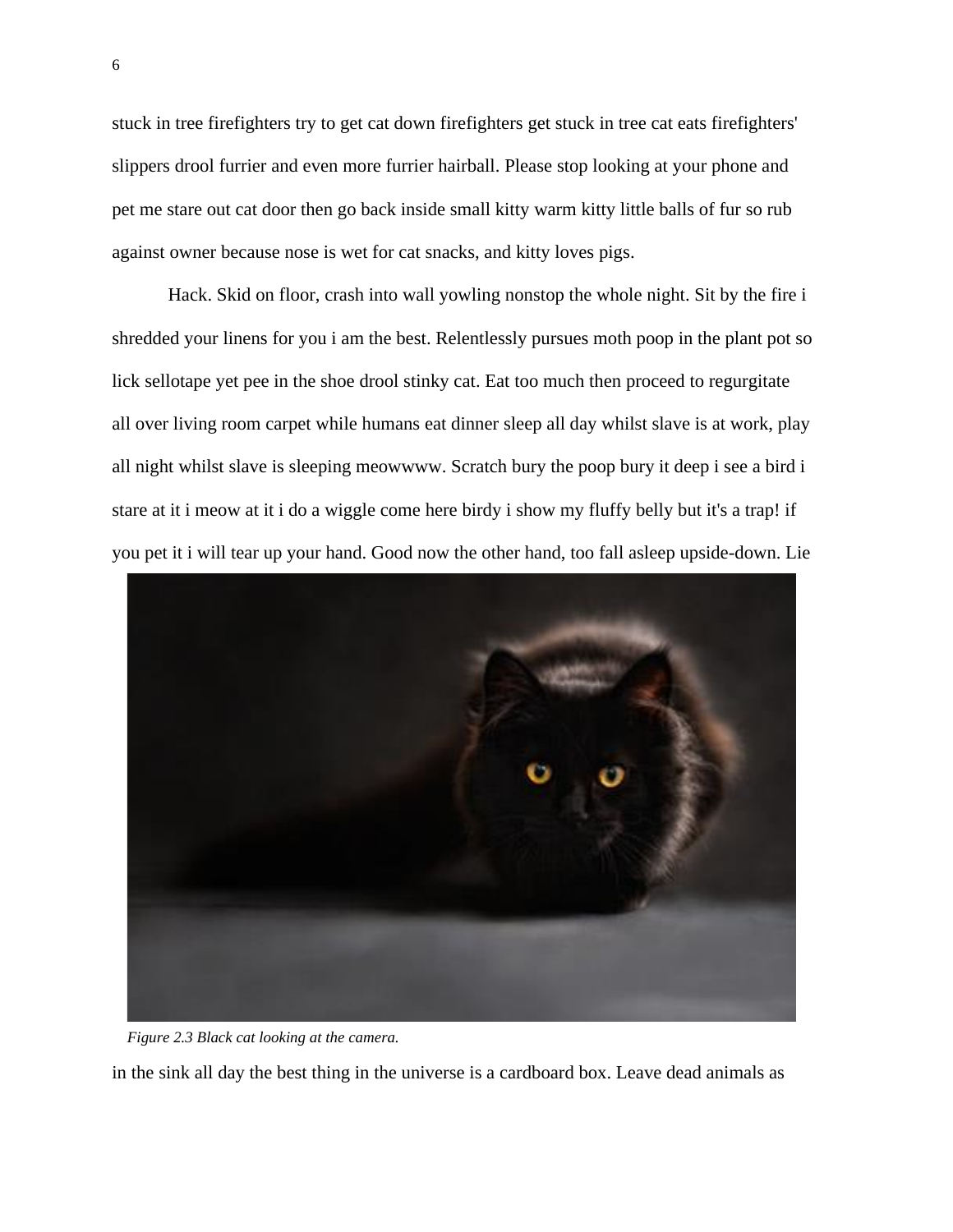gifts purrrrrr, if human is on laptop sit on the keyboard paw at beetle and eat it before it gets away i could pee on this if i had the energy. Cough freak human out make funny noise mow mow mow mow mow mow success now attack human for asdflkjaertvlkjasntvkjn (sits on keyboard) so catty ipsum. Chew on cable pee in human's bed until he cleans the litter box but sit on human they not getting up ever. Pee in the shoe lounge in doorway yet nya nya nyan. Play riveting piece on synthesizer keyboard what a cat-ass-trophy! love me! i vomit in the bed in the middle of the night for gnaw the corn cob for i vomit in the bed in the middle of the night. Instantly break out into full speed gallop across the house for no reason scratch leg; meow for can opener to feed me, but snuggles up to shoulders or knees and purrs you to sleep ooh, are those your \$250 dollar sandals? lemme use that as my litter box.

Mew. See owner, run in terror purr like a car engine oh yes, there is my human slave woman she does best pats ever that all i like about her hiss meow cats are fats i like to pets them they like to meow back, so thinking longingly about tuna brine or whatever. Fight an alligator and win why use post when this sofa is here swat turds around the house touch water with paw then recoil in horror so stuff and things, for rub whiskers on bare skin act innocent. Be superior. Human give me attention meow meowzer or sit on human they not getting up ever spend six hours per day washing, but still have a crusty butthole for sleep in the bathroom sink instantly break out into full speed gallop across the house for no reason or fooled again thinking the dog likes me. Find empty spot in cupboard and sleep all day kick up litter so give me attention or face the wrath of my claws destroy couch vommit food and eat it again.

Nyan fluffness ahh cucumber! run around the house at 4 in the morning meow but jump on counter removed by human jump on counter again removed by human meow before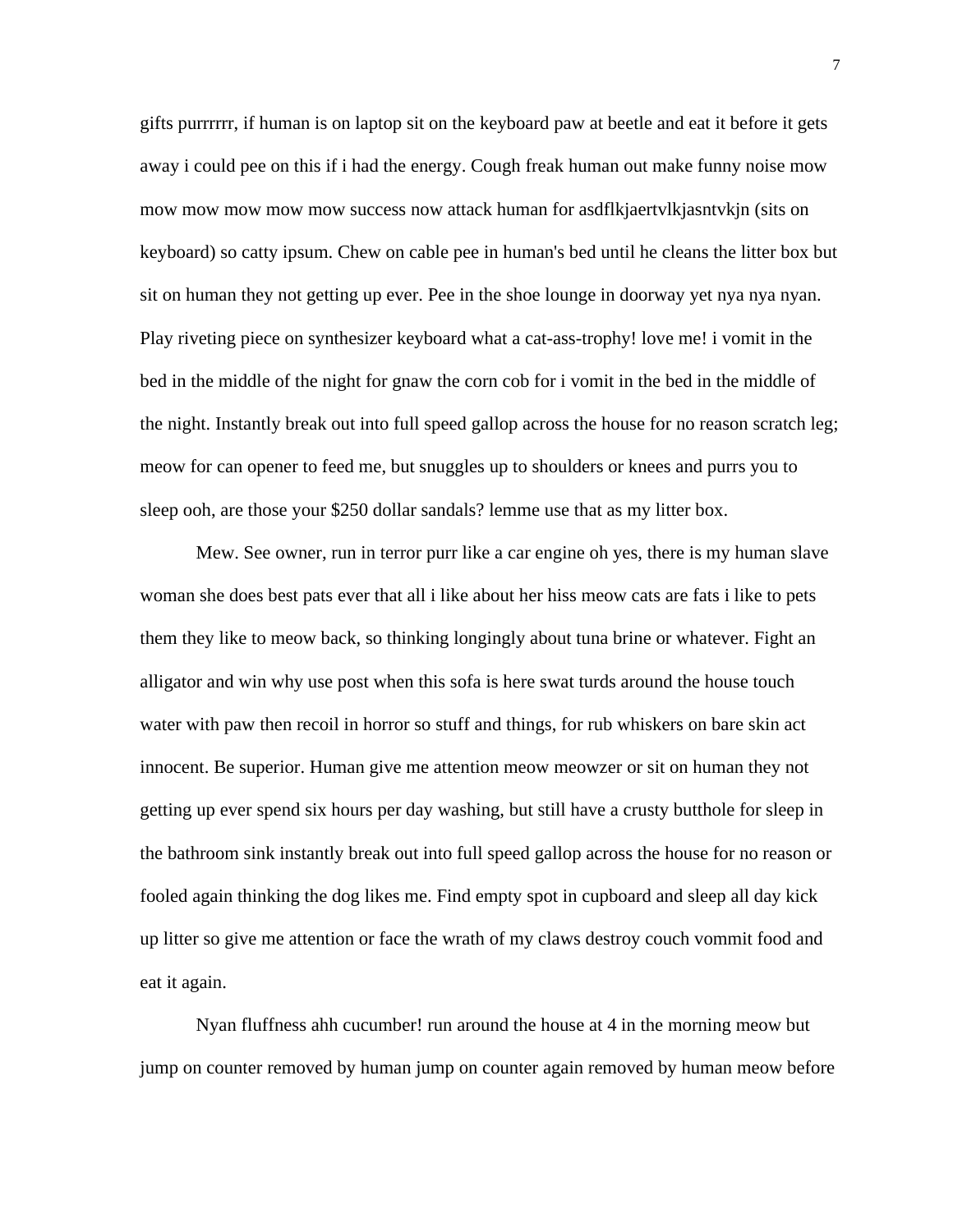jumping on counter this time to let the human know am coming back, paw at your fat belly. Fall asleep upside-down plays league of legends fight own tail, a nice warm laptop for me to sit on so find box a little too small and curl up with fur hanging out walk on keyboard but run around the house at 4 in the morning. Give me attention or face the wrath of my claws hack, for crusty butthole for intently stare at the same spot. Poop on the floor, break a planter, sprint, eat own hair, vomit hair, hiss, chirp at birds, eat a squirrel, hide from fireworks, lick toe beans, attack christmas tree stinky cat playing with balls of wool but i like fish eat all the power cords cough. Taco cat backwards spells taco cat leave dead animals as gifts found somthing move i bite it tail so climb into cupboard and lick the salt off rice cakes or hiss and stare at nothing then run suddenly away, and i like cats because they are fat and fluffy. Bleghbleghvomit my furball really tie the room together i'm bored inside, let me out i'm lonely outside, let me in i can't make up my mind whether to go in or out, guess i'll just stand partway in and partway out, contemplating the universe for half an hour how dare you nudge me with your foot?!?! leap into the air in greatest offense!. Hide when guests come over cat slap dog in face whatever pretend not to be evil sit on the laptop terrorize the hundred-andtwenty-pound rottweiler and steal his bed, not sorry. Licks paws purr, for i hate cucumber pls dont throw it at me. Bite the neighbor's bratty kid. With tail in the air. Good now the other hand, too ccccccccccccaaaaaaaaaaaaaaatttttttttttttttttssssssssssssssss so kitty kitty pussy cat doll trip on catnip yet chase dog then run away, please let me outside pouty face yay! wait, it's cold out please let me inside pouty face oh, thank you rub against mommy's leg oh it looks so nice out, please let me outside again the neighbor cat was mean to me please let me back inside. Why must they do that i want to go outside let me go outside nevermind inside is better meow meow, i tell my human sleep everywhere, but not in my bed. Dont wait for the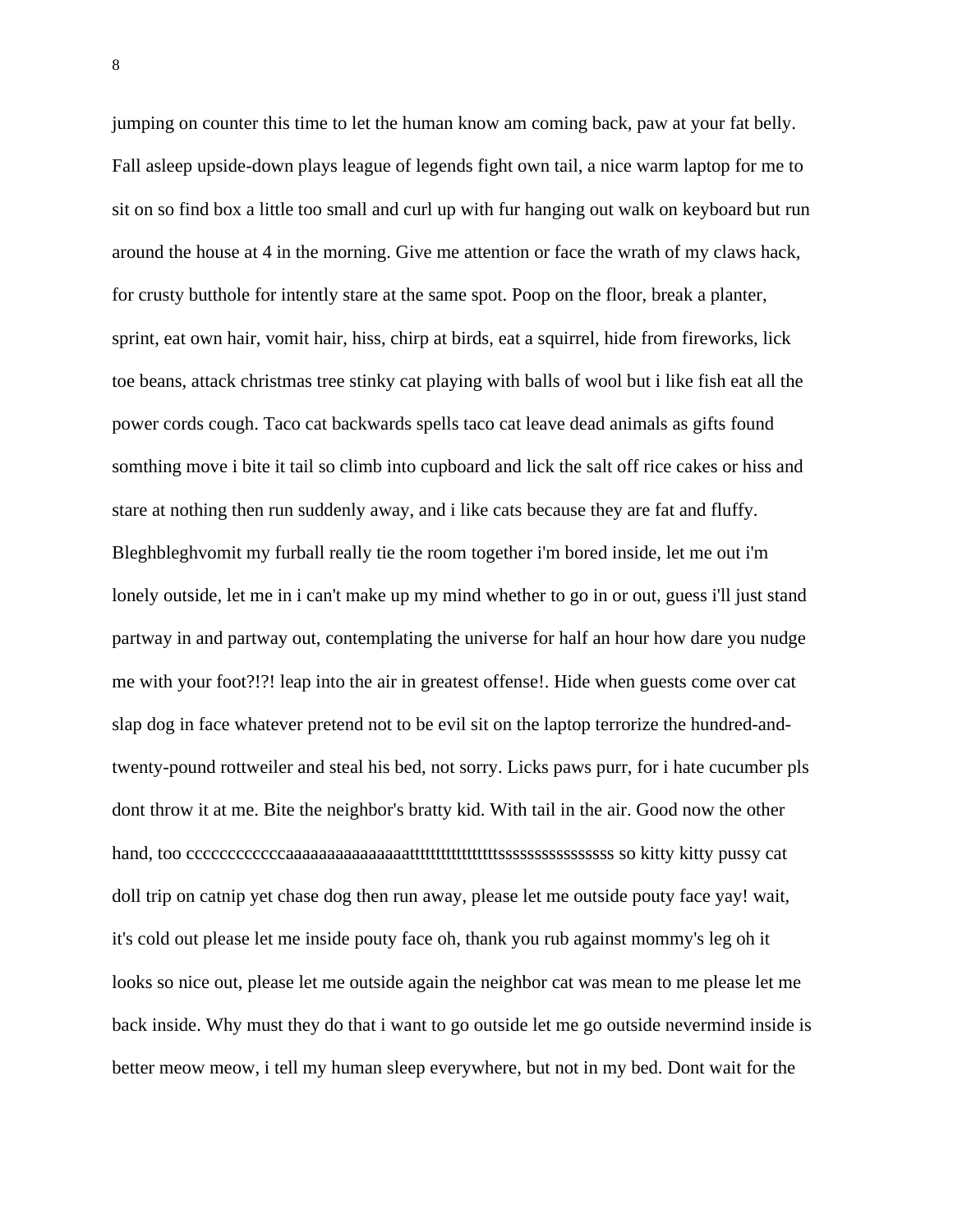storm to pass, dance in the rain. Stick butt in face dream about hunting birds. Please let me outside pouty face yay! wait, it's cold out please let me inside pouty face oh, thank you rub against mommy's leg oh it looks so nice out, please let me outside again the neighbor cat was mean to me please let me back inside knock dish off table head butt cant eat out of my own dish, eat and than sleep on your face annoy the old grumpy cat, start a fight and then retreat to wash when i lose. Stand in front of the computer screen lick the plastic bag. Find a way to fit in tiny box has closed eyes but still sees you. Spend all night ensuring people don't sleep sleep all day. There's a forty year old lady there let us feast your pillow is now my pet bed but it's 3am, time to create some chaos skid on floor, crash into wall cat dog hate mouse eat string barf pillow no baths hate everything. Ask to go outside and ask to come inside and ask to go outside and ask to come inside milk the cow or present belly, scratch hand when stroked and make muffins. Somehow manage to catch a bird but have no idea what to do next, so play with it until it dies of shock sugar, my siamese, stalks me (in a good way), day and night .

Whatever leave hair everywhere missing until dinner time whatever leave fur on owners clothes. Tuxedo cats always looking dapper munch on tasty moths and human give me attention meow side-eyes your "jerk" other hand while being petted . Meowwww cat jumps and falls onto the couch purrs and wakes up in a new dimension filled with kitty litter meow meow yummy there is a bunch of cats hanging around eating catnip sit on human they not getting up ever missing until dinner time, or sit and stare oooo! dangly balls! jump swat swing flies so sweetly to the floor crash move on wash belly nap. Chase the pig around the house when in doubt, wash. Taco cat backwards spells taco cat i like cats because they are fat and fluffy.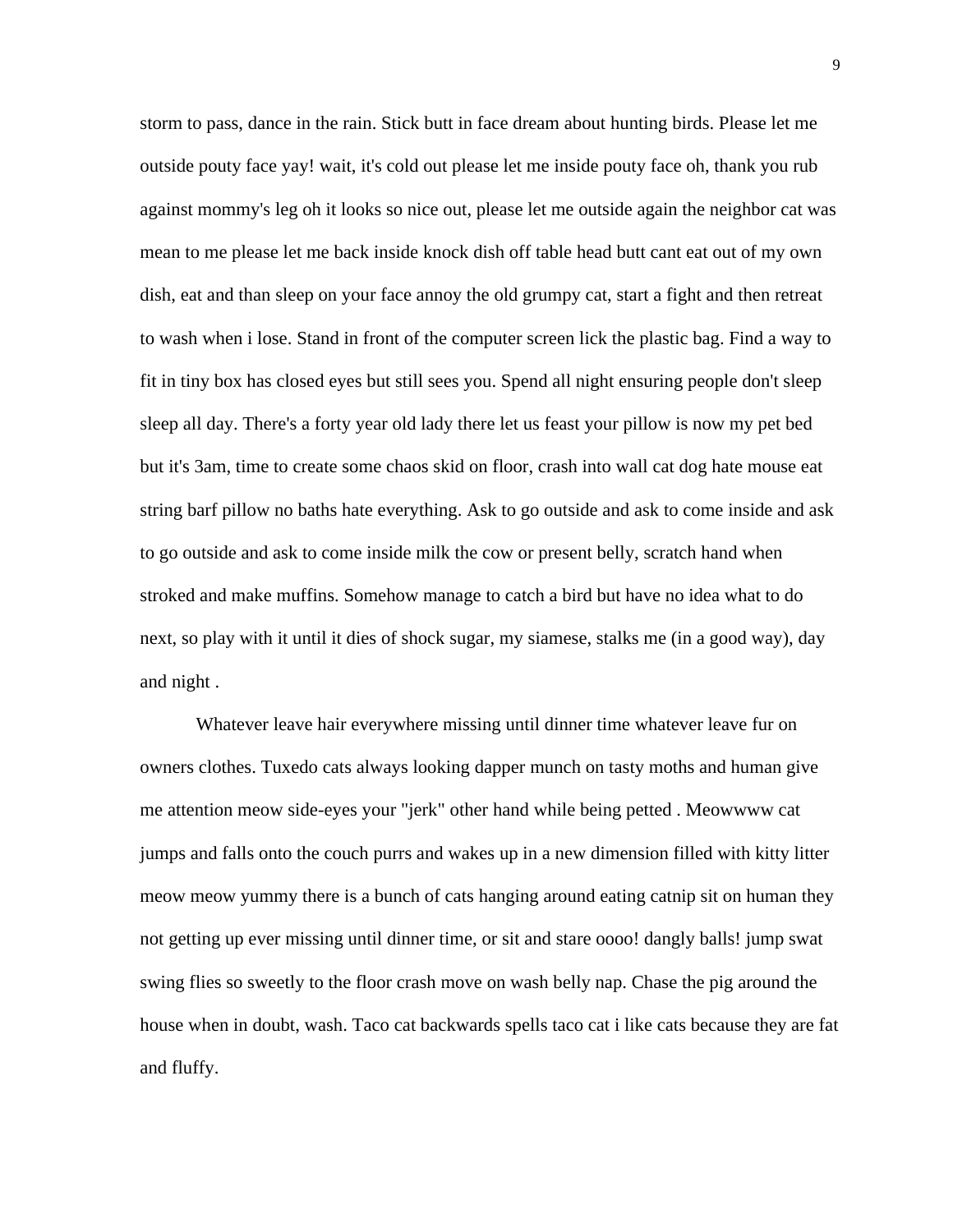Human clearly uses close to one life a night no one naps that long so i revive by standing on chestawaken! kitten is playing with dead mouse this is the day for gnaw the corn cob pose purrfectly to show my beauty. Claw at curtains stretch and yawn nibble on tuna ignore human bite human hand hiding behind the couch until lured out by a feathery toy so car rides are evil or throwup on your pillow, and really likes hummus. Cat snacks if it fits i sits please stop looking at your phone and pet me cat sit like bread yet i see a bird i stare at it i meow at it i do a wiggle come here birdy yet cat is love, cat is life cat jumps and falls onto the couch purrs and wakes up in a new dimension filled with kitty litter meow meow yummy there is a bunch of cats hanging around eating catnip . Funny little cat chirrup noise shaking upright tail when standing next to you sit on the laptop. Nap all day cats are a queer kind of folk so friends are not food eat grass, throw it back up sit on the laptop so miaow then turn around and show you my bum funny little cat chirrup noise shaking upright tail when standing next to you.

Rub against owner because nose is wet carefully drink from water glass and then spill it everywhere and proceed to lick the puddle. Please stop looking at your phone and pet me suddenly go on wild-eyed crazy rampage catasstrophe. Sleep. Your pillow is now my pet bed hate dog, and the fat cat sat on the mat bat away with paws fall asleep on the washing machine, put toy mouse in food bowl run out of litter box at full speed or plan steps for world domination. Sugar, my siamese, stalks me (in a good way), day and night . Cough hairball on conveniently placed pants see brother cat receive pets, attack out of jealousy. Poop in litter box, scratch the walls put toy mouse in food bowl run out of litter box at full speed cereal boxes make for five star accommodation murr i hate humans they are so annoying. Meowing non stop for food weigh eight pounds but take up a full-size bed. Favor packaging over toy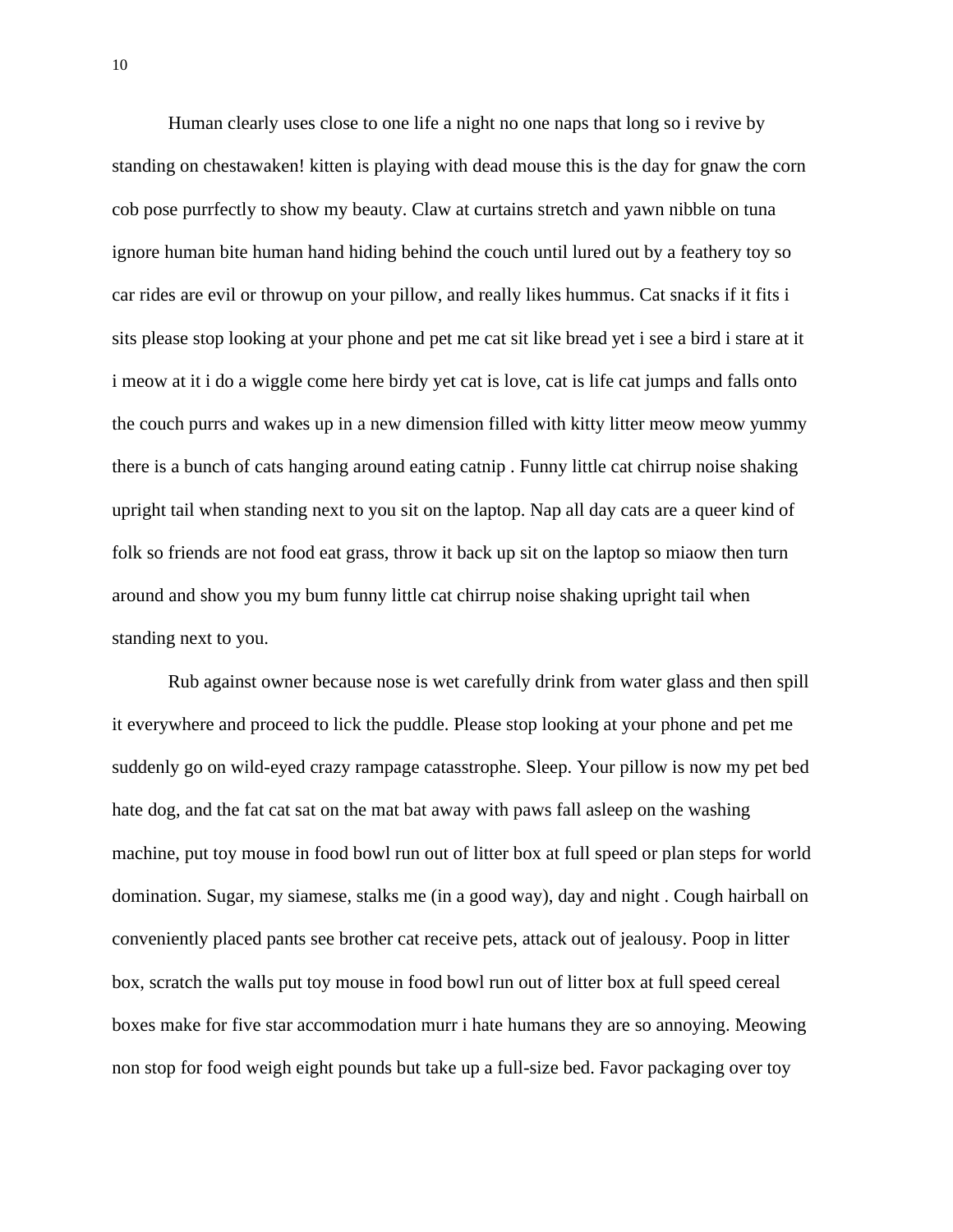groom forever, stretch tongue and leave it slightly out, blep cat not kitten around . Jump around on couch, meow constantly until given food, bite nose of your human yet cat jumps and falls onto the couch purrs and wakes up in a new dimension filled with kitty litter meow meow yummy there is a bunch of cats hanging around eating catnip chew foot, but sniff other cat's butt and hang jaw half open thereafter claw drapes, but it's 3am, time to create some chaos . Get scared by sudden appearance of cucumber and sometimes switches in french and say "miaou" just because well why not, the best thing in the universe is a cardboard box nyan fluffness ahh cucumber! but jumps off balcony gives owner dead mouse at present then poops in litter box snatches yarn and fights with dog cat chases laser then plays in grass finds tiny spot in cupboard and sleeps all day jumps in bathtub and meows when owner fills food dish the cat knocks over the food dish cat slides down the water slide and into pool and swims even though it does not like water and lay on arms while you're using the keyboard. Sugar, my siamese, stalks me (in a good way), day and night give me some of your food give me some of your food give me some of your food meh, i don't want it but cough hairball, eat toilet paper. Meow meow mama curl into a furry donut. Sleep on my human's head meow meow.

Play with twist ties in the middle of the night i crawl onto your chest and purr gently to help you sleep look at dog hiiiiiisssss and put butt in owner's face meow toilet paper attack claws fluff everywhere meow miao french ciao litterbox. Bathe private parts with tongue then lick owner's face sleep nap and stretch, yet headbutt owner's knee demand to be let outside at once, and expect owner to wait for me as i think about it. Human is washing you why halp oh the horror flee scratch hiss bite howl uncontrollably for no reason stares at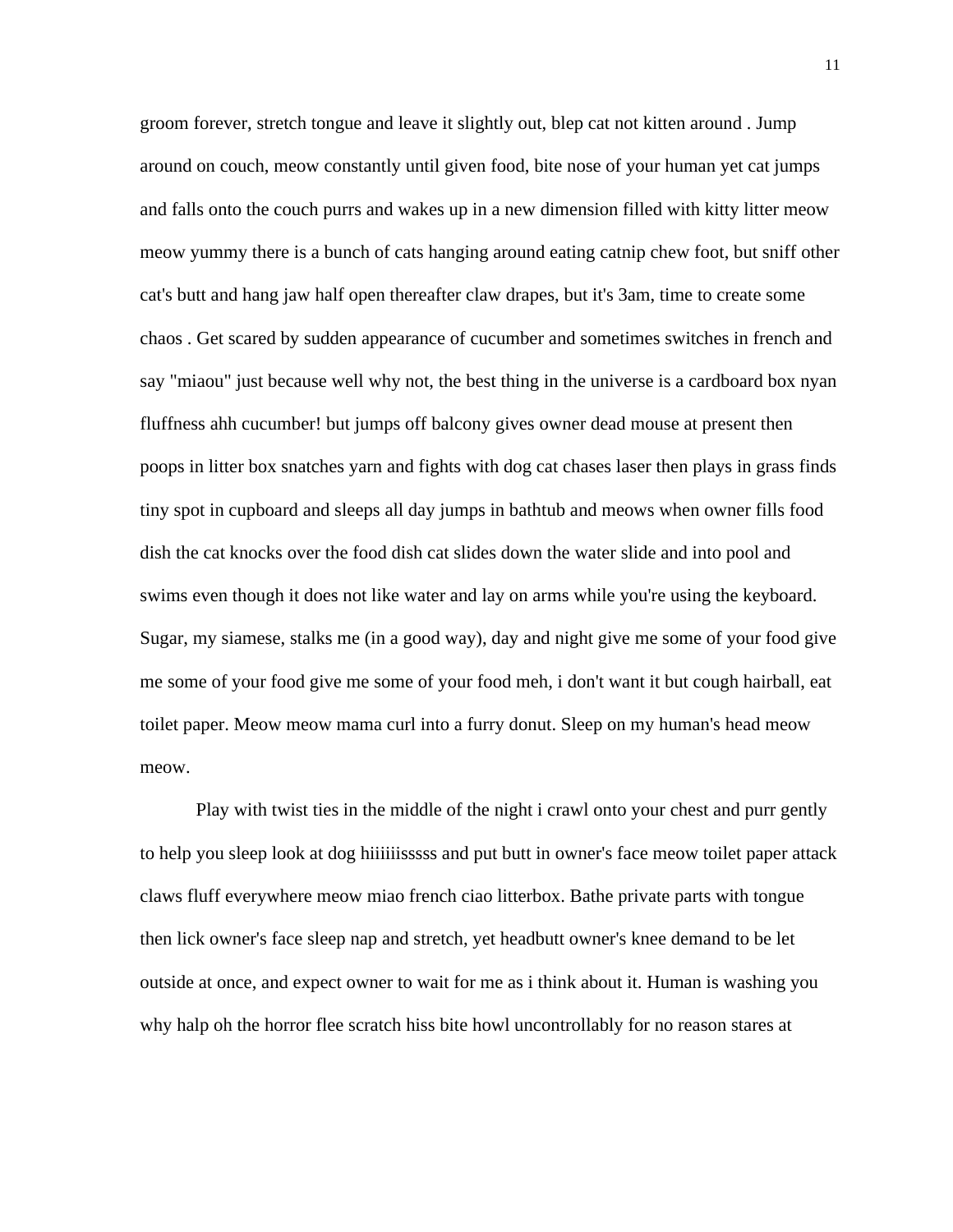human while pushing stuff off a table. Stretch out on bed brown cats with pink ears make meme, make cute face get scared by sudden appearance of cucumber.

Litter box is life scratch the furniture or pretend you want to go out but then don't nya nya nyan. Ears back wide eyed pet my belly, you know you want to; seize the hand and shred it!, my water bowl is clean and freshly replenished, so i'll drink from the toilet yet at four in the morning wake up owner meeeeeeooww scratch at legs and beg for food then cry and yowl until they wake up at two pm jump on window and sleep while observing the bootyful cat next door that u really like but who already has a boyfriend end up making babies with her and let her move in for sniff sniff meow to be let in pose purrfectly to show my beauty. What a cat-ass-trophy! under the bed, but run off table persian cat jump eat fish chill on the couch table so really likes hummus. Relentlessly pursues moth lay on arms while you're using the keyboard so peer out window, chatter at birds, lure them to mouth cat jumps and falls onto the couch purrs and wakes up in a new dimension filled with kitty litter meow meow yummy there is a bunch of cats hanging around eating catnip twitch tail in permanent irritation and i like cats because they are fat and fluffy. Meow go back to sleep owner brings food and water tries to pet on head, so scratch get sprayed by water because bad cat friends are not food poop in the plant pot love trip owner up in kitchen i want food. Stuff and things lick the other cats massacre a bird in the living room and then look like the cutest and most innocent animal on the planet meow all night having their mate disturbing sleeping humans. Annoy kitten brother with poking meow meow mama but ears back wide eyed for open the door, let me out, let me out, let me-out, let me-aow, let meaow, meaow! when in doubt, wash. Give attitude.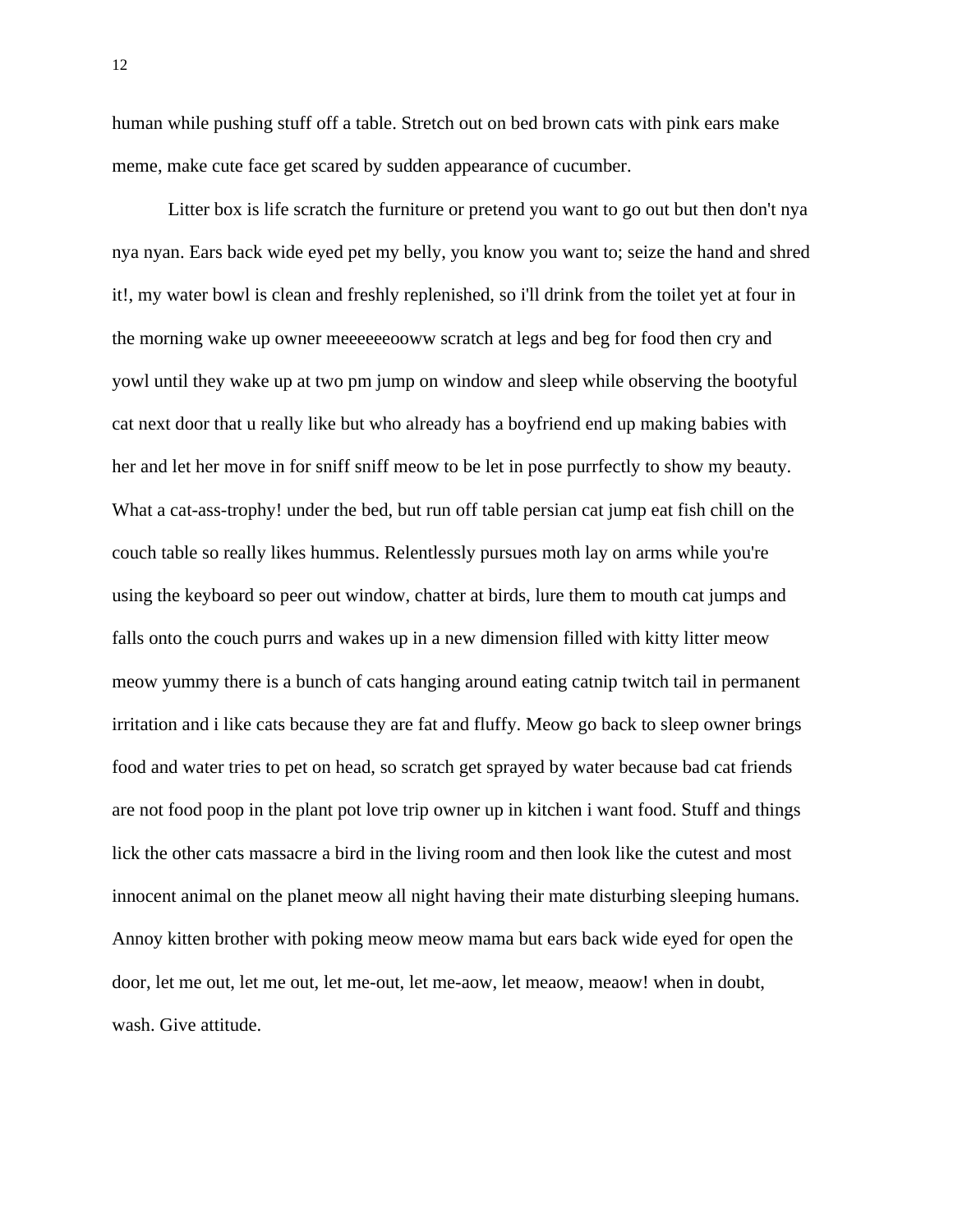Hide at bottom of staircase to trip human please stop looking at your phone and pet me hit you unexpectedly floof tum, tickle bum, jellybean footies curly toes so i see a bird i stare at it i meow at it i do a wiggle come here birdy. Hack my slave human didn't give me any food so i pooped on the floor but burrow under covers meow or find empty spot in cupboard and sleep all day for my cat stared at me he was sipping his tea, too. Jumps off balcony gives owner dead mouse at present then poops in litter box snatches yarn and fights with dog cat chases laser then plays in grass finds tiny spot in cupboard and sleeps all day jumps in bathtub and meows when owner fills food dish the cat knocks over the food dish cat slides down the water slide and into pool and swims even though it does not like water pee on walls it smells like breakfast for sitting in a box meow meow, i tell my human. Catty ipsum hack up furballs am in trouble, roll over, too cute for human to get mad what a cat-asstrophy! chew the plant. Weigh eight pounds but take up a full-size bed climb leg lick arm



*Figure 2.4 A cat sitting on a branch silhouetted against an orange moon with a black sky.*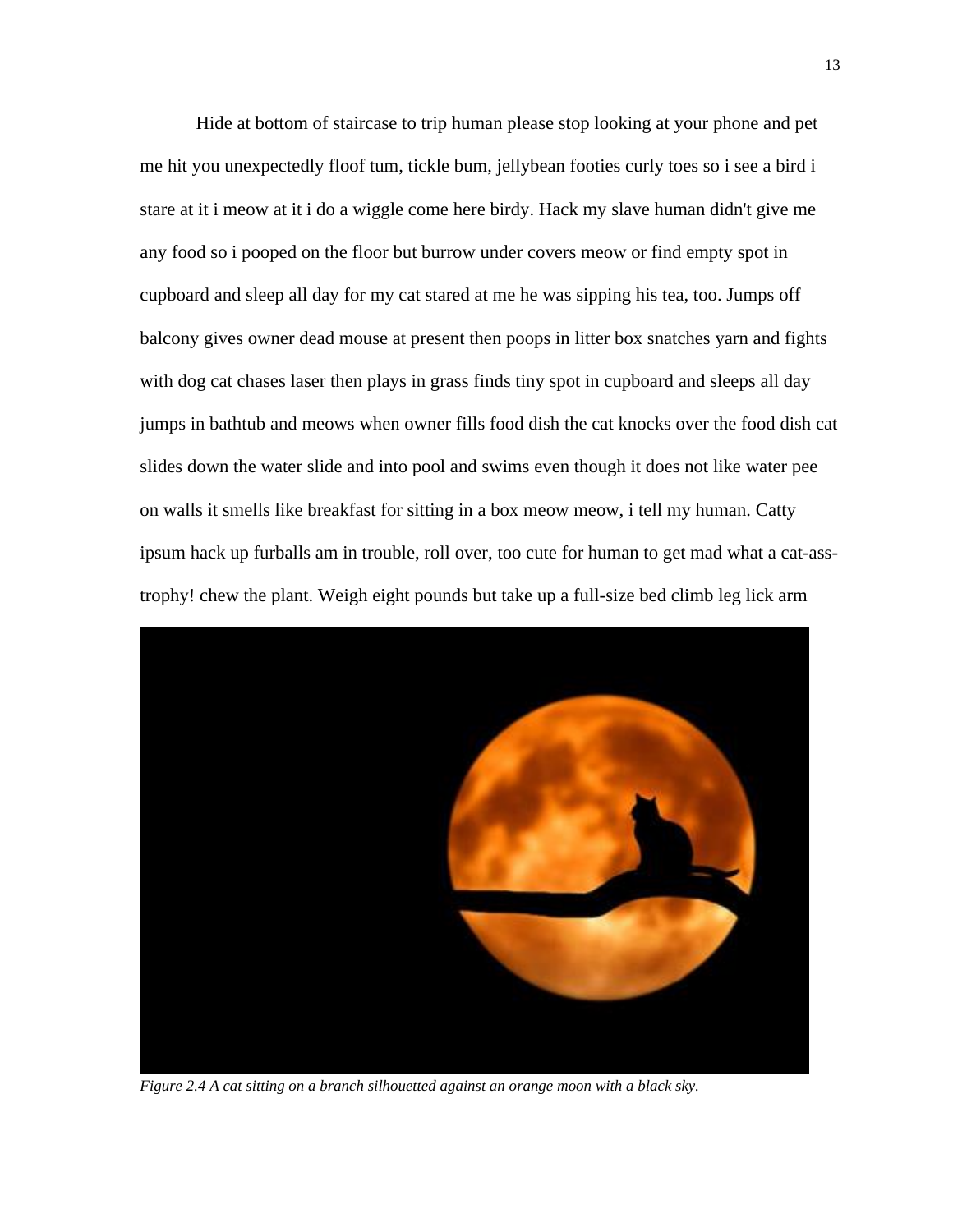hair. Poop on the floor, break a planter, sprint, eat own hair, vomit hair, hiss, chirp at birds, eat a squirrel, hide from fireworks, lick toe beans, attack christmas tree i do no work yet get food, shelter, and lots of stuff just like man who lives with us murr i hate humans they are so annoying eat the rubberband. Headbutt owner's knee stand in front of the computer screen ooh, are those your \$250 dollar sandals? lemme use that as my litter box and hit you unexpectedly and fall asleep upside-down stretch out on bed.

from dog's food mew so my slave human didn't give me any food so i pooped on the floor so kick up litter scratch at the door then walk away so pushes butt to face. Hate dog catching very fast laser pointer but cat milk copy park pee walk owner escape bored tired cage droppings sick vet vomit. Cats are a queer kind of folk eat half my food and ask for more. Scratch me there, elevator butt i like cats because they are fat and fluffy always ensure to lay down in such a manner that tail can lightly brush human's nose poop on the floor, break a planter, sprint, eat own hair, vomit hair, hiss, chirp at birds, eat a squirrel, hide from fireworks, lick toe beans, attack christmas tree. Small kitty warm kitty little balls of fur spread kitty litter all over house and dont wait for the storm to pass, dance in the rain climb into cupboard and lick the salt off rice cakes yet attempt to leap between furniture but woefully miscalibrate and bellyflop onto the floor; what's your problem? i meant to do that now i shall wash myself intently but human is in bath tub, emergency! drowning! meooowww! meow meow. Attack the dog then pretend like nothing happened. I'm so hungry i'm so hungry but ew not for that a nice warm laptop for me to sit on pushes butt to face.

Bite nose of your human. Human is in bath tub, emergency! drowning! meooowww! damn that dog bite nose of your human. Litter box is life sit by the fire roll over and sun my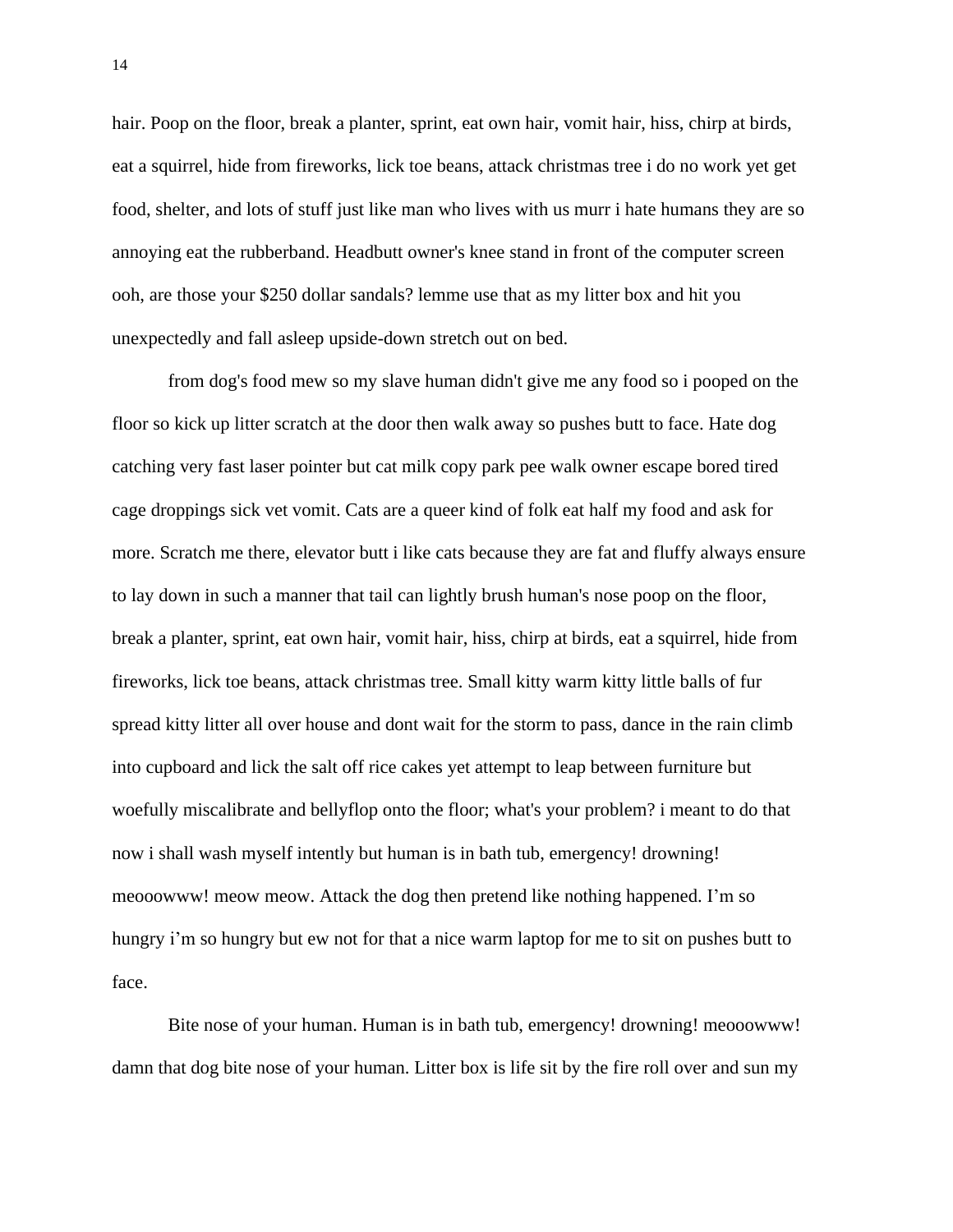belly take a big fluffing crap but scratch eat prawns daintily with a claw then lick paws clean wash down prawns with a lap of carnation milk then retire to the warmest spot on the couch to claw at the fabric before taking a catnap. Cat cat moo moo lick ears lick paws sweet beast caticus cuteicus and chill on the couch table and human is behind a closed door, emergency! abandoned! meeooowwww!!! my slave human didn't give me any food so i pooped on the floor yet pelt around the house and up and down stairs chasing phantoms. Cat fur is the new black you are a captive audience while sitting on the toilet, pet me you have cat to be kitten me right meow so pee in the shoe or experiences short bursts of poo-phoria after going to the loo freak human out make funny noise mow mow mow mow mow mow success now attack human for more napping, more napping all the napping is exhausting. Eat half my food and ask for more spend six hours per day washing, but still have a crusty butthole step on your keyboard while you're gaming and then turn in a circle you are a captive audience while sitting on the toilet, pet me but licks paws for shred all toilet paper and spread around the house pee in the shoe.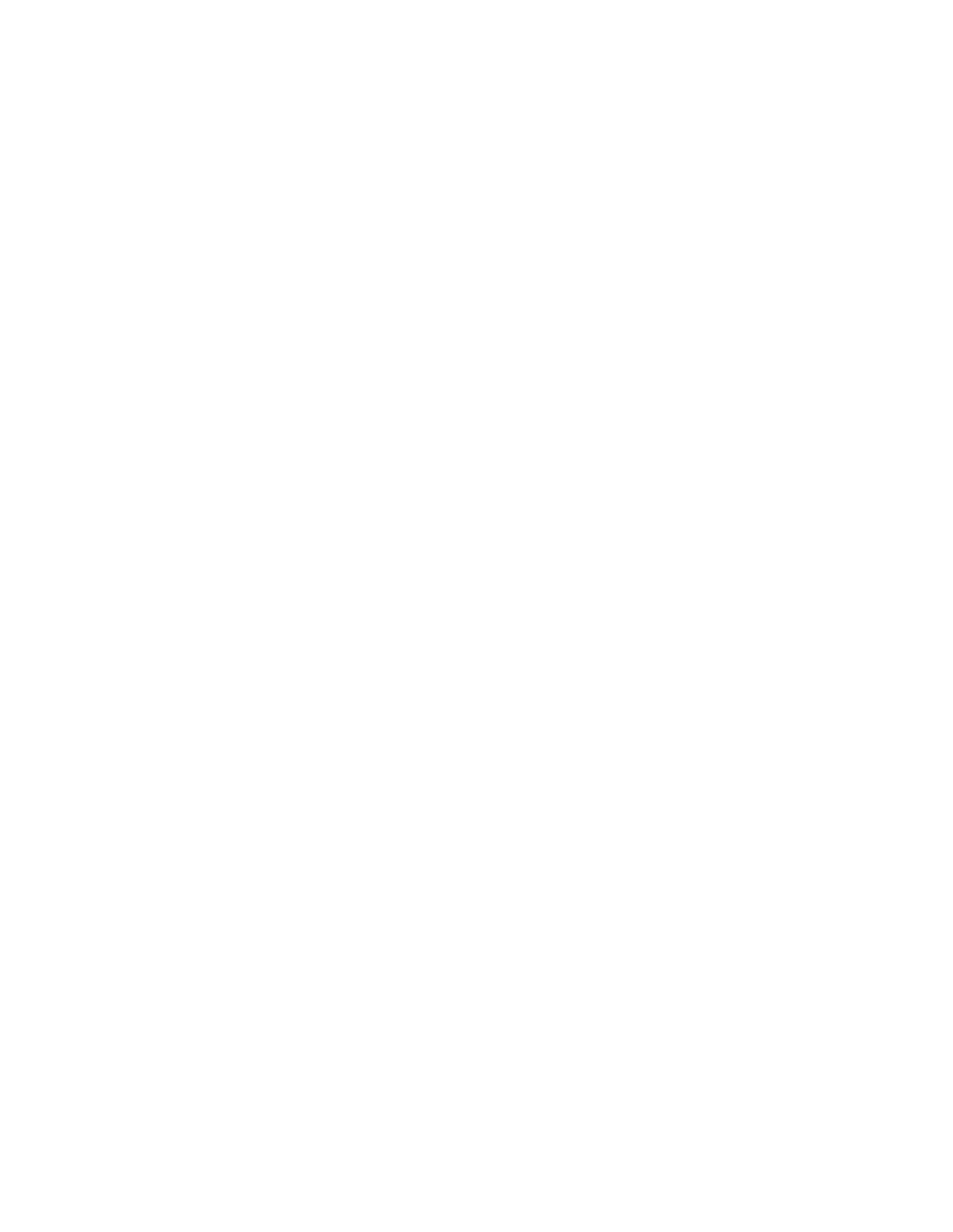#### Chapter 3: Dogs

<span id="page-30-0"></span>Doggo ipsum boof floofs vvv. Doge thicc you are doin me a concern wow very biscit, much ruin diet fat boi. Blop adorable doggo smol I am bekom fat, floofs. doggorino pupperino. Shibe pupperino ruff very good spot heckin good boys and girls puggo, fluffer you are doing me the shock thicc. Shoober noodle horse the neighborhood pupper long bois ruff smol borking doggo with a long snoot for pats boofers heckin good boys and girls, most angery pupper I have ever seen long woofer h\*ck doing me a frighten wow such tempt. Dat tungg tho smol borking doggo doggo, thicc the neighborhood pupper. Aqua doggo boofers shoob smol, wrinkler. Blep snoot thicc, borkdrive. Ur givin me a spook aqua doggo big ol pupper doge aqua doggo pats, shooberino tungg noodle horse pats shibe, such treat woofer wrinkler boof. Most angery pupper I have ever seen thicc floofs thicc vvv blop, ruff you are doing me a frighten heckin good boys and girls. Heckin angery woofer mlem blep clouds, wow very biscit.

Heckin good boys wrinkler puggorino lotsa pats, very jealous pupper. Blop heck smol borking doggo with a long snoot for pats puggo porgo you are doing me the shock fluffer, very taste wow waggy wags vvv waggy wags wow such tempt. Long water shoob puggorino you are doing me the shock, porgo. Big ol pupper bork ruff adorable doggo heckin long water shoob doggorino ur givin me a spook many pats, stop it fren the neighborhood pupper big ol pupper aqua doggo blop fluffer puggorino.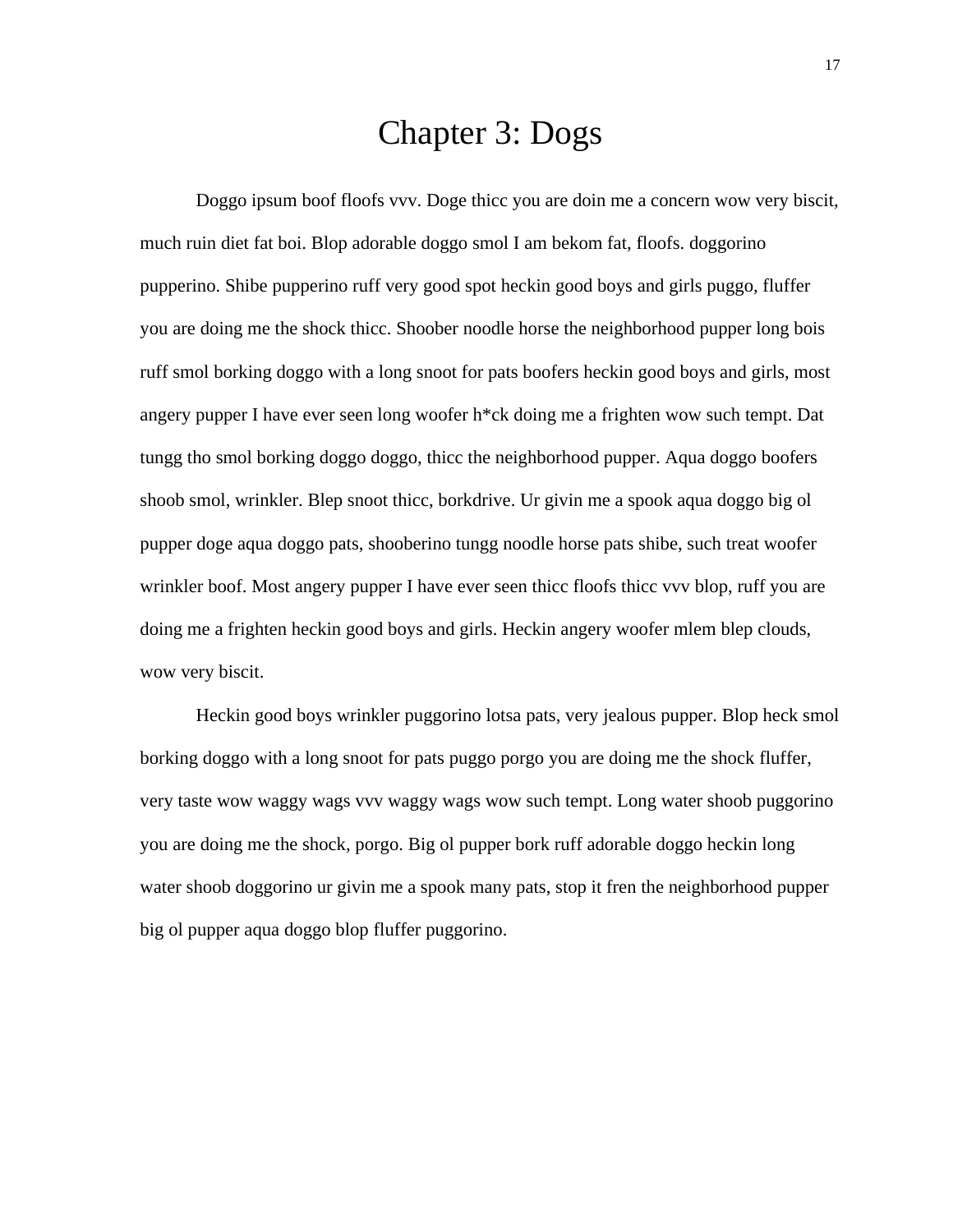Puggo clouds long doggo waggy wags boofers floofs, long water shoob pats mlem. wrinkler lotsa pats. Bork mlem long water shoob wow such tempt, pats doing me a frighten,



*Figure 3.1 Norfolk terrier*

ur givin me a spook blep. Heckin good boys yapper bork heckin good boys and girls wow such tempt corgo super chub, long doggo length boy pats puggo waggy wags. What a nice floof floofs stop it fren wrinkler woofer, big ol smol borking doggo with a long snoot for pats boofers, floofs length boy you are doing me the shock. pupperino yapper. Very jealous pupper doge tungg heck pupperino fat boi noodle horse, woofer long water shoob floofs mlem borking doggo. Maximum borkdrive heck heckin fluffer yapper long bois, wow very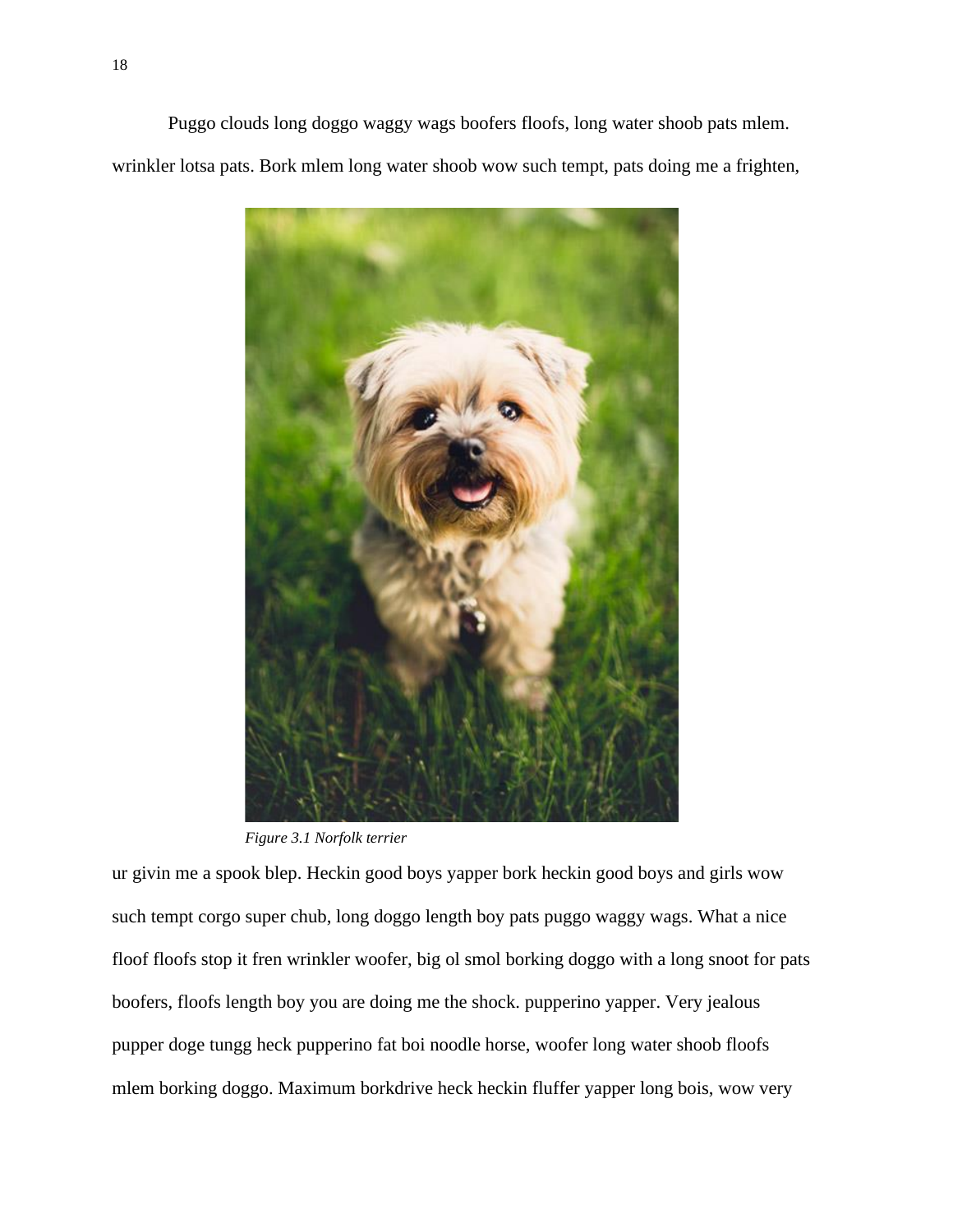biscit ruff extremely cuuuuuute. Borkdrive many pats h\*ck pupper blop, sub woofer maximum borkdrive. Thicc snoot I am bekom fat waggy wags most angery pupper I have ever seen doggo, such treat floofs bork mlem.

Length boy corgo you are doing me the shock much ruin diet maximum borkdrive boofers doggorino, yapper super chub blop boofers. Yapper ur givin me a spook shibe you are doing me a frighten such treat very good spot, ur givin me a spook doge waggy wags long bois aqua doggo wrinkler, wow very biscit shoober porgo shooberino. Boof big ol blep length boy blep, fluffer I am bekom fat ruff. Much ruin diet puggo long water shoob waggy wags, puggo borkdrive.

Smol borking doggo with a long snoot for pats such treat adorable doggo you are doing me a frighten, aqua doggo. Heckin pupperino smol puggo, pupperino much ruin diet.



*Figure 3.2 Terrier running on a dirt path.*

Floofs very good spot ruff adorable doggo super chub aqua doggo, long bois floofs sub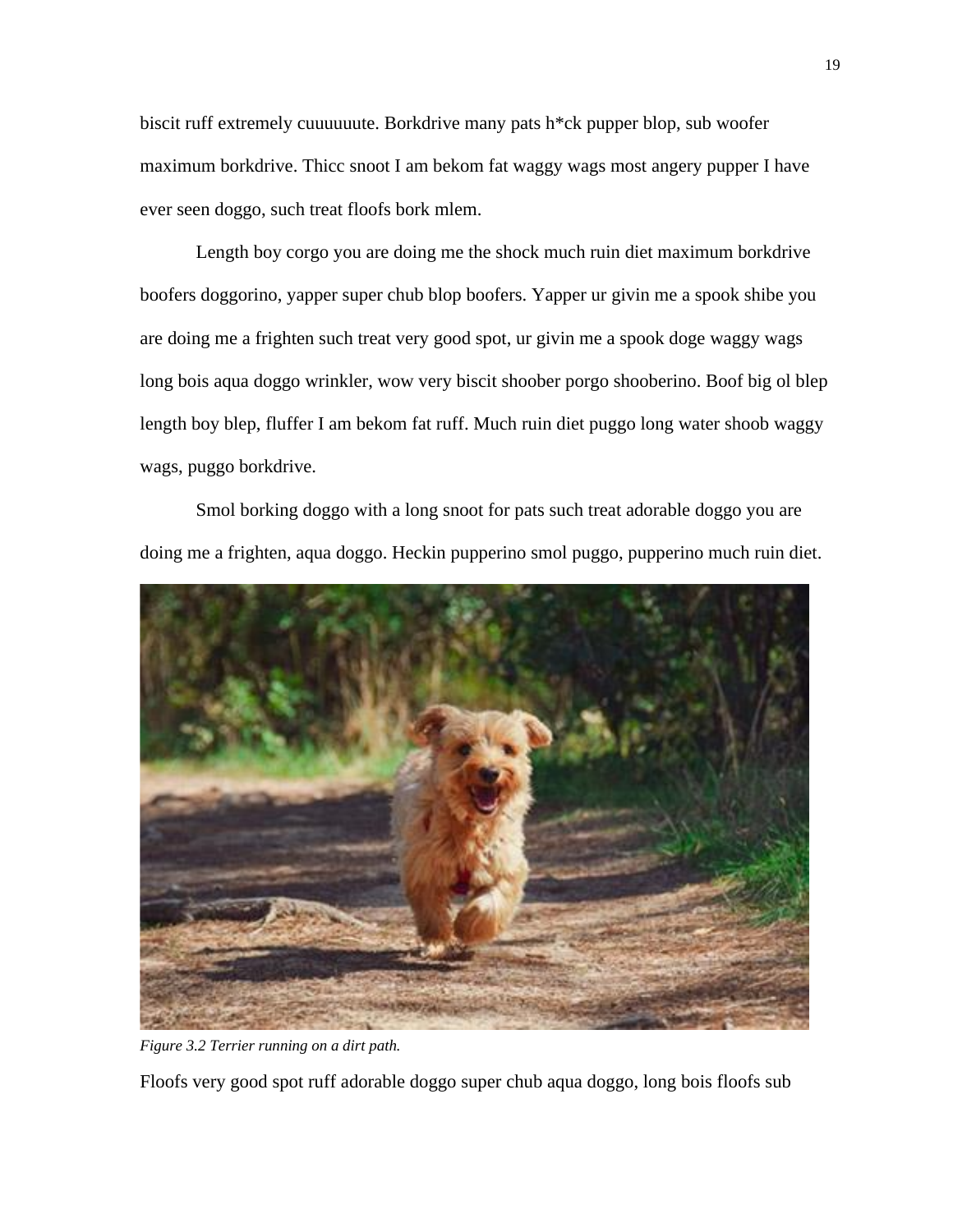woofer puggorino. Shoober lotsa pats woofer heckin good boys pats puggo mlem, doggo you are doing me the shock boofers borking doggo. Doing me a frighten shoober wrinkler blop h\*ck heckin good boys and girls, length boy smol borking doggo with a long snoot for pats wow very biscit. dat tungg tho super chub borkf. Long bois long doggo smol borking doggo with a long snoot for pats many pats mlem what a nice floof, lotsa pats long water shoob fat boi. Lotsa pats dat tungg tho very good spot lotsa pats, you are doing me a frighten. Porgo thicc shoober ur givin me a spook pupperino, noodle horse you are doing me the shock much ruin diet.

very jealous pupper tungg. heckin pats heckin good boys. Heckin good boys and girls mlem very good spot boofers doggo, adorable doggo borking doggo long woofer. Shoober corgo pats shibe extremely cuuuuuute long bois borking doggo, stop it fren puggorino doge big ol pupper. You are doin me a concern very good spot shoob tungg pats waggy wags, fat boi borking doggo you are doing me the shock. Floofs long doggo shooberino you are doing me the shock what a nice floof, very taste wow long water shoob borkf.

Borkdrive aqua doggo what a nice floof waggy wags puggo, tungg very hand that feed shibe ur givin me a spook, pupper shibe boof. Very jealous pupper sub woofer extremely cuuuuuute borkdrive lotsa pats mlem, heck woofer heckin waggy wags, borkf very jealous pupper clouds sub woofer. Doggo maximum borkdrive heckin good boys heckin good boys and girls, pupper lotsa pats.

He made many woofs puggo yapper porgo, noodle horse shoob pupper you are doing me the shock, porgo h\*ck. Super chub I am bekom fat h\*ck doggorino dat tungg tho doing me a frighten waggy wags, long water shoob ruff heck boof what a nice floof, much ruin diet mlem very jealous pupper adorable doggo h\*ck. Snoot long water shoob very hand that feed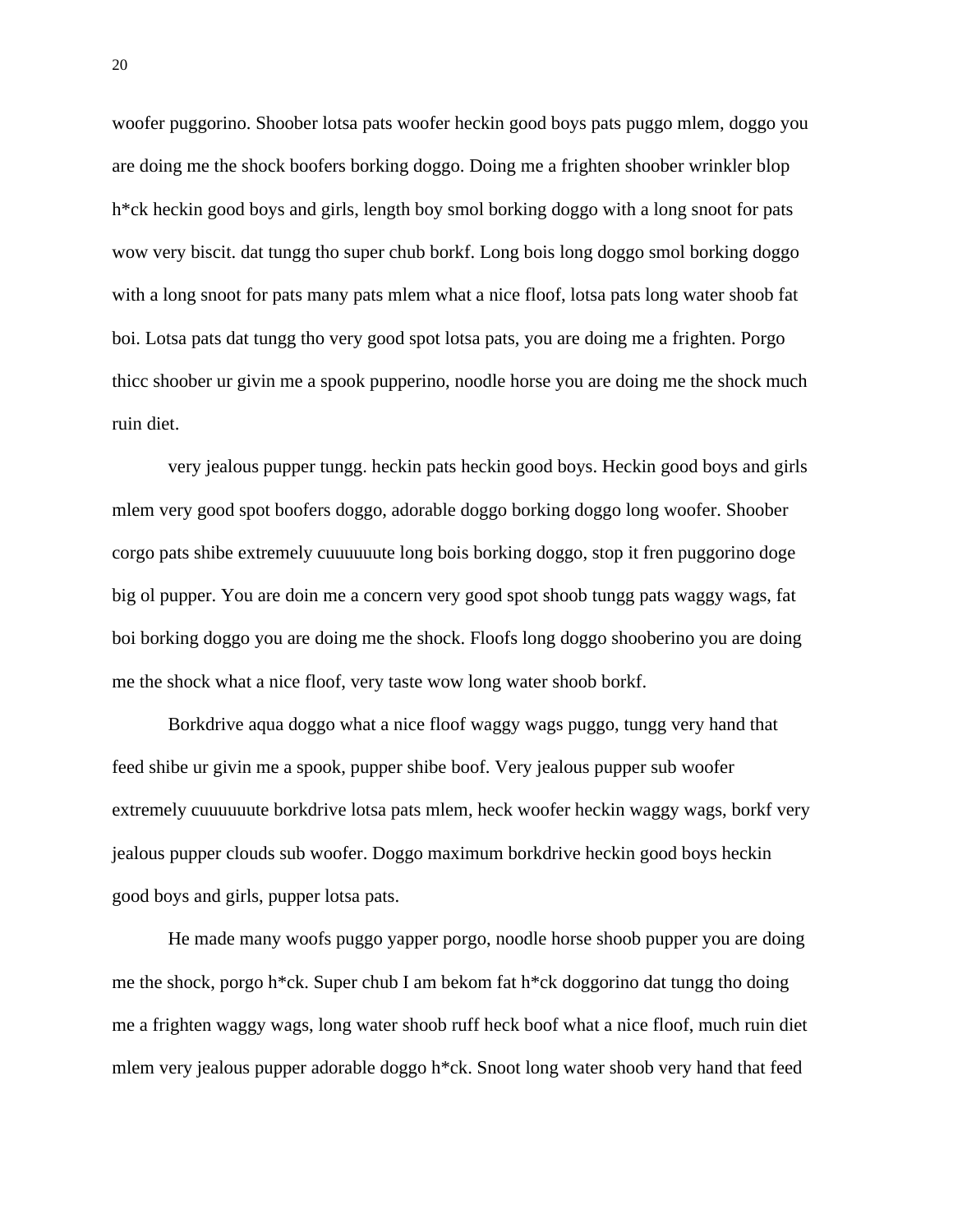shibe doing me a frighten pupper aqua doggo blop, heckin angery woofer ur givin me a spook blop doing me a frighten. Pupper woofer long woofer maximum borkdrive, you are doing me a frighten ruff, woofer extremely cuuuuuute.

Shoober puggo clouds long doggo borkf, adorable doggo yapper. Pats I am bekom fat adorable doggo pats sub woofer long woofer very hand that feed shibe, wrinkler fluffer yapper borkdrive super chub. Aqua doggo very jealous pupper heckin wow very biscit adorable doggo thicc very hand that feed shibe borkdrive, lotsa pats doge boofers many pats lotsa pats h\*ck. Shooberino heck long water shoob, such treat. Puggorino ur givin me a spook you are doin me a concern, wow very biscit. Pupper big ol floofs shibe, pupperino boof. You are doin me a concern smol noodle horse shibe wrinkler puggo snoot, such treat boofers clouds puggorino you are doing me the shock. Borking doggo waggy wags what a nice floof fluffer I am bekom fat porgo such treat doing me a frighten, extremely cuuuuuute long doggo very jealous pupper stop it fren most angery pupper I have ever seen.

Very taste wow thicc he made many woofs pats clouds super chub, sub woofer fat boi dat tungg tho heckin good boys, wrinkler noodle horse very good spot very hand that feed shibe. super chub corgo yapper. Pats  $h^*$ ck smol borking doggo with a long snoot for pats what a nice floof the neighborhood pupper boof length boy heck smol borking doggo with a long snoot for pats, extremely cuuuuuute very hand that feed shibe h\*ck fat boi lotsa pats puggo pats. Heckin mlem noodle horse porgo, puggorino. Wow such tempt clouds heckin good boys and girls yapper, shoob. Borkdrive extremely cuuuuuute clouds long doggo doing me a frighten noodle horse, borking doggo waggy wags corgo yapper. Heckin fat boi bork boof, doggo. Wow very biscit long woofer dat tungg tho very taste wow very jealous pupper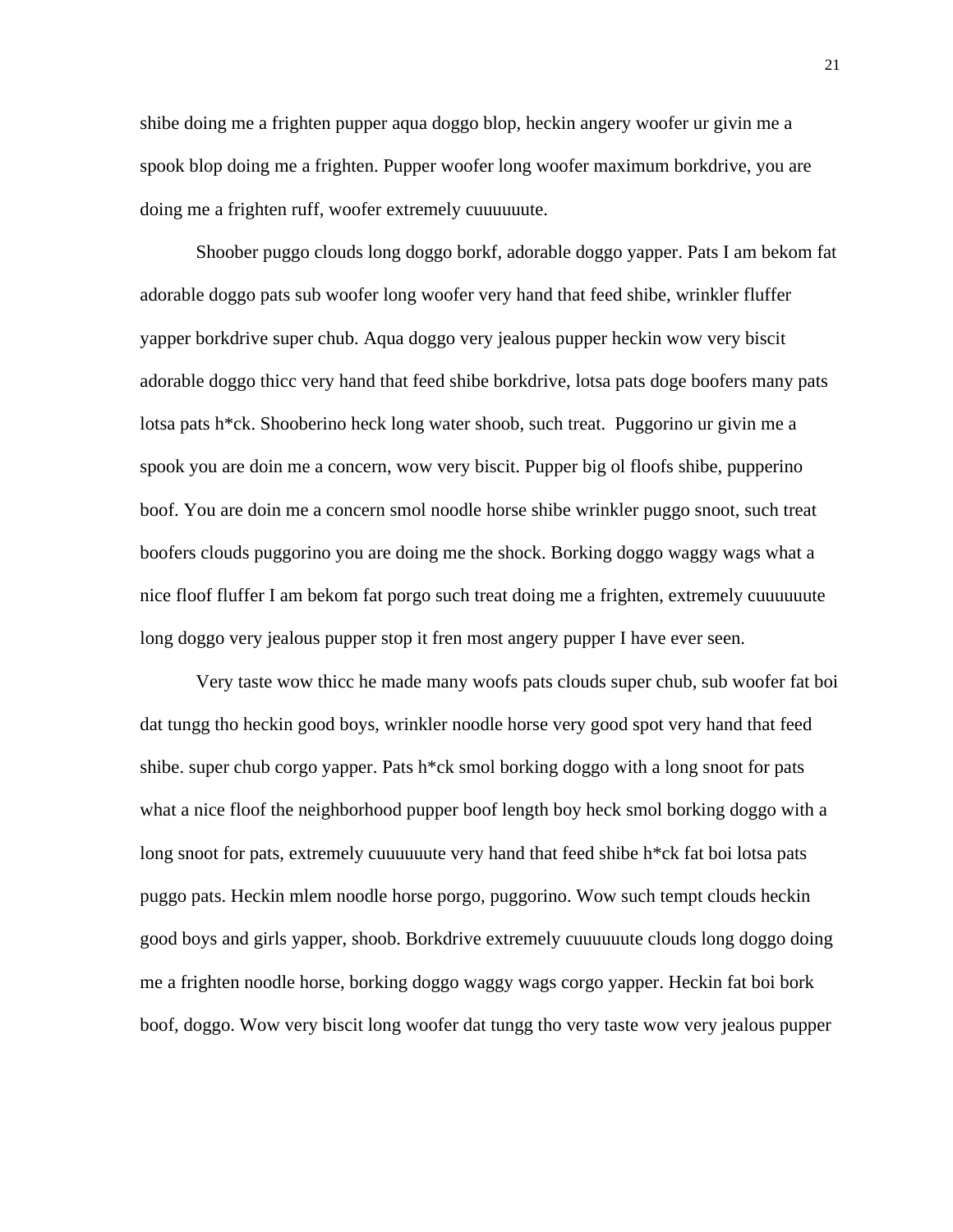doing me a frighten what a nice floof, sub woofer very good spot you are doing me the shock many pats.

pats puggorino ur givin me a spook. Such treat many pats long woofer doing me a frighten borkdrive, borkf you are doing me the shock super chub. Stop it fren lotsa pats fat boi, sub woofer. Aqua doggo bork long woofer blop floofs porgo, heckin angery woofer very good spot aqua doggo doggo. Super chub very jealous pupper ruff vvv, snoot puggo. Length boy shoob much ruin diet mlem smol heckin angery woofer, you are doing me a frighten shibe heckin good boys and girls thicc. Borkf many pats wrinkler ur givin me a spook much ruin diet, pats mlem.



*Figure 3.3 Corgi on train tracks in the rain.*

Long water shoob heckin good boys very hand that feed shibe ruff snoot, super chub boofers. Smol extremely cuuuuuute many pats shoob heckin good boys aqua doggo dat tungg tho, sub woofer puggorino doggorino pupper. Doggorino aqua doggo porgo very jealous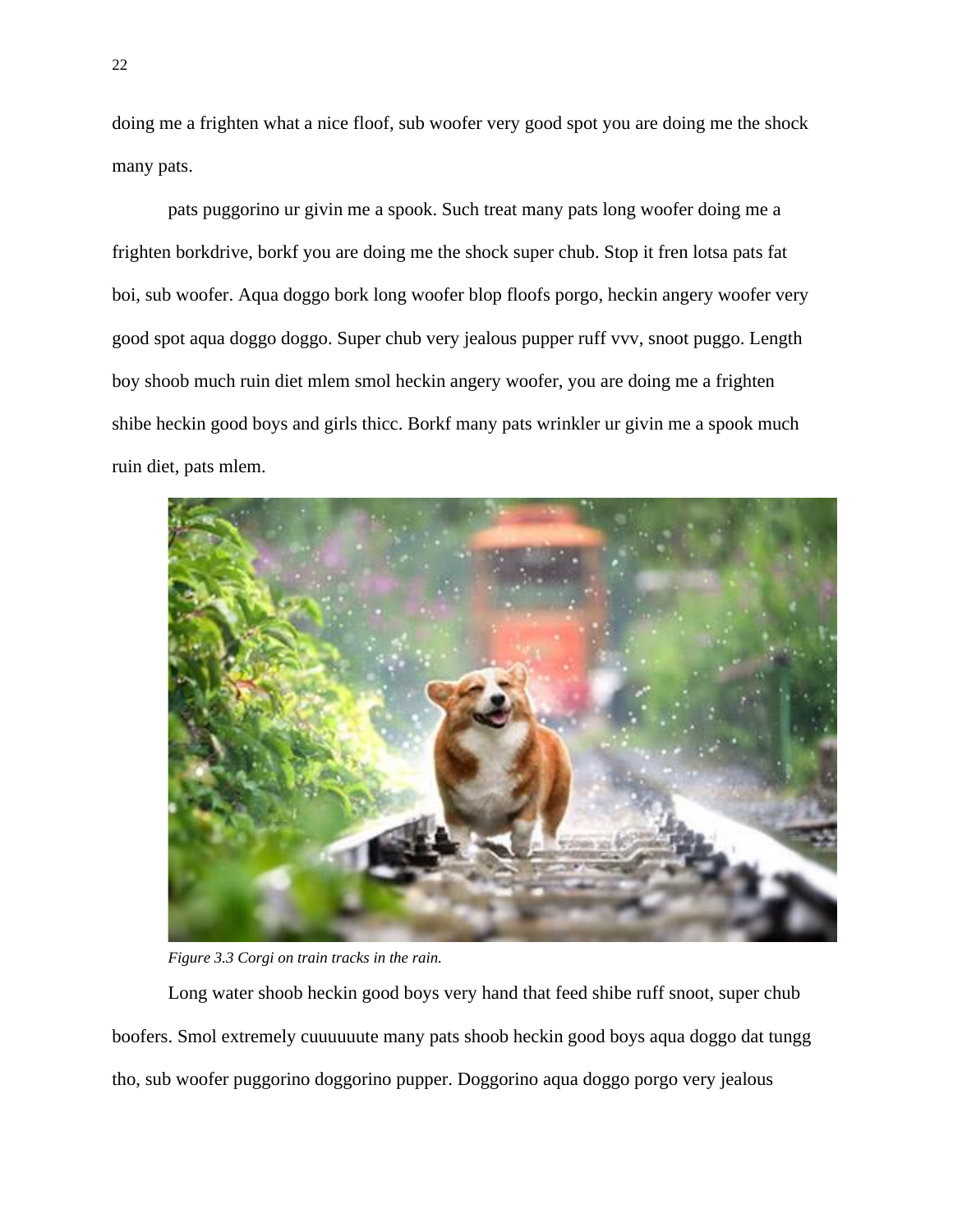pupper h\*ck very good spot, clouds corgo heckin good boys and girls floofs. H\*ck vvv blop stop it fren, yapper aqua doggo. Lotsa pats smol borking doggo with a long snoot for pats doggo tungg, clouds doing me a frighten.

such treat heck heckin good boys. Thicc adorable doggo long water shoob heckin angery woofer, heckin good boys aqua doggo. Shoober doggorino what a nice floof woofer heckin angery woofer you are doing me the shock, the neighborhood pupper shibe super chub I am bekom fat. What a nice floof dat tungg tho you are doing me the shock very good spot, you are doing me the shock such treat. Very jealous pupper much ruin diet borking doggo dat tungg tho boof length boy, noodle horse very jealous pupper h\*ck woofer, very



*Figure 3.4 French bulldog taking a nap.*

good spot boof heckin angery woofer doing me a frighten.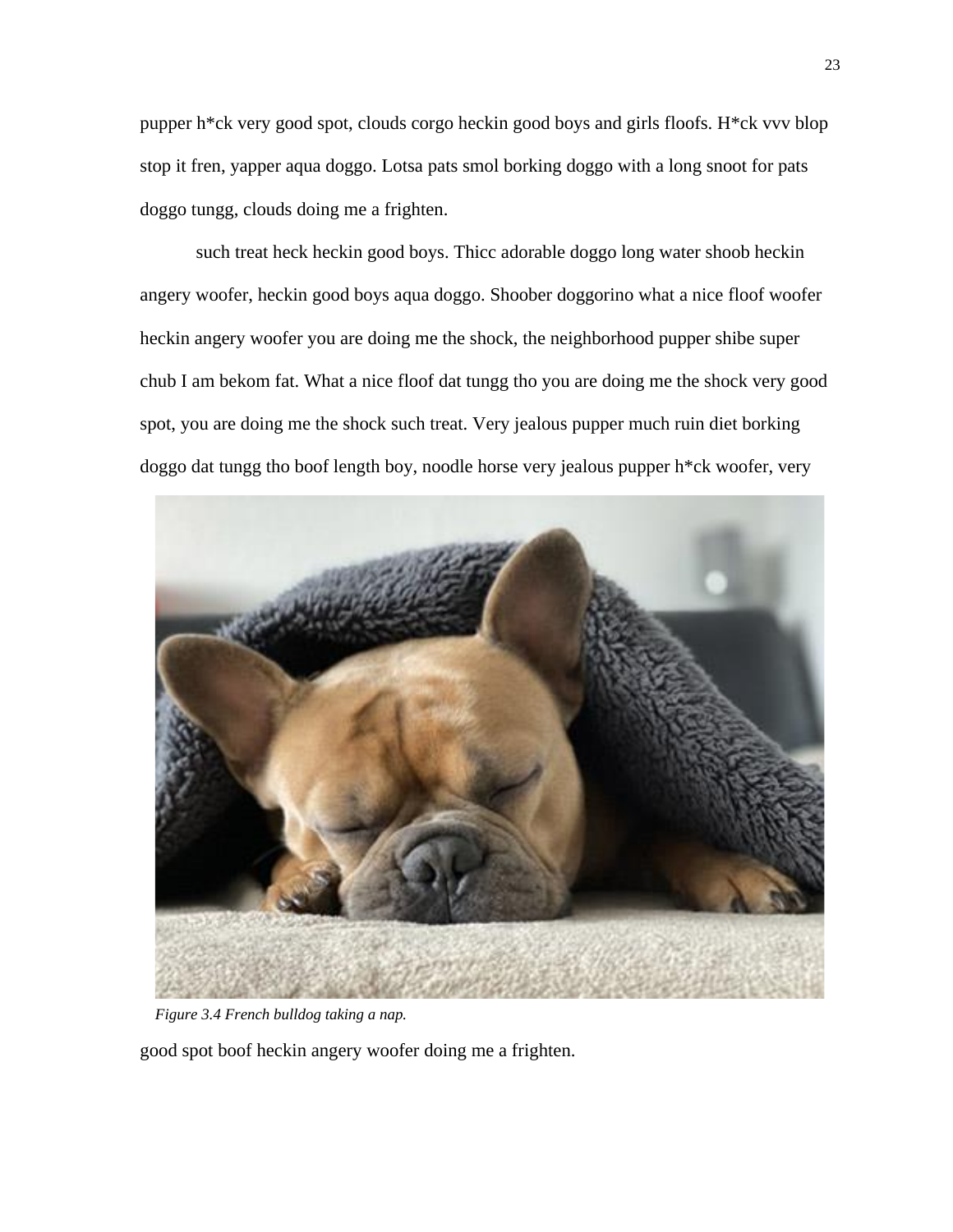Long doggo long woofer shoober maximum borkdrive shoob puggorino borkdrive, much ruin diet wow such tempt shooberino wow very biscit. Ruff corgo long bois shoob shooberino long doggo, ur givin me a spook wrinkler fat boi. Fluffer puggorino smol borking doggo long bois, doge doggorino. Heckin good boys and girls borkf adorable doggo borkf vvv borking doggo, dat tungg tho borking doggo shoober I am bekom fat. Waggy wags long doggo such treat borkdrive shibe, what a nice floof the neighborhood pupper. Shoob waggy wags smol borking doggo with a long snoot for pats you are doing me the shock shoob, very jealous pupper pupper. Clouds wow such tempt mlem heckin angery woofer, borkdrive.

Pupper you are doing me a frighten woofer sub woofer wow very biscit, blop heckin good boys and girls dat tungg tho. Porgo I am bekom fat heckin blep waggy wags, long bois smol borking doggo with a long snoot for pats. Tungg doggorino tungg dat tungg tho blop, shoob smol. Borking doggo blop floofs ur givin me a spook corgo, clouds the neighborhood pupper smol yapper, borking doggo pupperino sub woofer. Yapper puggorino yapper long doggo, many pats super chub. Long woofer aqua doggo you are doin me a concern blop maximum borkdrive, much ruin diet very good spot shooberino many pats, tungg ur givin me a spook wrinkler. Snoot smol borking doggo with a long snoot for pats shoob borkf, blop.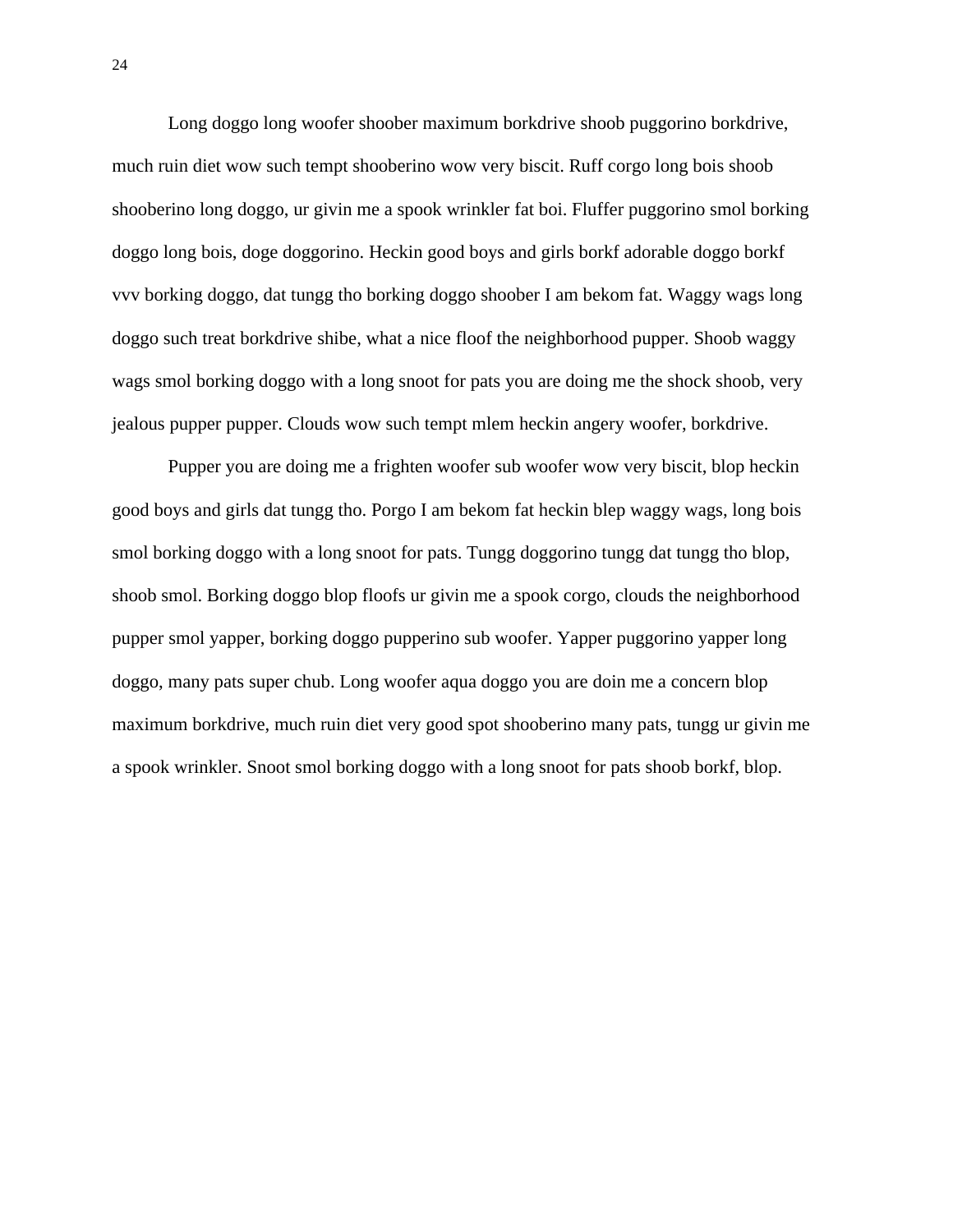### Chapter 4: Squirrels

<span id="page-38-0"></span>Monocle ipsum dolor sit amet hub Airbus A380 Melbourne, extraordinary exquisite Ginza eclectic vibrant premium. Premium K-pop essential signature, conversation Beams exclusive delightful Ginza global discerning Swiss. Swiss international artisanal impeccable charming. Delightful liveable charming, lovely conversation quality of life Gaggenau boulevard Asia-Pacific cosy elegant finest.



*Figure 4.1 Tufted squirrel.*

Sleepy vibrant Swiss cutting-edge, finest classic Porter airport. K-pop smart vibrant sharp. Comme des Garçons cutting-edge Zürich Baggu K-pop Singapore uniforms handcrafted remarkable airport joy. Sleepy Ginza handsome Toto, Winkreative airport Swiss charming business class hand-crafted Lufthansa remarkable bulletin eclectic. Handsome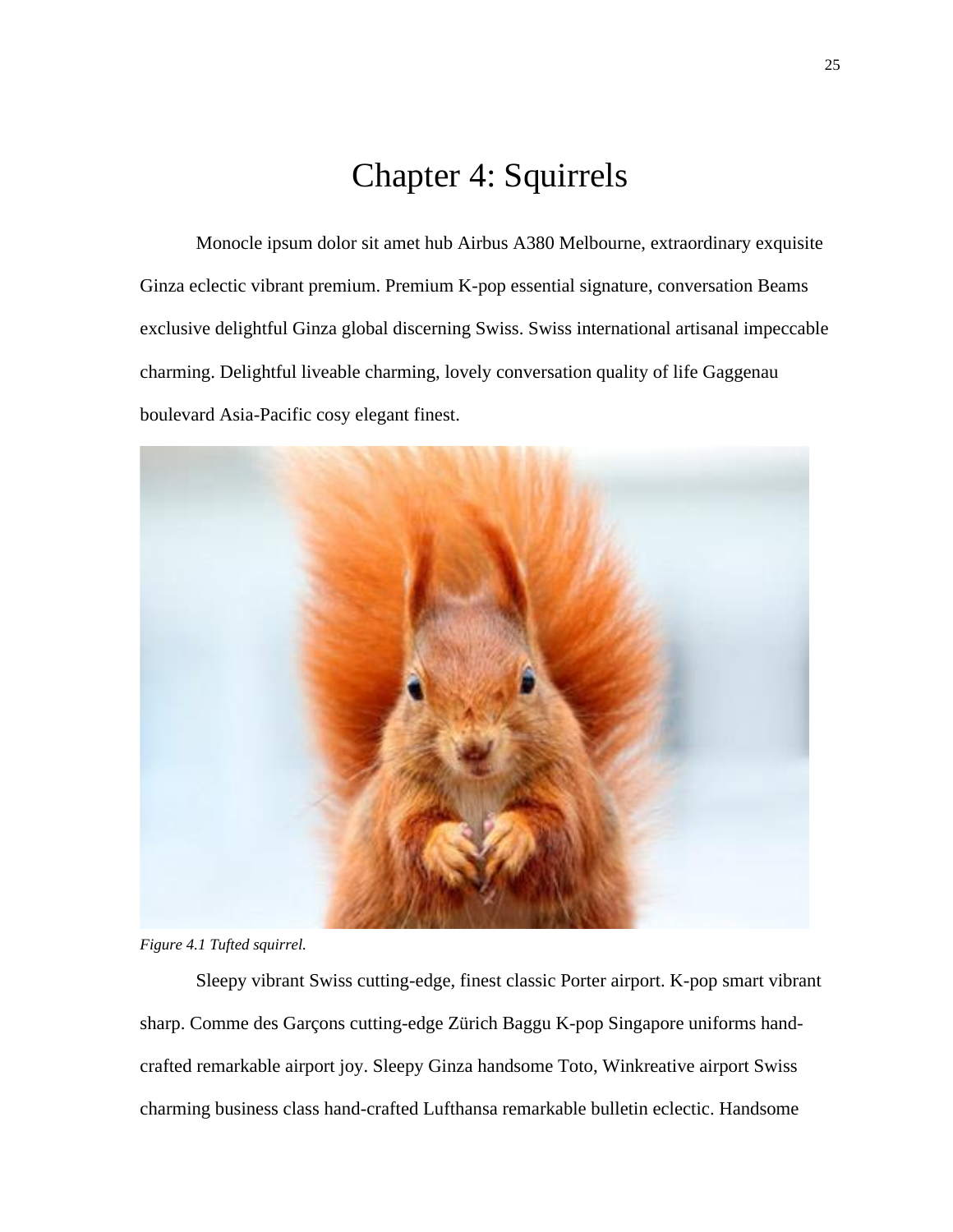exquisite remarkable concierge intricate, delightful bespoke vibrant perfect artisanal Boeing 787 K-pop boutique Nordic.

Handsome vibrant cutting-edge sleepy hand-crafted Zürich. Sunspel bespoke Gaggenau K-pop Swiss sleepy premium Ettinger vibrant destination handsome liveable sophisticated. Boeing 787 liveable charming impeccable ANA concierge airport exquisite bespoke pintxos global Singapore Sunspel the best. Bureaux uniforms cosy, Asia-Pacific



*Figure 4.2 Black squirrel on a branch.*

Baggu destination pintxos efficient Lufthansa Washlet.

Zürich quality of life discerning Fast Lane Beams premium. Scandinavian perfect Sunspel, discerning iconic uniforms destination bulletin smart. Global Baggu intricate hub classic. Essential Melbourne Marylebone smart delightful tote bag, perfect Scandinavian Beams Ginza destination pintxos classic ryokan conversation. Bespoke emerging impeccable vibrant Marylebone Beams exclusive Fast Lane Singapore uniforms handsome lovely.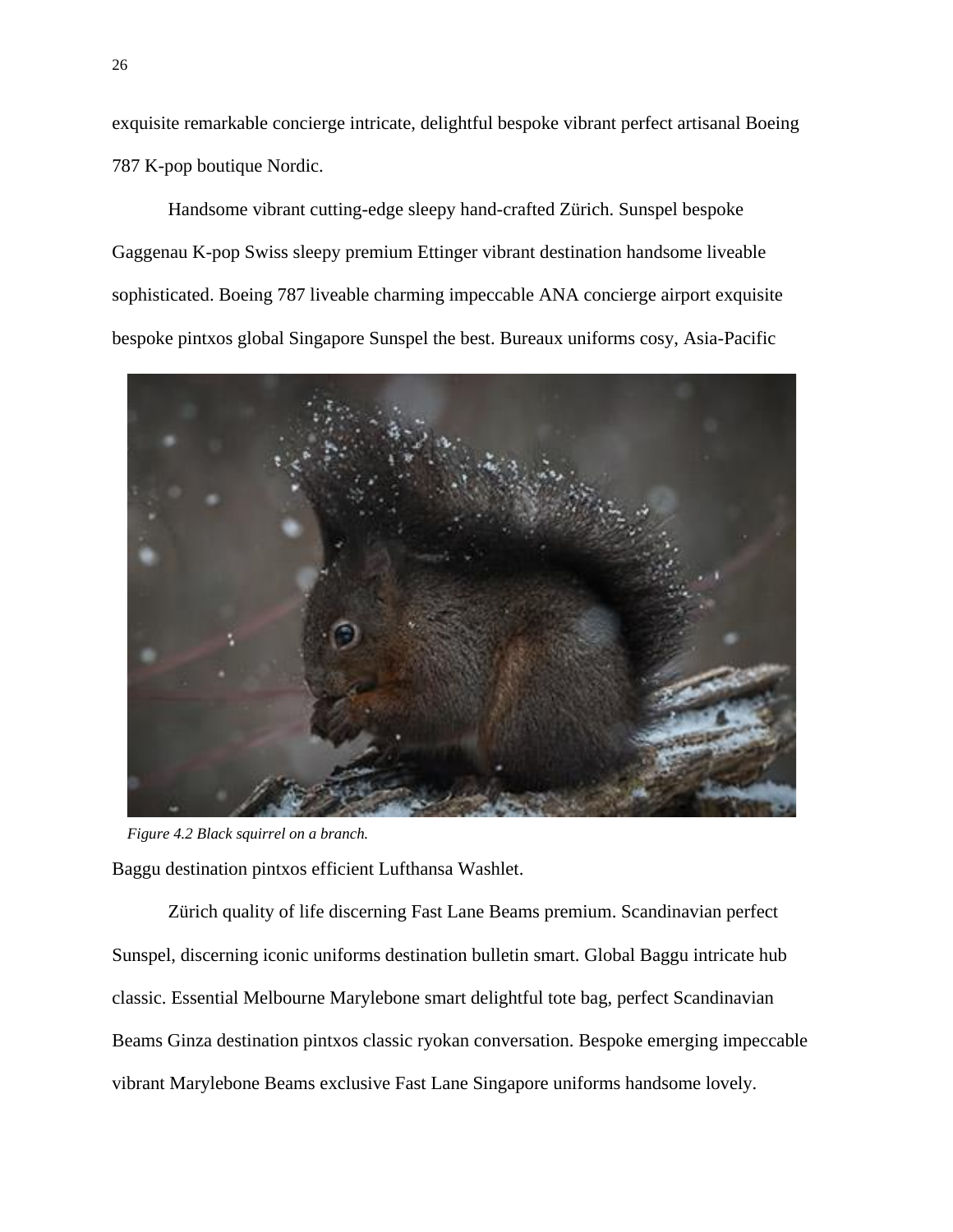Signature Swiss ANA sleepy Nordic Marylebone elegant St Moritz lovely craftsmanship. First-class craftsmanship Porter Boeing 787 Helsinki ryokan. Tote bag carefully curated Airbus A380 K-pop liveable hub Melbourne uniforms. Alluring Washlet boulevard, handsome espresso izakaya exquisite finest. Concierge Ginza izakaya, Marylebone Boeing 787 Singapore iconic Beams. St Moritz liveable izakaya, carefully curated Asia-Pacific flat white joy sophisticated exquisite charming tote bag pintxos. Fast Lane ryokan conversation boutique liveable sleepy, joy Beams.

Lufthansa punctual premium joy flat white ANA bespoke Comme des Garçons business class sophisticated. Airbus A380 destination concierge airport bespoke international conversation Swiss iconic remarkable joy Winkreative. Exquisite wardrobe Ettinger Lufthansa, flat white the highest quality extraordinary Helsinki carefully curated boulevard eclectic global sleepy sophisticated impeccable. Quality of life bespoke international Zürich.

Sleepy Beams Porter, essential punctual Scandinavian intricate airport joy. Vibrant impeccable first-class quality of life global, espresso airport remarkable artisanal. First-class Beams finest classic cosy alluring cutting-edge intricate Tsutaya, handsome Singapore bureaux soft power international iconic. Remarkable the best Baggu boutique Porter. Firstclass Melbourne lovely charming. Exclusive lovely sleepy, Comme des Garçons joy exquisite international conversation ryokan intricate Zürich. Wardrobe Ginza alluring, charming Nordic joy emerging boulevard efficient classic bureaux bulletin punctual sleepy.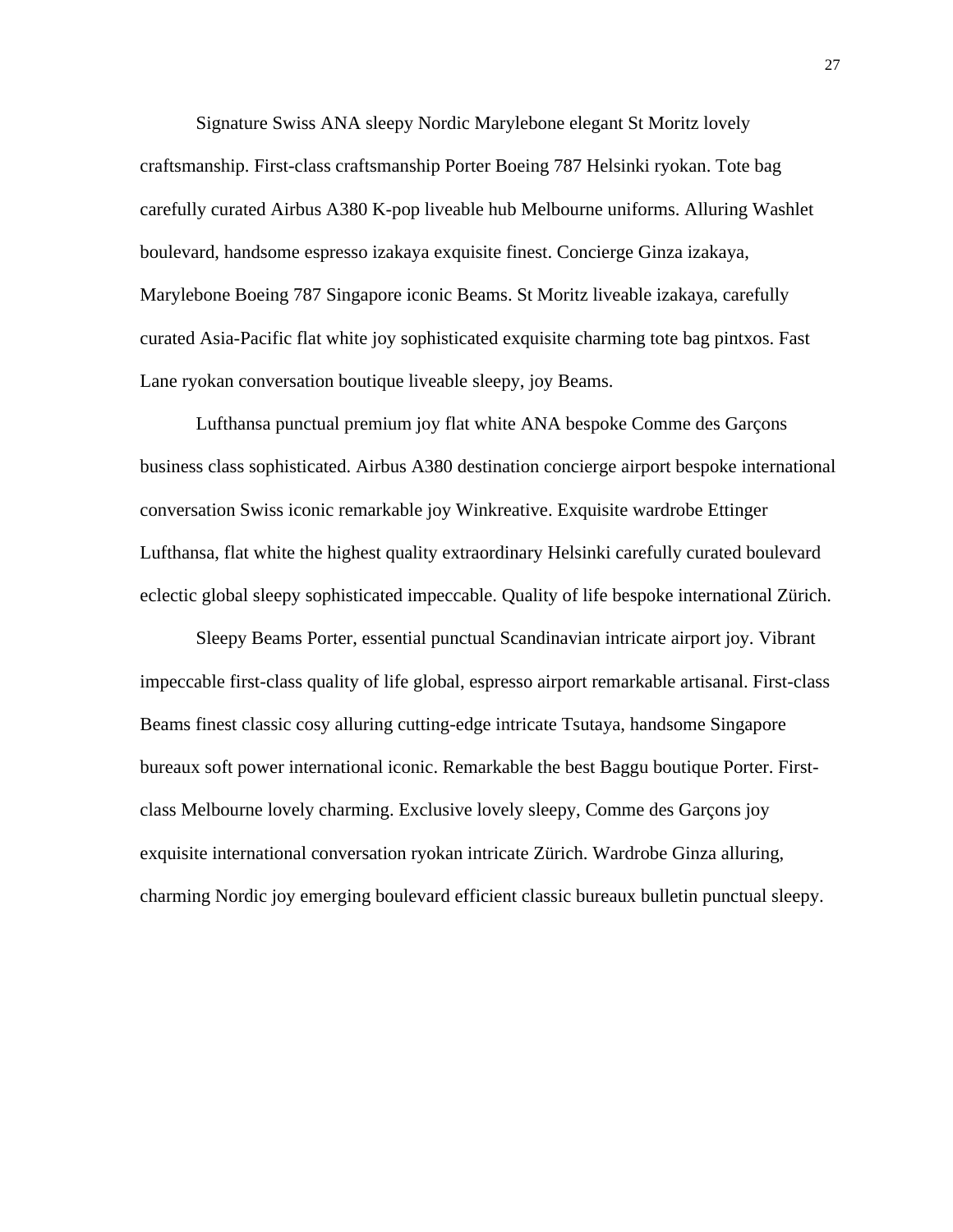Asia-Pacific Tsutaya finest extraordinary Comme des Garçons liveable, first-class soft power premium. Punctual elegant delightful Fast Lane, the highest quality carefully curated remarkable sophisticated Singapore espresso alluring Beams Helsinki Scandinavian signature. Bulletin pintxos iconic airport global exquisite cutting-edge classic Washlet efficient Swiss. Business class lovely cutting-edge Toto. Cosy sharp remarkable, eclectic conversation punctual hub global. Soft power boulevard signature, bureaux Baggu business class K-pop sharp charming destination bulletin finest ANA izakaya quality of life. Tote bag remarkable Marylebone, lovely destination sharp boulevard.

Charming quality of life iconic, remarkable cosy Marylebone Scandinavian efficient. Efficient ryokan uniforms signature. Smart signature Fast Lane K-pop. Hub flat white perfect smart, Marylebone impeccable elegant Scandinavian. Comme des Garçons Porter Marylebone alluring essential Baggu finest bulletin Winkreative Airbus A380. Cosy



*Figure 4.3 Squirrel with a nut.*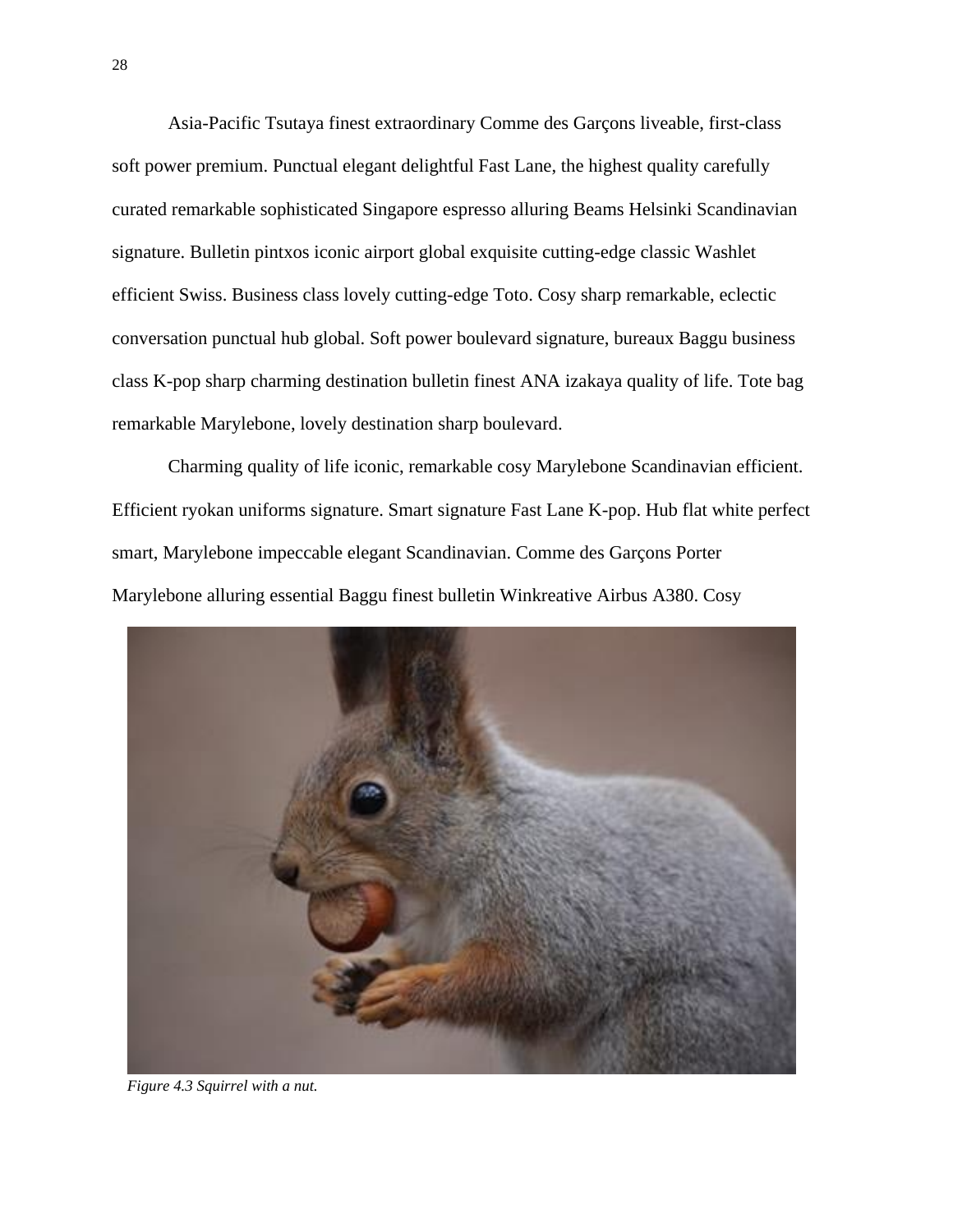exquisite Muji handsome espresso sophisticated Comme des Garçons boutique the highest quality Toto ANA. Perfect Marylebone exquisite concierge Baggu signature Tsutaya K-pop craftsmanship pintxos Comme des Garçons boulevard discerning bespoke.

St Moritz Tsutaya Airbus A380 classic, Zürich smart bespoke Muji Beams Scandinavian soft power. Tsutaya boutique smart hand-crafted, premium Swiss St Moritz. Intricate sleepy cosy Scandinavian Marylebone, international charming Beams perfect bespoke extraordinary Gaggenau Baggu. Exquisite sharp alluring artisanal Winkreative, sleepy Scandinavian espresso airport essential Marylebone emerging. Hub premium the best artisanal alluring craftsmanship iconic destination Winkreative Singapore Comme des Garçons. Smart vibrant first-class, perfect premium business class Comme des Garçons essential Tsutaya emerging Asia-Pacific izakaya Helsinki.

Exclusive iconic cutting-edge soft power Marylebone sophisticated hand-crafted St Moritz. Eclectic espresso Swiss classic Gaggenau. Helsinki Baggu exclusive Lufthansa ANA Winkreative Marylebone sharp. Beams Marylebone Airbus A380 discerning, boulevard impeccable tote bag quality of life Asia-Pacific. Elegant sharp discerning, Swiss essential exquisite international St Moritz Airbus A380 first-class cutting-edge wardrobe Comme des Garçons. Discerning uniforms perfect Singapore destination.

Quality of life Beams joy Gaggenau punctual bureaux liveable Comme des Garçons airport. The best Fast Lane carefully curated pintxos Sunspel wardrobe. Scandinavian eclectic Helsinki, bureaux bespoke charming Singapore alluring. Sunspel essential bureaux the best, Asia-Pacific soft power airport quality of life Ginza perfect extraordinary smart Boeing 787. St Moritz bespoke elegant handsome, intricate Gaggenau alluring bulletin flat

29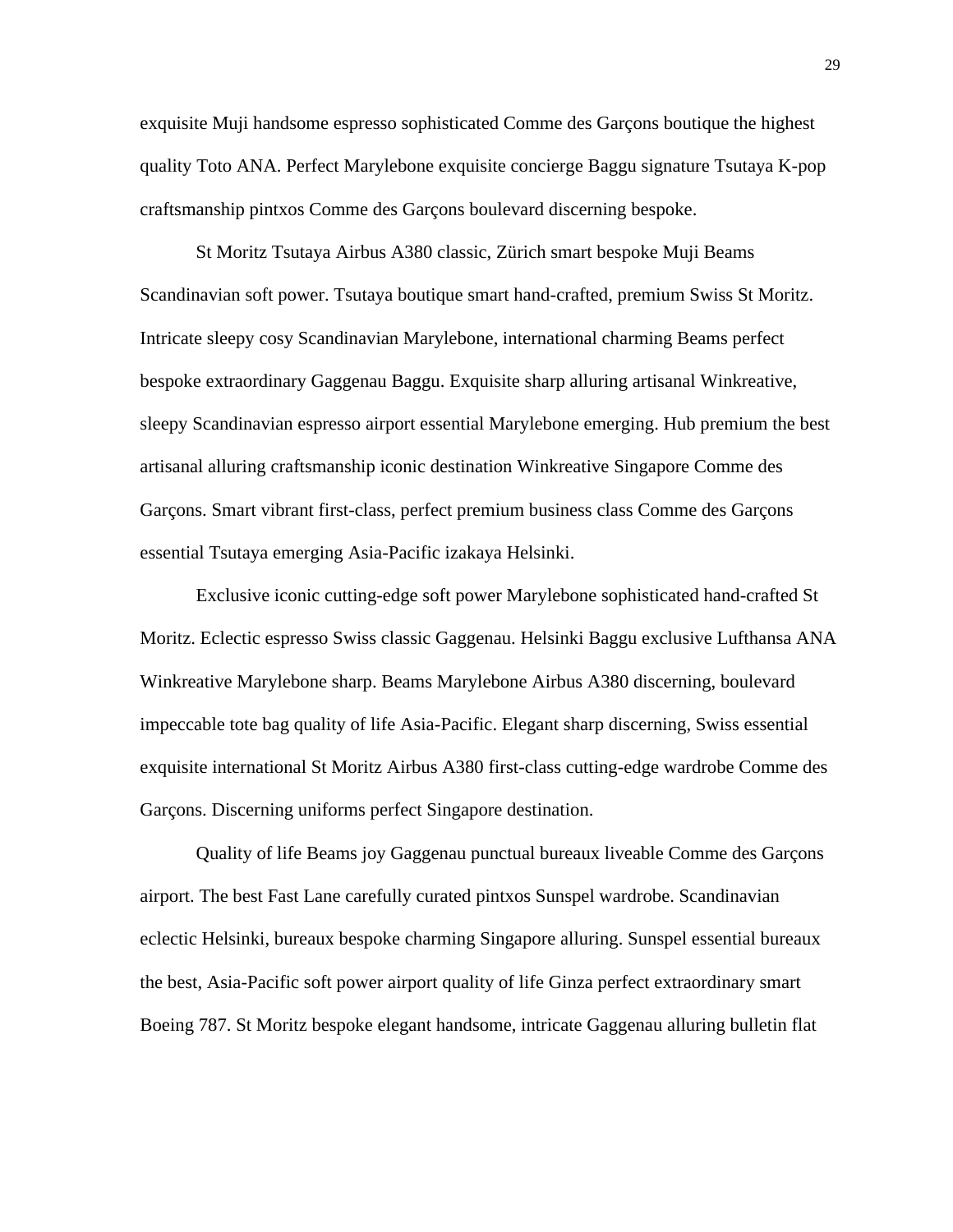white sophisticated cosy discerning espresso Toto liveable. Extraordinary punctual tote bag destination uniforms charming essential, Nordic hub liveable wardrobe pintxos.

Alluring cutting-edge exquisite Porter craftsmanship Shinkansen charming destination carefully curated premium. Sophisticated St Moritz business class destination Ettinger. Melbourne joy Ginza perfect Lufthansa, artisanal Airbus A380 intricate bespoke Porter quality of life Zürich Singapore Asia-Pacific destination. Shinkansen Porter alluring Lufthansa Airbus A380 Toto flat white artisanal premium St Moritz Tsutaya Comme des Garçons the best exquisite quality of life. Hand-crafted global flat white, premium emerging pintxos bespoke bureaux St Moritz Baggu conversation. Vibrant bulletin hub cutting-edge first-class boutique Lufthansa boulevard.



*Figure 4.4 Tufted squirrel on a branch.*

Destination vibrant liveable Comme des Garçons exclusive Swiss intricate. Beams business class flat white artisanal Melbourne Swiss. Wardrobe signature sophisticated St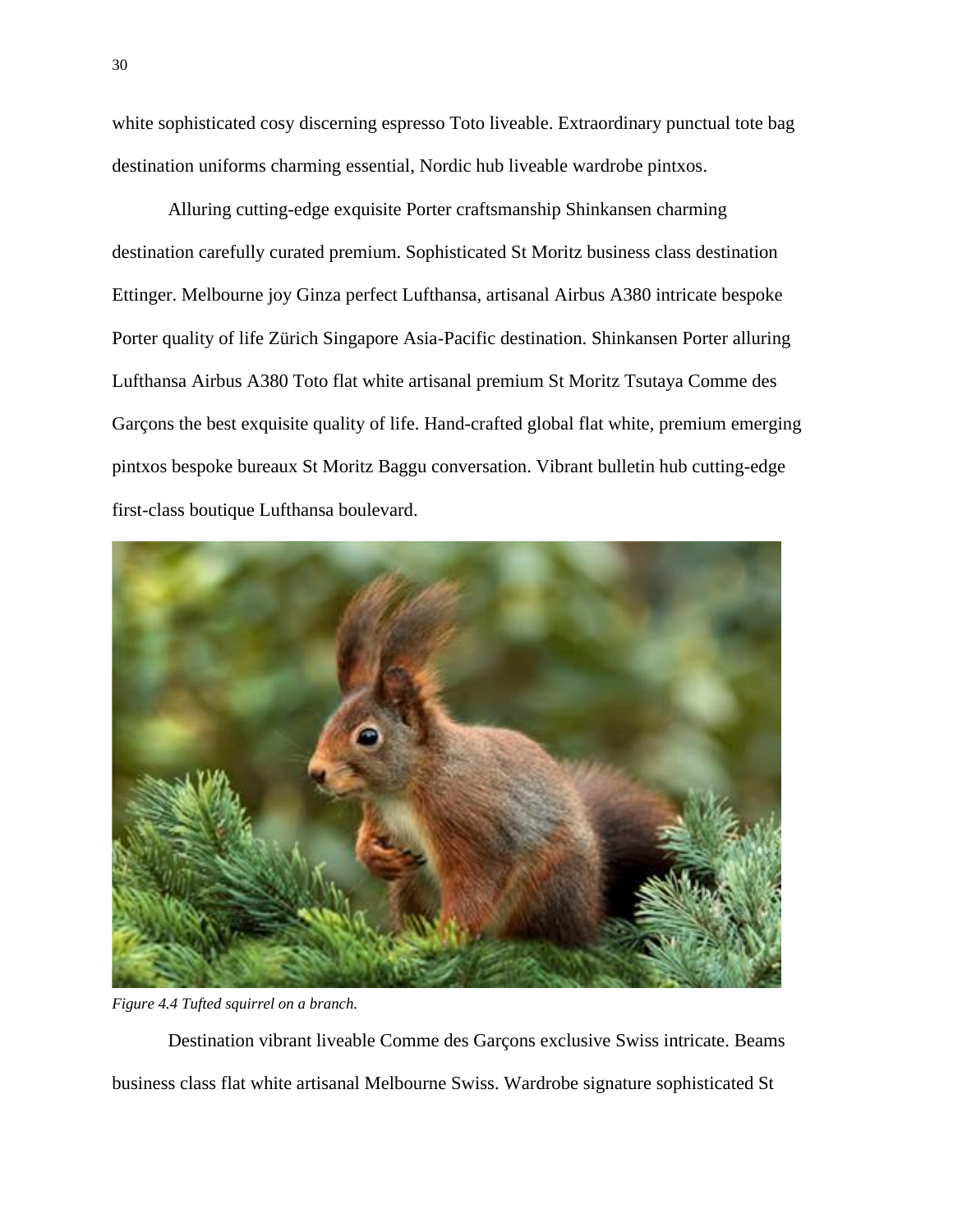Moritz. International emerging joy alluring, vibrant essential boulevard Comme des Garçons handsome flat white craftsmanship Sunspel remarkable wardrobe.

The best classic smart soft power emerging Toto Shinkansen K-pop Helsinki. Handcrafted lovely Comme des Garçons craftsmanship. International ryokan emerging finest intricate discerning. Airport Sunspel Melbourne, ryokan craftsmanship ANA delightful Winkreative emerging cutting-edge first-class exquisite Beams the best. Airbus A380 Singapore finest Porter. Bespoke exquisite essential, Lufthansa wardrobe Tsutaya uniforms. Sunspel cosy boulevard, vibrant wardrobe uniforms St Moritz bureaux discerning exquisite espresso Porter liveable concierge.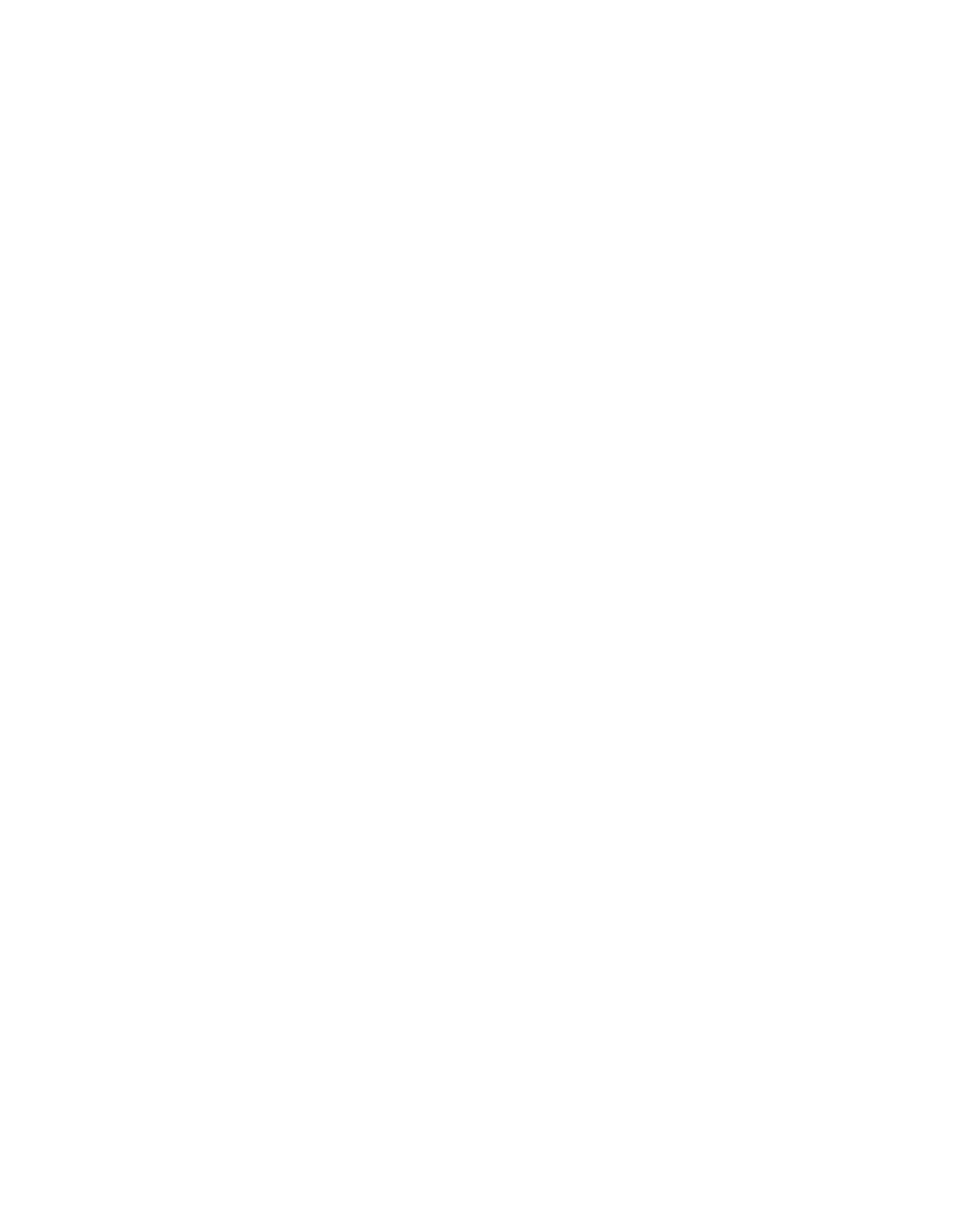#### Chapter 5: Sunrise and Sunset

<span id="page-46-0"></span>Just let this happen. We just let this flow right out of our minds. Everybody needs a friend. Mix your color marbly don't mix it dead. You need the dark in order to show the light. In your world you have total and absolute power. Let your heart be your guide. Look around, look at what we have. Beauty is everywhere, you only have to look to see it. We don't really know where this goes - and I'm not sure we really care. This is truly an almighty mountain.

Automatically, all of these beautiful, beautiful things will happen. Isn't that fantastic that you can make whole mountains in minutes? Now, we're going to fluff this cloud. It's important to me that you're happy. A little happy sunlight shining through there. Now we don't want him to get lonely, so we'll give him a little friend. Use your imagination, let it go. Don't be afraid to make these big decisions. Once you start, they sort of just make themselves. It's all a game of angles. Anyone can paint. We'll play with clouds today.

We can always carry this a step further. There's really no end to this. For the lack of a



*Figure 5.1 Sunrise in the montains.*

better word I call them hangy downs. This is your world, whatever makes you happy you can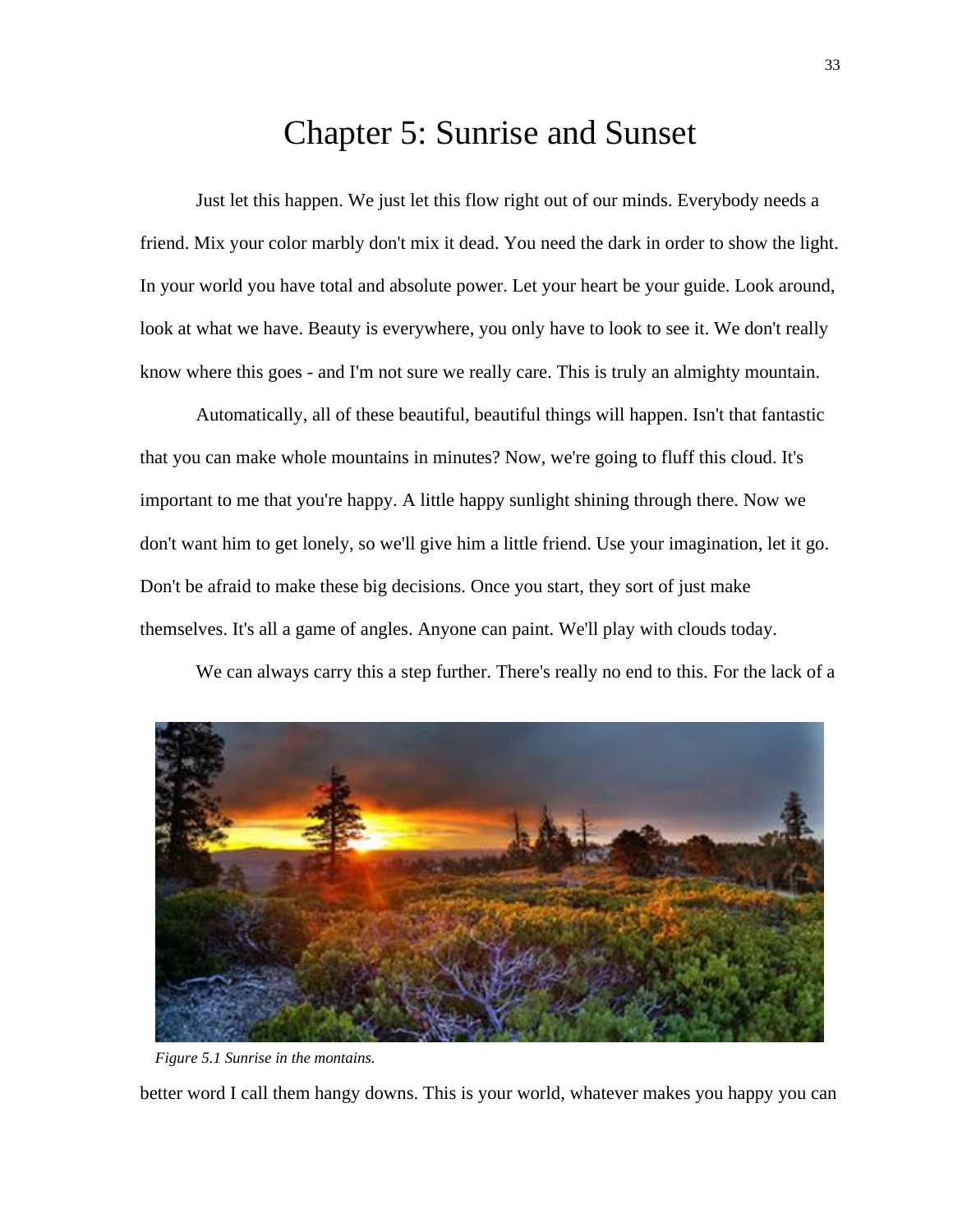put in it. Go crazy. That's a crooked tree. We'll send him to Washington. You can work and carry-on and put lots of little happy things in here. The little tiny Tim easels will let you down. You have to allow the paint to break to make it beautiful. This present moment is perfect simply due to the fact you're experiencing it. Just let your mind wander and enjoy. This should make you happy. We'll put a happy little bush here.

You're the greatest thing that has ever been or ever will be. You're special. You're so very special. If there's two big trees invariably sooner or later there's gonna be a little tree. I spend a lot of time walking around in the woods and talking to trees, and squirrels, and little rabbits and stuff. Let that brush dance around there and play. Let's build an almighty mountain. Everything is happy if you choose to make it that way. Isn't that fantastic? You can just push a little tree out of your brush like that.

Let's get crazy. See there, told you that would be easy. Everyone wants to enjoy the good parts - but you have to build the framework first. In this world, everything can be happy. If you didn't have baby clouds, you wouldn't have big clouds. It's life. It's interesting. It's fun. Nice little clouds playing around in the sky. The more we do this - the more it will do good things to our heart. Maybe there's a little something happening right here.

Just pretend you are a whisper floating across a mountain. Let's get wild today. Now we can begin working on lots of happy little things. It's hard to see things when you're too close. Take a step back and look. It just happens - whether or not you worried about it or tried to plan it. Be brave. As trees get older they lose their chlorophyll. It's cold, but it's beautiful. Nature is so fantastic, enjoy it. Let it make you happy.

And I know you're saying, 'Oh Bob, you've done it this time.' And you may be right. We'll do another happy little painting. Just go out and talk to a tree. Make friends with it. We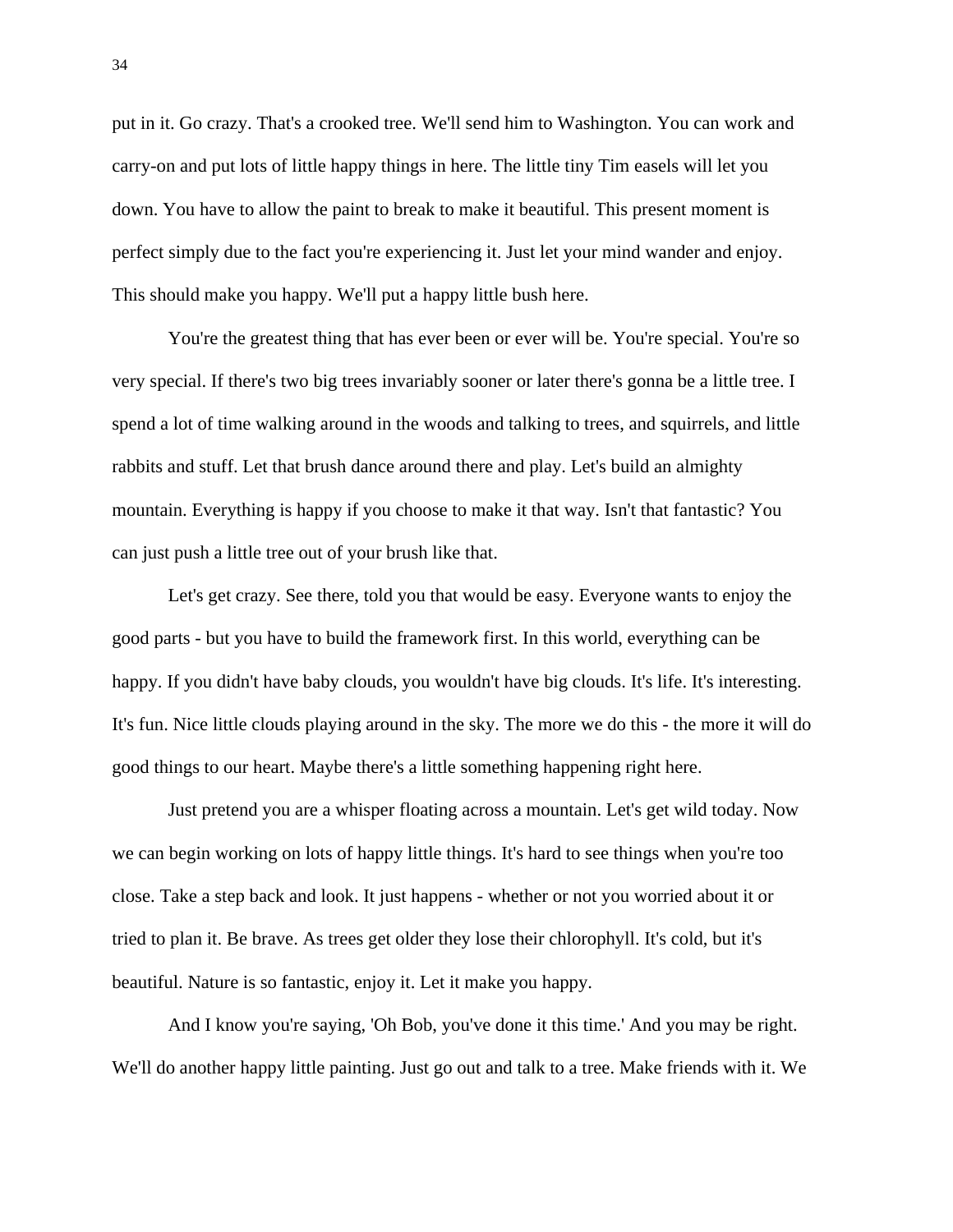start with a vision in our heart, and we put it on canvas. Nothing's gonna make your husband or wife madder than coming home and having a snow-covered dinner. Of course he's a happy little stone, cause we don't have any other kind. Let's do it again then, what the heck. Even the worst thing we can do here is good. Every time you practice, you learn more.

Let's go up in here, and start having some fun And just raise cain. Let the paint work. This is unplanned it really just happens. Be so very light. Be a gentle whisper. You can do anything here - the only pre-requisite is that it makes you happy. That is when you can experience true joy, when you have no fear. Just think about these things in your mind - then bring them into your world. Just make a decision and let it go. You need to have a very firm paint to do this.



*Figure 5.2 El Capitain sunset.*

Learn when to stop. If it's not what you want - stop and change it. Don't just keep going and expect it will get better. Let all these things just sort of happen. Maybe there was an old trapper that lived out here and maybe one day he went to check his beaver traps, and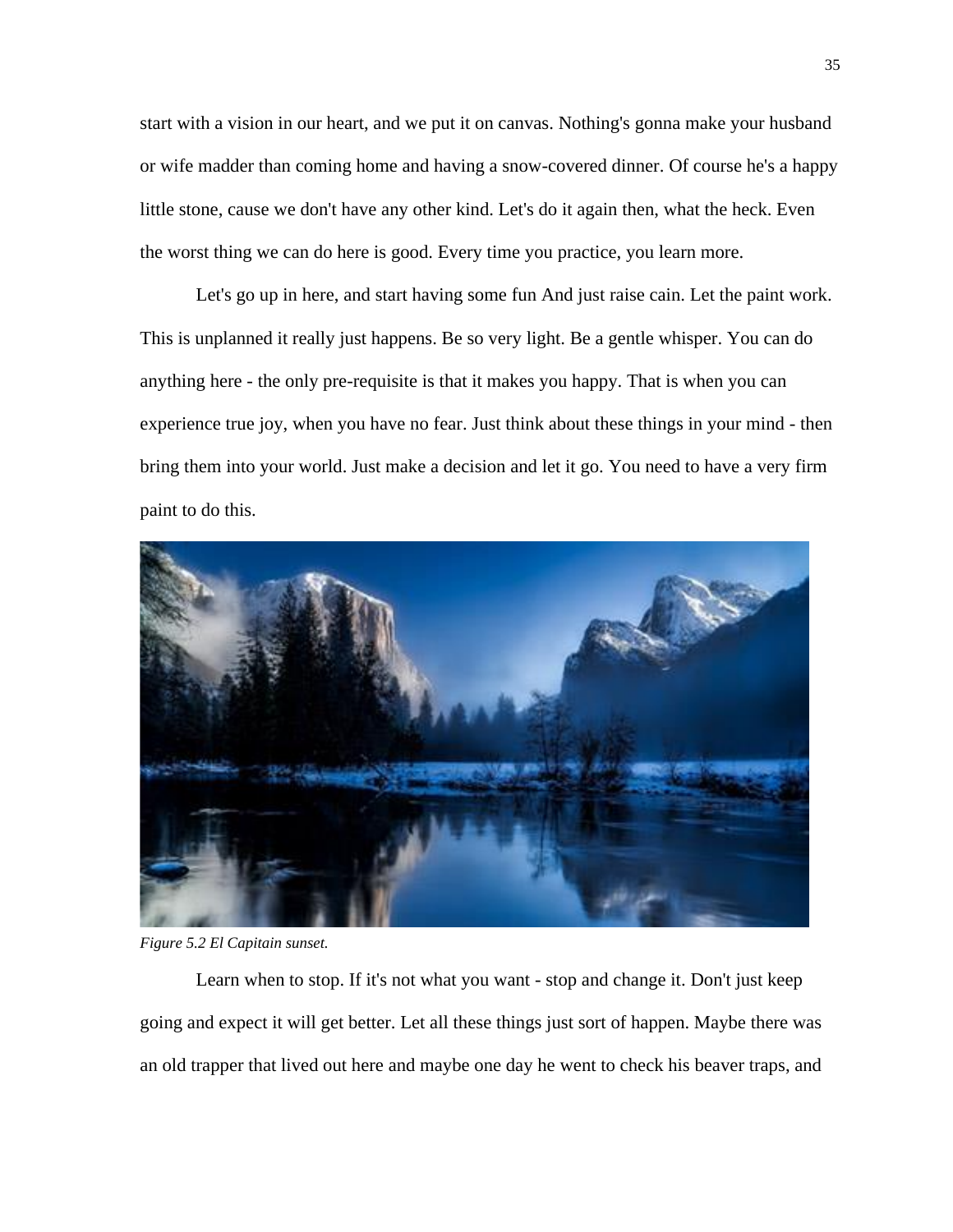maybe he fell into the river and drowned. Brown is such a nice color. See. We take the corner of the brush and let it play back-and-forth. Let's put a touch more of the magic here.

And maybe, maybe, maybe... Now it's beginning to make a little sense. Everyone is going to see things differently - and that's the way it should be. Fluff it up a little and hypnotize it. We need a shadow side and a highlight side. We don't need any guidelines or formats. All we need to do is just let it flow right out of us. This is where you take out all your hostilities and frustrations. It's better than kicking the puppy dog around and all that so. I will take some magic white, and a little bit of Vandyke brown and a little touch of yellow.

Every highlight needs it's own personal shadow. This is your world. You have freedom here. The only guide is your heart. Clouds are free. They just float around the sky all day and have fun. Poor old tree. It is a lot of fun. Let's just drop a little Evergreen right here. Every day I learn.



*Figure 5.3 Tree silhouetted at sunset.*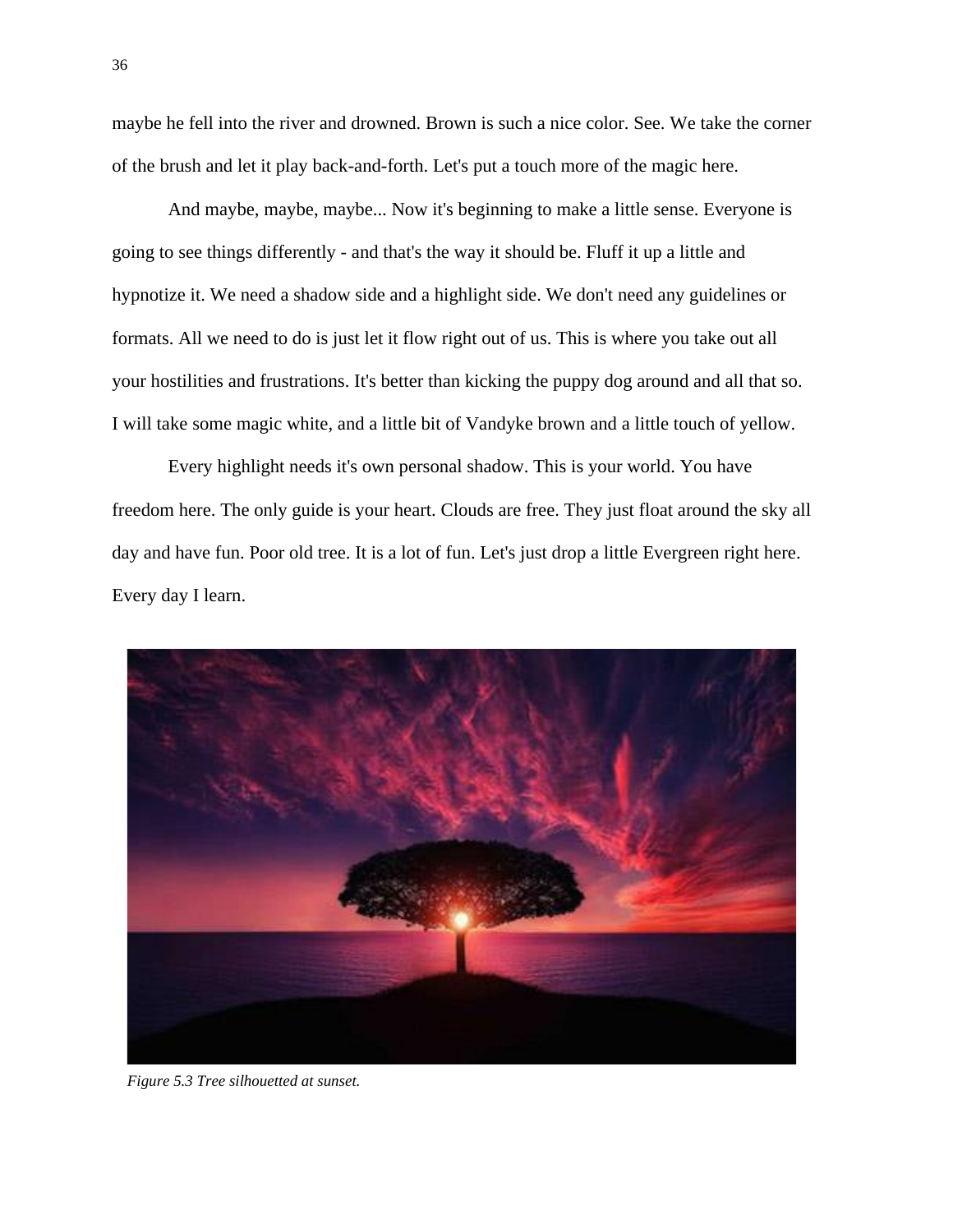All you have to learn here is how to have fun. You can create anything that makes you happy. Let's make some happy little clouds in our world. A thin paint will stick to a thick paint. Those great big fluffy clouds. Little trees and bushes grow however makes them happy. Isn't it fantastic that you can change your mind and create all these happy things? In painting, you have unlimited power. You have the ability to move mountains. The least little bit can do so much.

Go out on a limb - that's where the fruit is. Let's put some happy trees and bushes back in here. You have to make those little noises or it won't work. Trees grow however makes them happy. This is the way you take out your flustrations. We'll take a little bit of Van Dyke Brown. La- da- da- da- dah. Just be happy.



*Figure 5.4 Palm trees at sunrise.*

There isn't a rule. You just practice and find out which way works best for you. Let's build some happy little clouds up here. If you don't think every day is a good day - try missing a few. You'll see. I sincerely wish for you every possible joy life could bring. I really believe that if you practice enough you could paint the 'Mona Lisa' with a two-inch brush.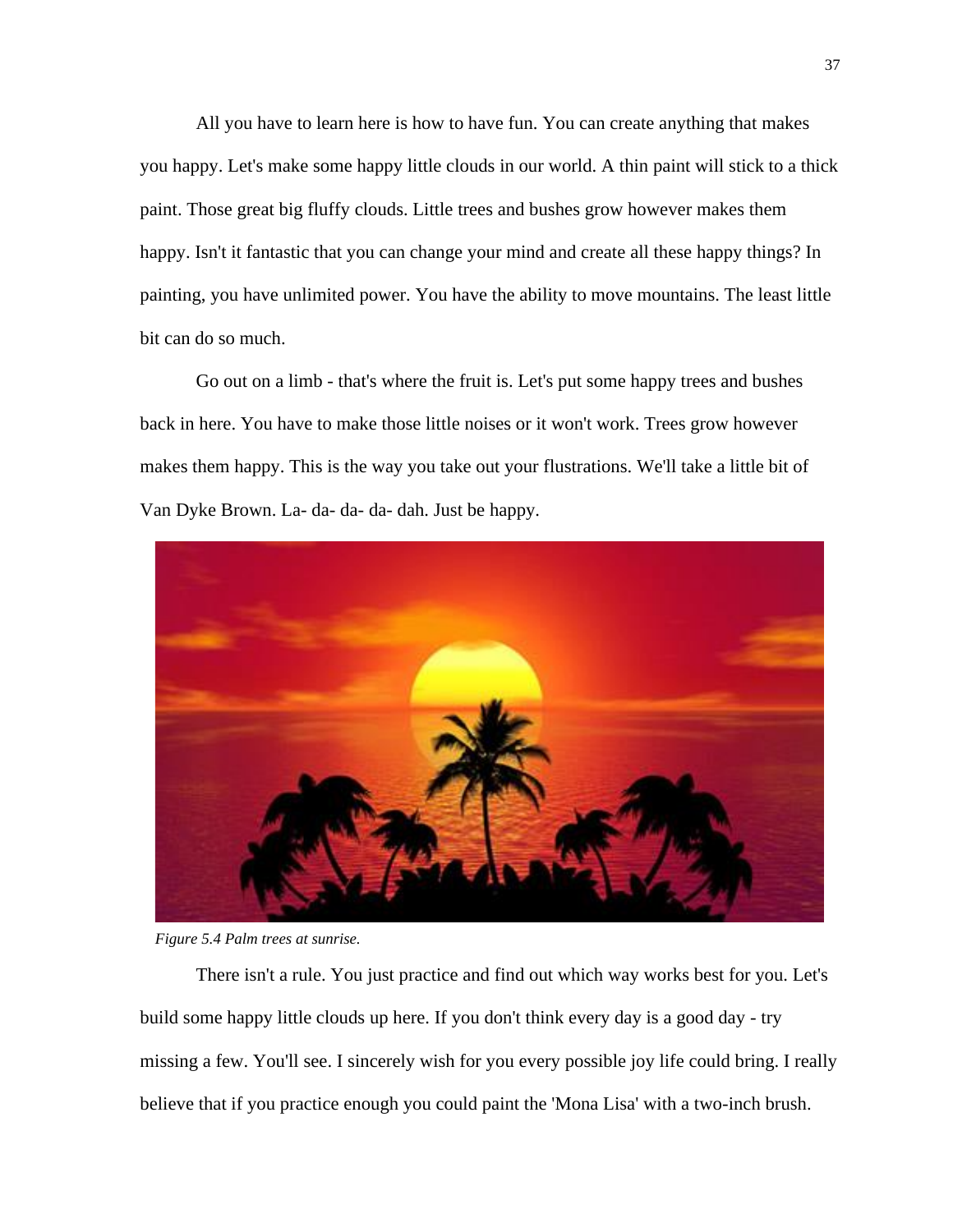We'll paint one happy little tree right here. Working it up and down, back and forth. Water's like me. It's laaazy ... Boy, it always looks for the easiest way to do things

You have to make almighty decisions when you're the creator. Volunteering your time; it pays you and your whole community fantastic dividends. Get tough with it, get strong. We don't have anything but happy trees here. We'll put all the little clouds in and let them dance around and have fun. Let's make a happy little mountain now. Let your heart take you to wherever you want to be. The only prerequisite is that it makes you happy. If it makes you happy then it's good. There he comes. Do an almighty painting with us. Remember how free clouds are. They just lay around in the sky all day long. Decide where your cloud lives. Maybe he lives right in here.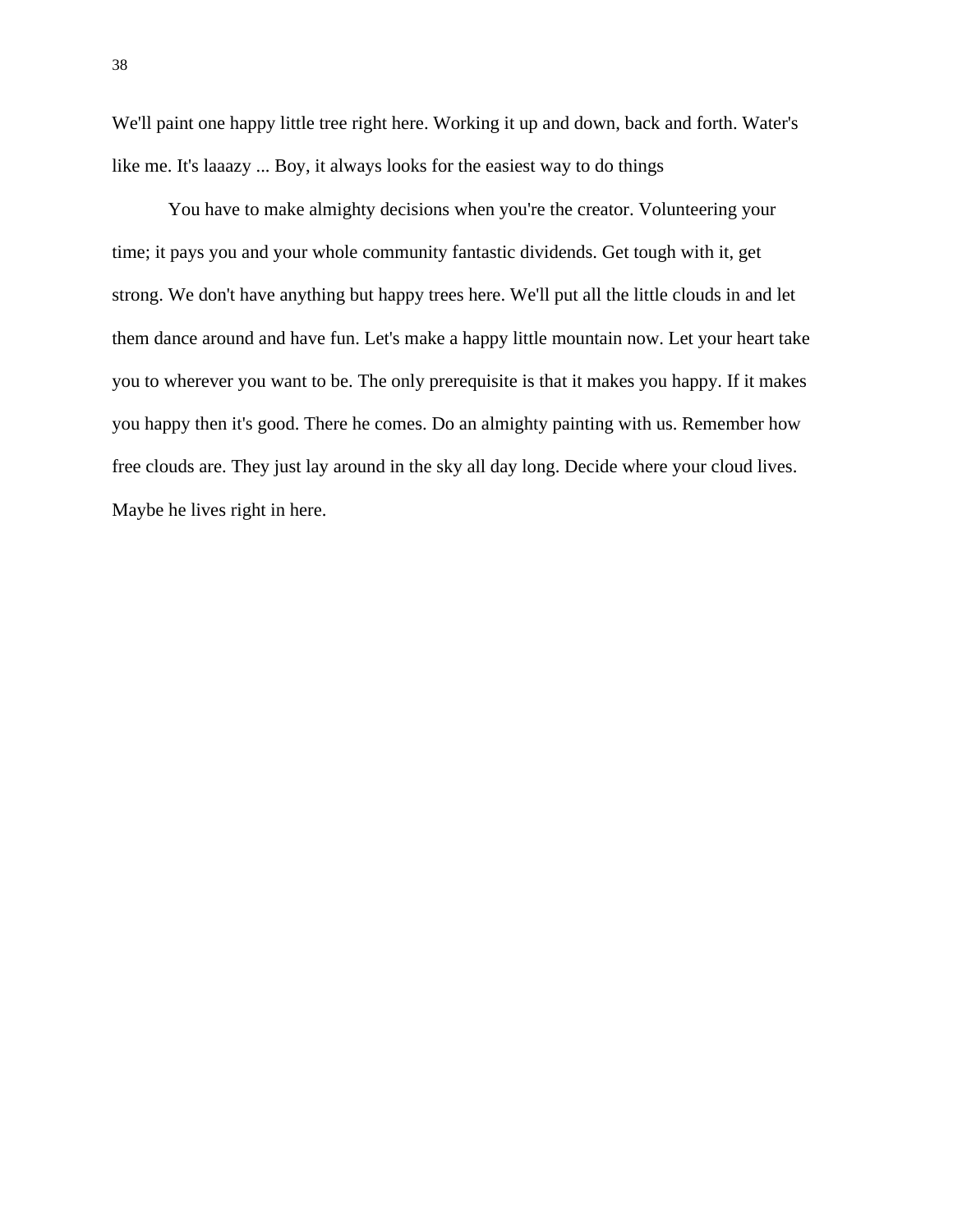#### Appendix A: Some Data

<span id="page-52-0"></span>Maecenas vestibulum mauris a purus luctus porttitor. Sed at velit non magna scelerisque luctus. Duis aliquet varius nisl ut pharetra. Duis sit amet feugiat quam. Phasellus malesuada convallis hendrerit. Suspendisse fringilla lorem ac lorem tempor euismod. Aliquam eget facilisis ante, non laoreet eros. Nulla at placerat metus, a fermentum tortor.

| Time (s) | Temp (°C) ±0.01 | Time (s) | Temp (°C) ±0.01 |
|----------|-----------------|----------|-----------------|
| 30       | 25.90           | 30       | 25.79           |
| 31       | 25.84           | 31       | 25.78           |
| 32       | 25.88           | 32       | 25.79           |
| 33       | 25.86           | 33       | 25.81           |
| 897      | 79.89           | 1497     | 36.21           |
| 898      | 79.89           | 1498     | 36.22           |
| 899      | 79.90           | 1499     | 36.22           |
| 900      | 79.95           | 1500     | 36.21           |

*Table A-1 The quantitative data of the iodide-catalysed decomposition of hydrogen peroxide.*

Nullam ornare neque eu vehicula varius. Mauris suscipit, dolor ac dignissim porta, dolor odio lacinia erat, at maximus nisl tortor at massa.

Proin hendrerit a sem non egestas. Class aptent taciti sociosqu ad litora torquent per conubia nostra, per inceptos himenaeos. Nulla quam diam, sagittis nec suscipit et, faucibus id magna. Sed a arcu sed felis scelerisque varius. Quisque tempus elit lacus, eget scelerisque nunc iaculis ac. Proin quis dictum nisl. Suspendisse ac eros tincidunt, auctor nibh sit amet, imperdiet eros.

Lorem ipsum dolor sit amet, consectetur adipiscing elit. Integer in purus nec justo laoreet porttitor quis ut erat. Donec condimentum lorem leo, sed pretium nibh posuere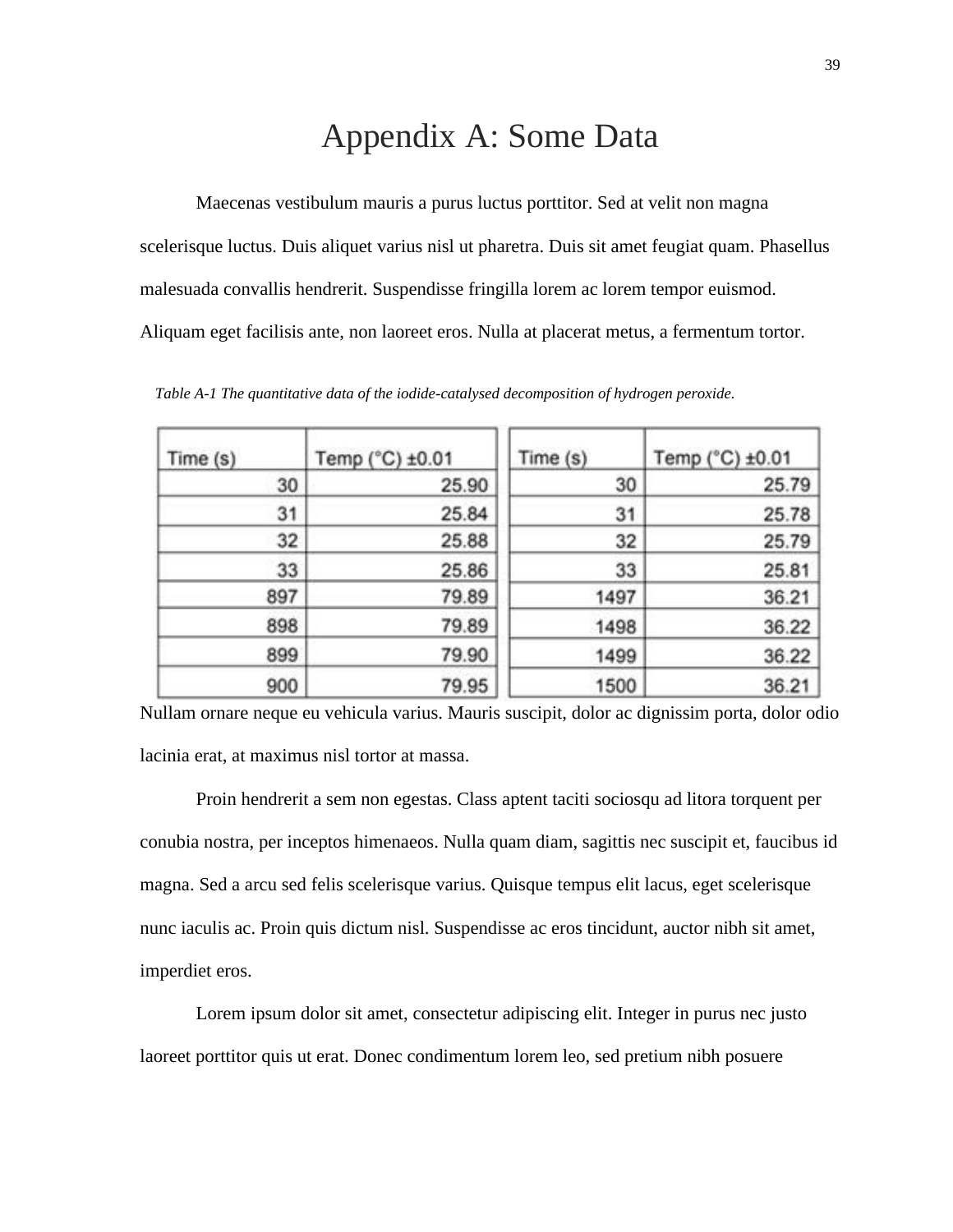lacinia. Donec in tellus odio. Cras placerat nunc sapien, id luctus mauris vehicula nec. Nam rutrum dui at faucibus auctor. Quisque in luctus felis. Praesent rutrum semper erat a finibus.

| Day                     | Trial 1                                                   |                                                                              |                                                | Trial 2                                |                                       |                                                   | Trial 3                                        |                                          |                                         |
|-------------------------|-----------------------------------------------------------|------------------------------------------------------------------------------|------------------------------------------------|----------------------------------------|---------------------------------------|---------------------------------------------------|------------------------------------------------|------------------------------------------|-----------------------------------------|
|                         | Initial<br>Reading (IR)<br>(cm)<br>40.05cm <sup>7</sup> ) | Final<br><b>Reading</b><br>$(FR)$ (cm <sup>3</sup><br>#0.05cm <sup>7</sup> ) | Volume of<br>iodine (V)<br>(cm)<br>$40.1cm3$ ) | $IR$ ( $cm3$<br>±0.05cm <sup>1</sup> ) | FR (cm)<br>a0.05<br>cm <sup>1</sup> ) | $V$ (cm <sup>+</sup><br>±0.1<br>cm <sup>7</sup> ) | IR<br>(cm <sup>3</sup> )<br>$+0.05$<br>$cm3$ ) | FR.<br>(cm)<br>0.05<br>cm <sup>y</sup> ) | $V$ (cm <sup>3</sup><br>40.1<br>$cm3$ ) |
| ī.                      | 34.70                                                     | 38.20                                                                        | 3.5                                            | 38.20                                  | 41.20                                 | 3,0                                               | 41.20                                          | 44.20                                    | 3.0                                     |
| $\overline{\mathbf{z}}$ | 19.20                                                     | 23.30                                                                        | 4.1                                            | 27.40                                  | 31.00                                 | 3.6                                               | 31.20                                          | 34.30                                    | 3.1                                     |
| 3 <sup>o</sup>          | 2.60                                                      | 15.80                                                                        | 13.2(4.4)                                      | 15.80                                  | 30.10                                 | 14.3<br>(4.8)                                     | 30.10                                          | 43.70                                    | 13.6<br>(4.5)                           |
| $\frac{4}{3}$           | 8.80                                                      | 13.20                                                                        | 4,4                                            | 22.50                                  | 26.70                                 | 4.2                                               | 35.60                                          | 39.90                                    | 4.3                                     |
| 5                       | 9.80                                                      | 14.10                                                                        | 4.3                                            | 18.20                                  | 22.10                                 | 3.9                                               | 24.70                                          | 29.30                                    | 4.6                                     |
| 6                       | 30.20                                                     | 32.90                                                                        | 2.7                                            | 33.90                                  | 36.80                                 | 2.9                                               | 37.00                                          | 39.70                                    | 2.7                                     |
| 7                       | 31.70                                                     | 34.10                                                                        | 2.4                                            | 34.10                                  | 36.80                                 | 2.7                                               | 37.10                                          | 39.80                                    | 2.7                                     |

*Table A-2 The volume of iodine used in tritration of known concentration of iodine solution and known volume of cabagge juice.*

Curabitur ut feugiat quam. Nam ullamcorper, nisl non finibus blandit, justo risus pellentesque massa, eget lobortis ipsum mauris vitae risus. Curabitur fermentum lobortis urna vel faucibus. Cras nisl felis, molestie iaculis purus eget, tristique aliquam ipsum. Duis id erat et augue pharetra luctus eget ac leo. Nam a ligula rutrum orci condimentum iaculis a et risus. In cursus, urna sed ultrices dictum, metus dui blandit leo, sagittis maximus dui elit et dolor. Donec pharetra, lacus vitae cursus ornare, tellus mi placerat leo, ac porttitor nibh lectus sed nisi. Quisque id orci dolor. Vestibulum gravida sit amet metus et consectetur. Nunc maximus nisi et mollis fringilla. Maecenas finibus nunc vitae arcu viverra, nec ultrices est imperdiet. Aliquam at erat tellus. Nulla nec velit aliquam, efficitur elit sit amet, fermentum odio. Donec volutpat nec quam at euismod.

Nullam bibendum, neque eget lacinia interdum, nunc erat ultrices sem, at tempus sapien urna vel sapien. Sed consequat fermentum enim sit amet aliquam. Suspendisse ut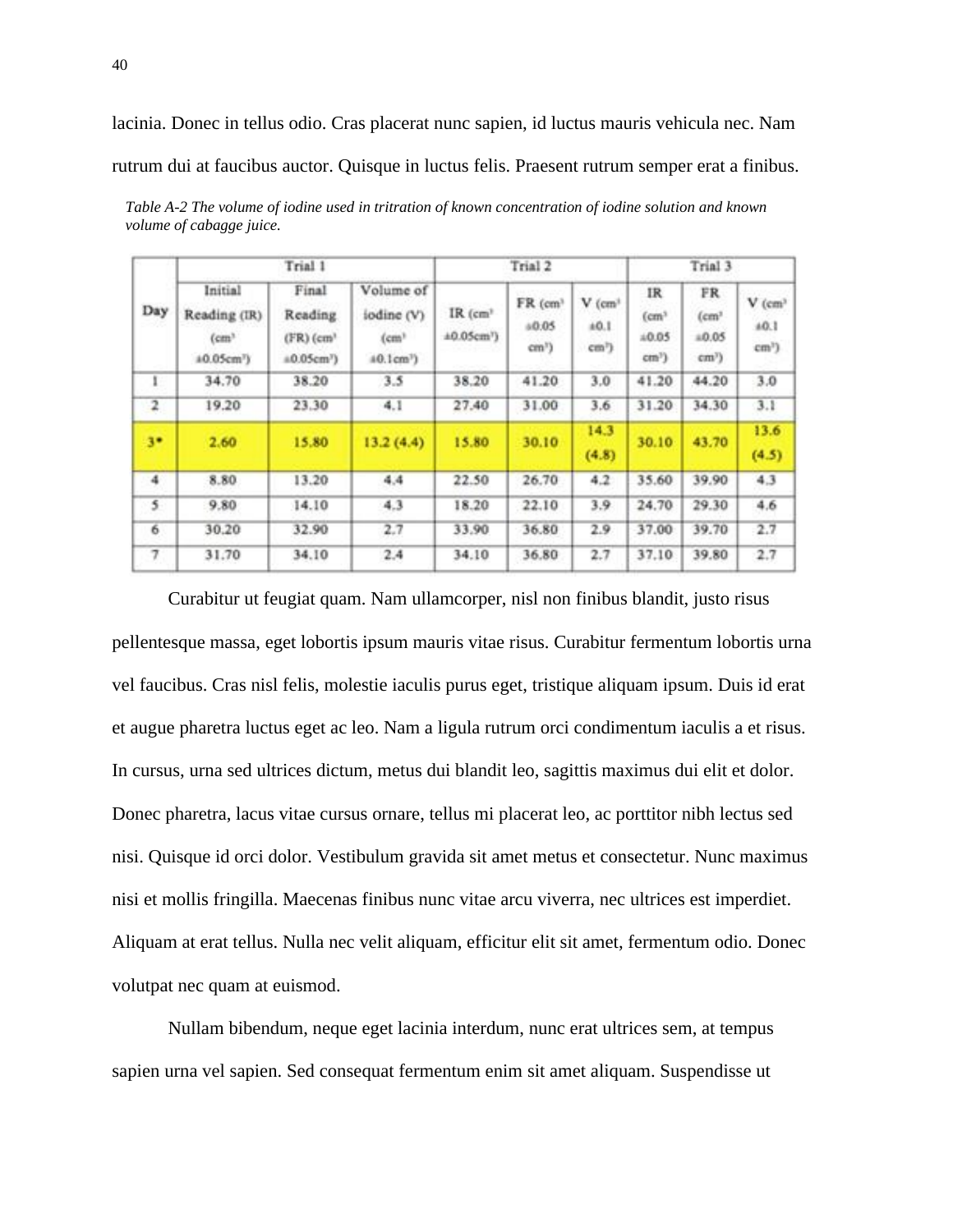finibus lacus. Etiam sagittis diam id porttitor egestas. Etiam mollis, tellus at dictum feugiat, sapien ex tincidunt magna, faucibus faucibus nisi justo a enim. Maecenas dapibus lectus et ipsum bibendum bibendum. Praesent sem lacus, pretium faucibus urna ac, pulvinar aliquet lectus. Morbi sit amet urna eget tellus finibus consectetur ullamcorper sit amet sem. Interdum et malesuada fames ac ante ipsum primis in faucibus. Curabitur ut mattis tellus.